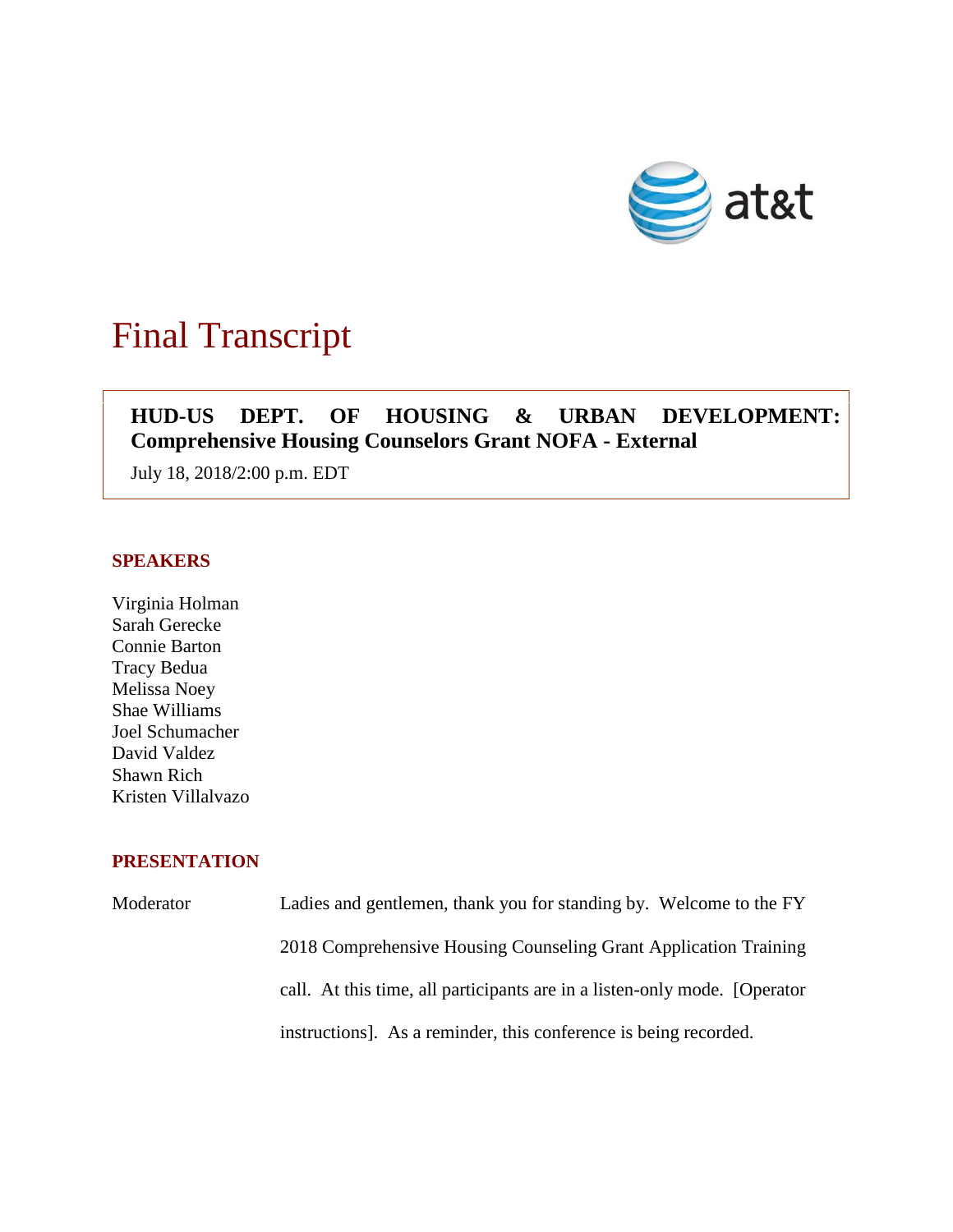I would now like to turn the conference over to Virginia Holman. Please go ahead.

Virginia Okay, thank you very much. Next slide, first I'd like to welcome you to today's very important webinar to help you apply for the FY '18 Comprehensive Housing Counseling Grant. Before we get started with the meat of the webinar, I'd like to go over some logistics.

> As the operator said, the audio is being recorded, and we will be providing a playback number along with the PowerPoint and a transcript. These will be posted in the archives on the OHC page on HUD Exchange. We'll send out a listserv and it will also be on the training digest when those archives are posted. It usually is within seven to ten days.

Your lines are muted during this presentation. Also, this morning I did send out the PowerPoint to everyone, but it's also available on the panel on the right hand side of your screen under handouts where you can just download it. Again, through the archives, you will have it available.

For the large number of people that we have, we will not be taking live questions. There are a couple other ways to ask the questions. One, again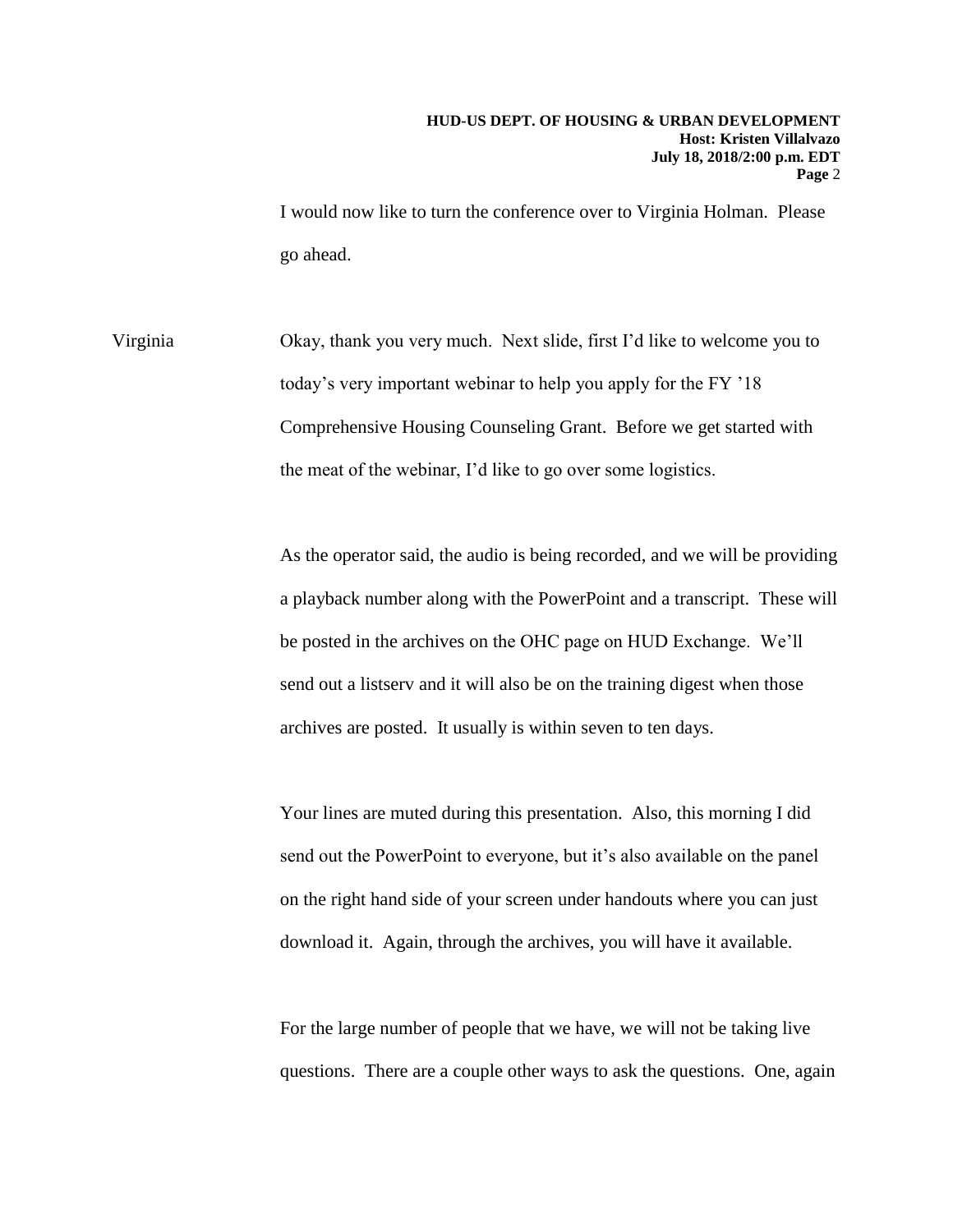the panel on the right hand side of your screen has a question box. If you just type your question in there, we do have staff that are monitoring those questions, and if we have time at the end, we will be answering some of the more common questions. We will also use those questions as the basis for some of our frequently asked questions. If, after the webinar is over, anytime in the future you have a question about this webinar, please send it to housing.counseling@hud.gov and put the 2018 NOFA in the subject line so that we get it to the right person.

Next slide, you will be getting an email from GoToWebinar. It will be no sooner than 24 hours from the end of today's webinar. It's more likely 48 hours. It will thank you for attending and it will also say that this is your certificate of training. Please be aware that there is no attachment to that email. It is just the email, so you need to keep that for your records.

Also, as I mentioned, we will be posting this webinar along with all our others in the archive section of the OHC page on HUDExchange. You can go to the archive section and click on it. When you select the webinar and watch it, you'll be able to get credit for it if you have set up your account on the HUDExchange. That would give you your records of your attendance.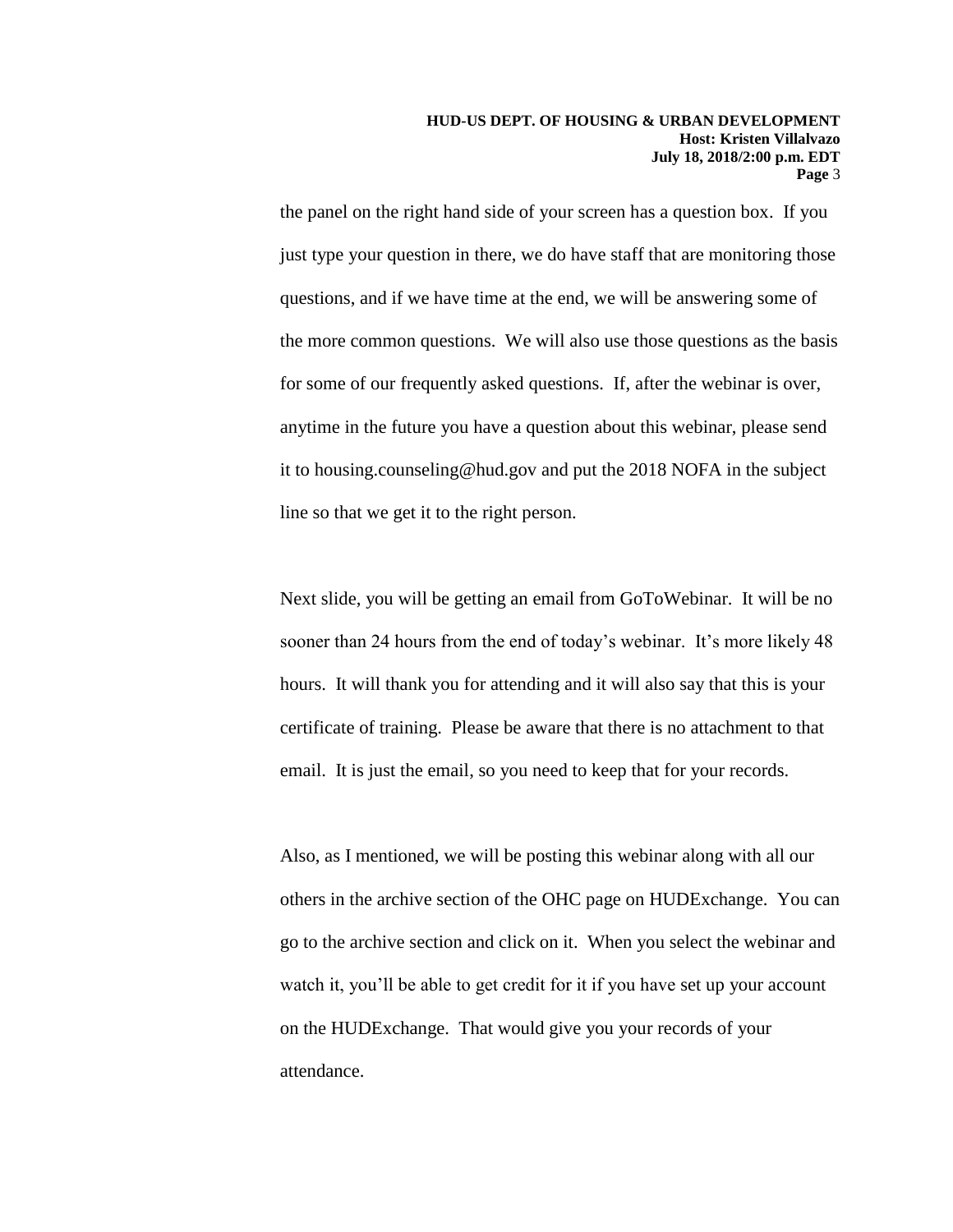At this point, I would like to turn the webinar over to Sarah Gerecke, Deputy Assistant Secretary Office of Housing Counseling. Sarah?

Sarah Thank you Ginger, and good afternoon, and good morning to everybody on the call today. I know that you've been waiting for this call for quite some time and I'm going to talk about that a little before I turn the rest of the call over to the NOFA team. Today, we will go through all of the ins and outs of the grant application, but first I wanted to give you some overview remarks.

> We are making funding of up to \$47 million available through this NOFA. That's based on the appropriation that Congress made earlier this year. The due date for this application is August  $7<sup>th</sup>$ , 2018. This is a one-year NOFA.

> In the past we have done applications for two years where we used the same application to provide funding for two different fiscal years. We are not doing that this year because we have a new administration and we want to make sure the NOFA aligns with new priorities. I'm going to go into that a little more in a second, but I want to flag right off the bat that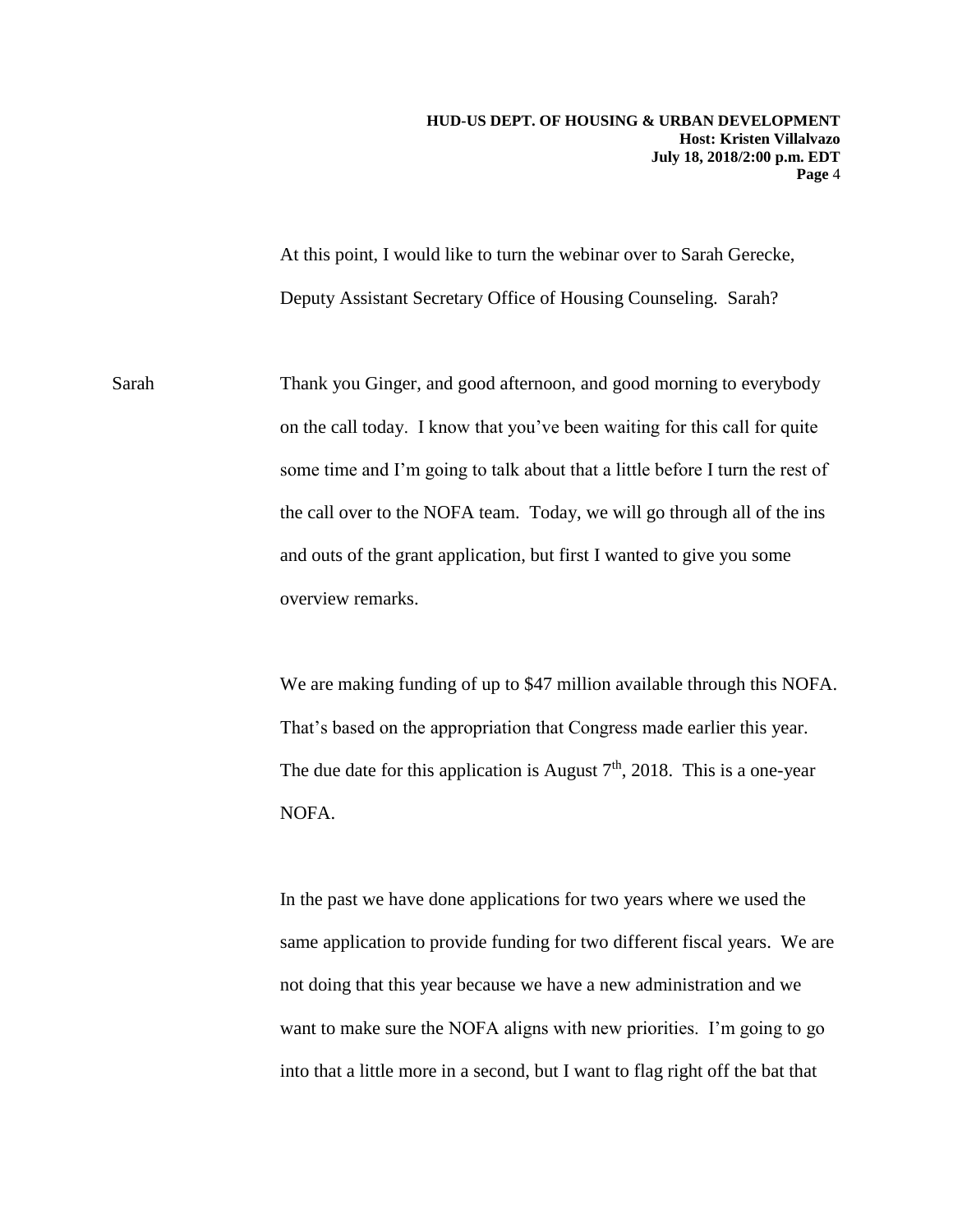this is a one-year NOFA, and that means that you can expect that if Congress appropriates funds in fiscal '19, there will be another application process for you to compete for those funds.

Finally on the screen, the period of performance for this application is a two-year period from October 1, 2017 going back to September 30, 2019 going forward. You have two years to utilize this fiscal '18 funding. Again, we know there's some questions about that and we will go into that more, later in the presentation.

Before we go forward, let me take a little bit to drill down a spoiler alert, if you will, on what are some of the changes that were driven by the new administration focus and in part was the reason that this NOFA took a little longer than we have in the past. I'm going to highlight a few of those, and you're going to get more detail about those as we go through the NOFA, but just to have that up front for you.

There are really two areas that I would highlight. The first is the administration's focus on oversight and stewardship. We have retooled the grant a little bit so that it is used primarily for direct service and compliance.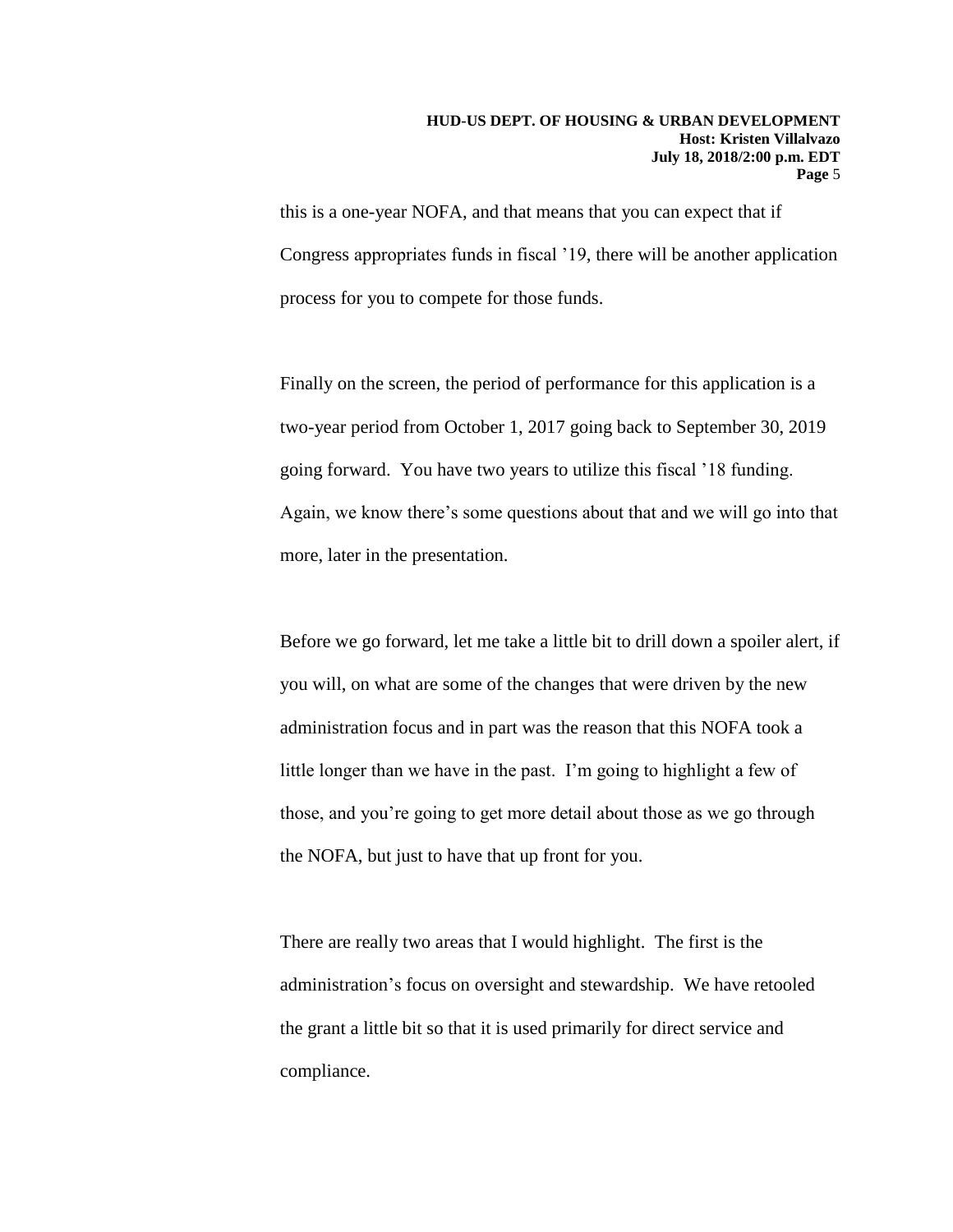Costs associated with training, outreach, counseling of course, supervision, your financial audit will continue to be permitted, but costs that are more administrative like rent and phones that have been allowable as direct costs in the previous years, this year will now have to be part of your indirect rate. The NOFA explains eligible costs, and I would urge you to take a look at that because it is a change.

Another change on the oversight end that I'd flag here is that the applicants must disclose and agree to disclose if their program is subject to an OIG or other type of investigation. A second area of administrative priorities that have been baked into this NOFA are more programmatic. Anyone who loves reading our listserv will not be surprised by these.

First we are encouraging and funding disaster preparation, disaster response, disaster recovery, activities, and training including preparation of continuity of operations plans for Housing Counseling Agencies themselves. I think we all learned from the storms, fires, and floods, and other activities across the country the importance that housing counselors play in disaster preparedness and disaster recovery, and we want to support that.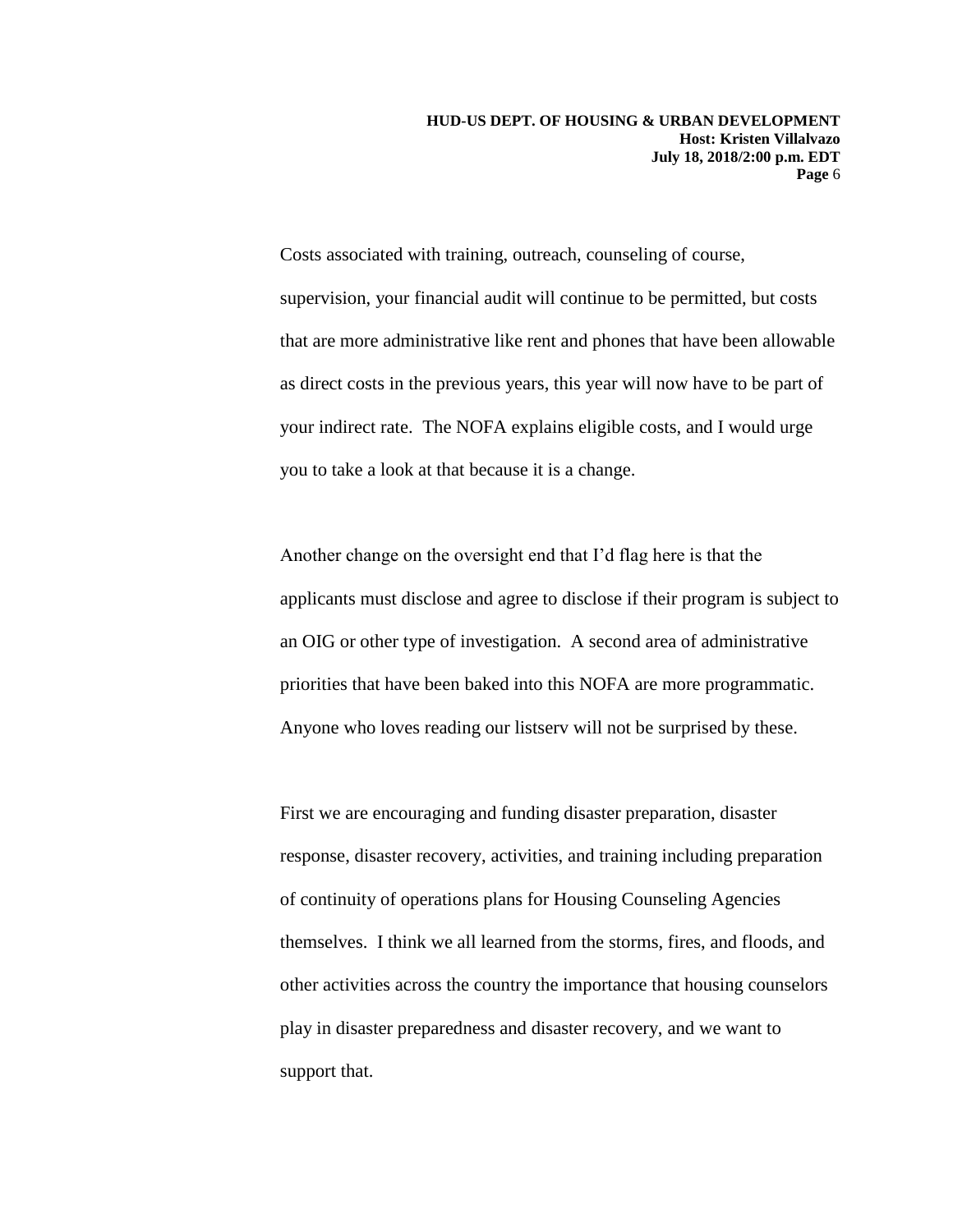**HUD-US DEPT. OF HOUSING & URBAN DEVELOPMENT Host: Kristen Villalvazo July 18, 2018/2:00 p.m. EDT Page** 7

Second, the administration has been very concerned about the risk that seniors in reverse mortgages face if they can't pay their taxes and insurance. While we've make many changes to the program to prevent that going forward, there are still seniors with existing reverse mortgages who are at risk of default and we would like to see agencies who are willing to step up and assist with seniors with reverse mortgages who might be facing default. So, you'll see that area in the NOFA and some questions about that as well. The administration continues to support counselor certification and activities around certification are going to be part of this NOFA.

The last one I'll highlight right now is that the NOFA and the Secretary are very interested in different ways of reaching people and in particular using technology to reach clients. So, we will be asking you some questions about the different modes you have for reaching clients and that will be part of the NOFA as well. All of those changes are again a reason why we went to the one-year NOFA this year and there may be more changes next year, so we wanted to allow for that as an option and this is early in the administration.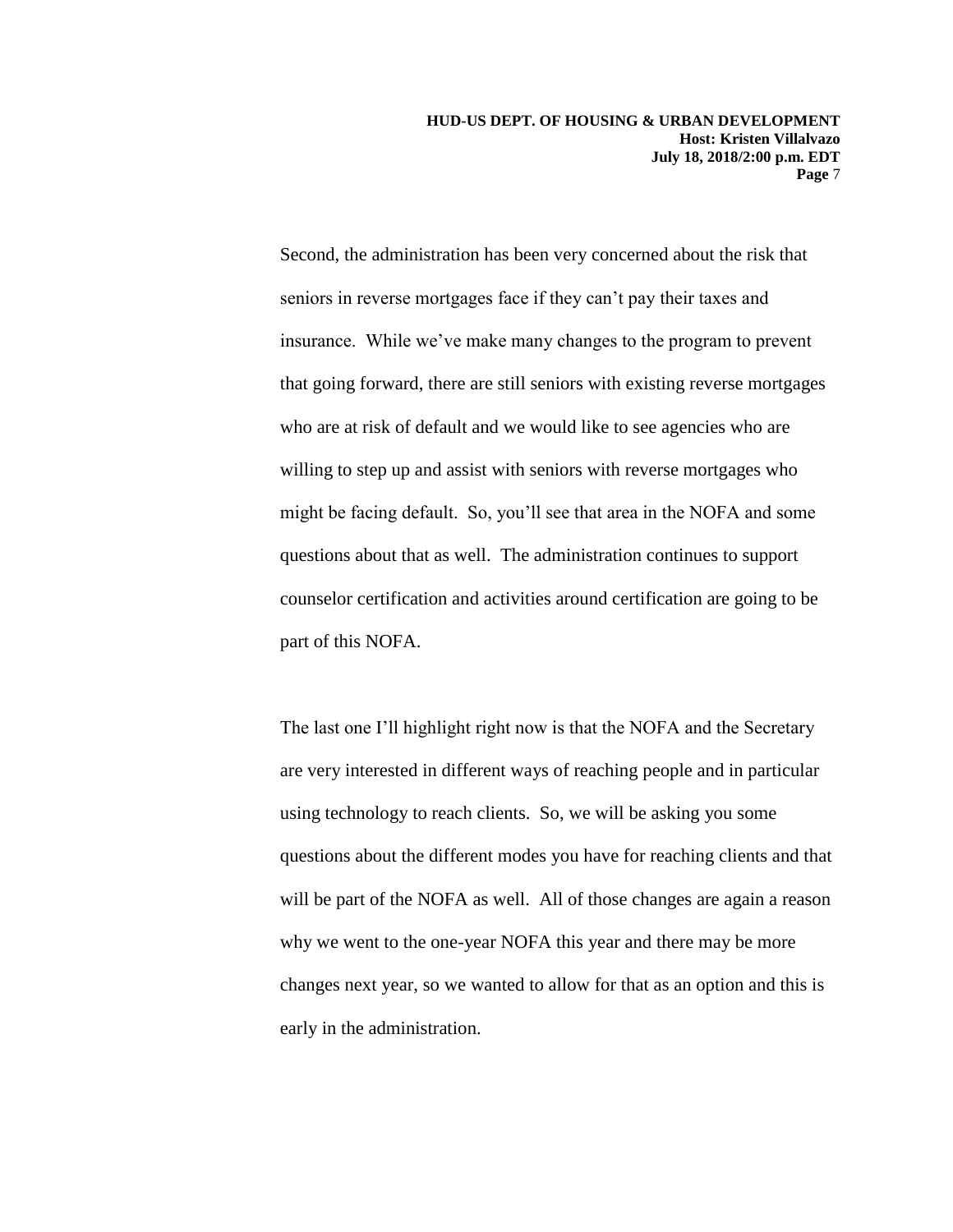The next slide here shows that we do value what you do with this money. We think you do a fantastic job of making an impact with really not a large amount of federal funds and the funds you leverage. Already this year, your counselors have reached 602,000 families.

We've continued to see a decline in delinquency and foreclosure prevention counseling, but we're also seeing an uptick in pre-purchase counseling. I think that reflects the national market as a whole; although, we know very well that there are big differences in different markets across the country and our funding continues to be flexible so that you can respond to your local needs. Maybe 500 households received homeless assistance counseling. It's very hard work, very important, and we're very proud of you doing that.

All right, next slide, please. The outcomes that you report are used by me almost daily to tell the story of the housing counseling program: 6,000 people, homeless or at risk, obtained temporary or permanent housing through June; 83,000 households improved their financial capability; almost 150,000 households developed sustainable budgets; and 82,000 households gained access to housing resources like down payment assistance, emergency fund, or utility assistance.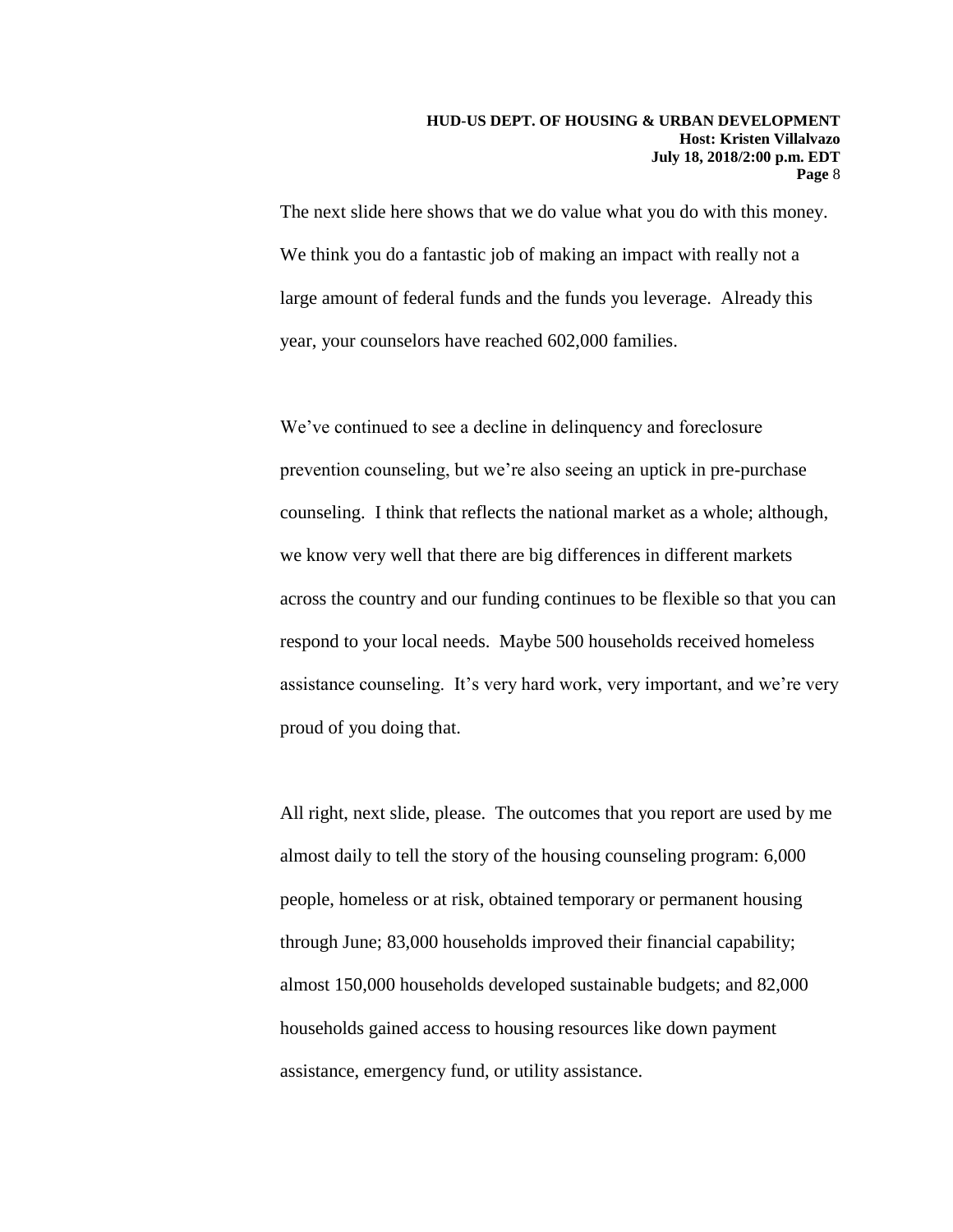**HUD-US DEPT. OF HOUSING & URBAN DEVELOPMENT Host: Kristen Villalvazo July 18, 2018/2:00 p.m. EDT Page** 9

Those outcomes are really impressive. We just are so grateful for your work and what you are able to do with the scarce federal funds we make available. With that and a final thank you to you, the counseling agencies, I also want to thank the NOFA team which began working more than a year ago on this NOFA. This was a particularly challenging one for us.

It was well led by Connie Barton [ph], Office of Policy and Grant Administration. I'm going to turn this over to her.

Connie Thank you very much, Sarah. Hello, everyone. Thank you for attending today's webinar on the FY '18 Comprehensive Housing Counseling NOFA. Our presenters for today are from the Office of Policy and Grant Administration. We have with us Tracy Bedua [ph], Melissa Noey [ph], Shae Williams, Joel Schumacher [ph], David Valdez, and Shawn Rich.

> Next slide, please. This afternoon we will be giving you an overview of NOFA eligibility, requirements, funding methodology, also the application process including where to find a NOFA application, how to complete and submit the application, as well as the five rating factors.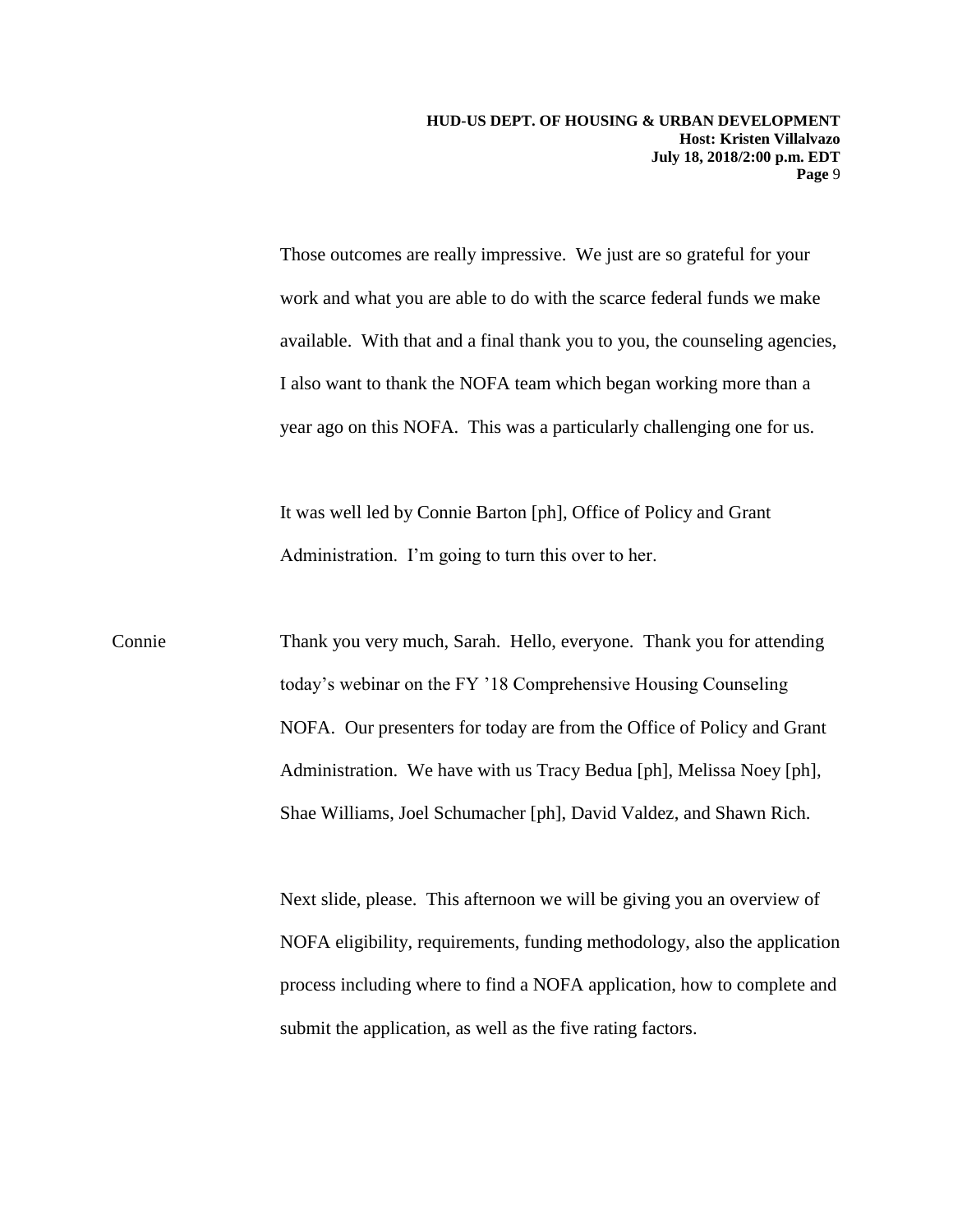Next slide, please, next slide. The FY '18 NOFA is a one-year award, and as Sarah mentioned earlier, the period of performance for this NOFA is October  $1<sup>st</sup>$ , 2017 to September 30<sup>th</sup>, 2019. This NOFA provides a 24 month period of performance so that grantees will have sufficient time to utilize grant funds. Some of you who have been applying for grants in the past couple years may recall that this year would have been a two-year NOFA, and as Sarah also mentioned earlier, to align with new administration priorities, the NOFA will be a one-year award this year.

Next slide, please. We have simplified the application process over the past few years to reduce burden on both the applicants and HUD. Applicants do not request a specific award amount on the SF424. We'll cover this topic a little later during this webinar.

We have changed the application's forms this year so that applicants will complete the appropriate 9906 charts based on their agency types. We made this change so that there won't be any confusion over which 9906 charts or questions to complete.

If you're an LHCA, you will complete the Local Housing Counseling Agency application or the 9906L. If you're an Intermediary State Housing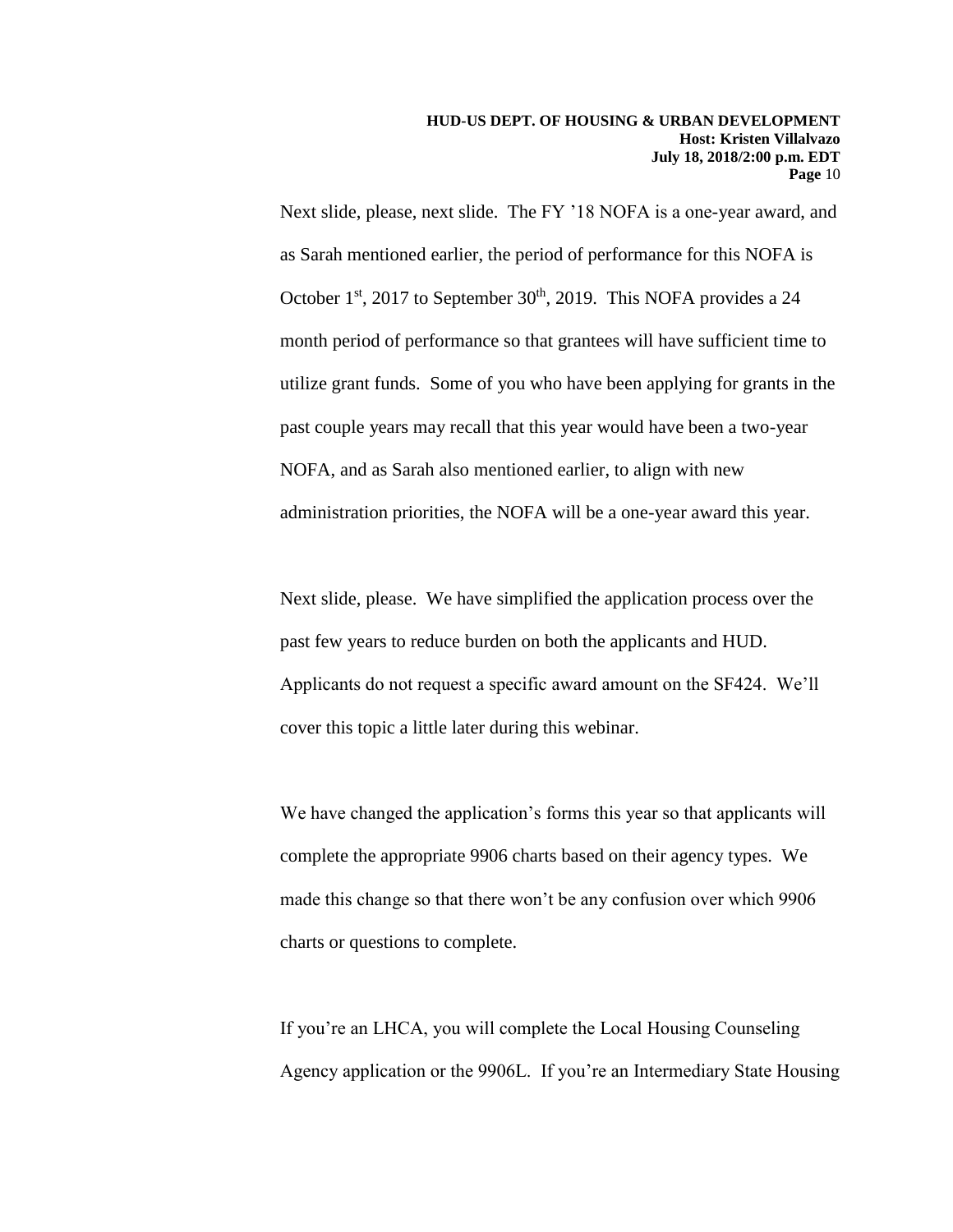Finance Agency or multi-state organization, you'll complete the Intermediary state Housing Finance Agency or Multi-State Agency Application, or the 9906P. Parent agencies must also submit the mandatory Excel spreadsheet that accompany charts A and C.

You will find the eligibility requirements in section 3A of the NOFA. The threshold requirements are in section 3C. If you do not meet the threshold requirements, your application will not be reviewed. Please also make sure to review the statutory and regulatory requirements in section 3C.

Next slide, please. Eligible applicants are all housing counseling agencies including LHCAs, intermediaries, and MSOs that are directly approved by HUD to participate in the HUD Housing Counseling Program prior to the NOFA issue date, and SHFAs are eligible for this NOFA. This comes straight from the NOFA, so please remember to read the NOFA in its entirety.

Housing counseling agencies must have received HUD approval before July 3, 2018, the day the NOFA was published. If your agency has not received HUD approval, but you otherwise meet the approval criteria and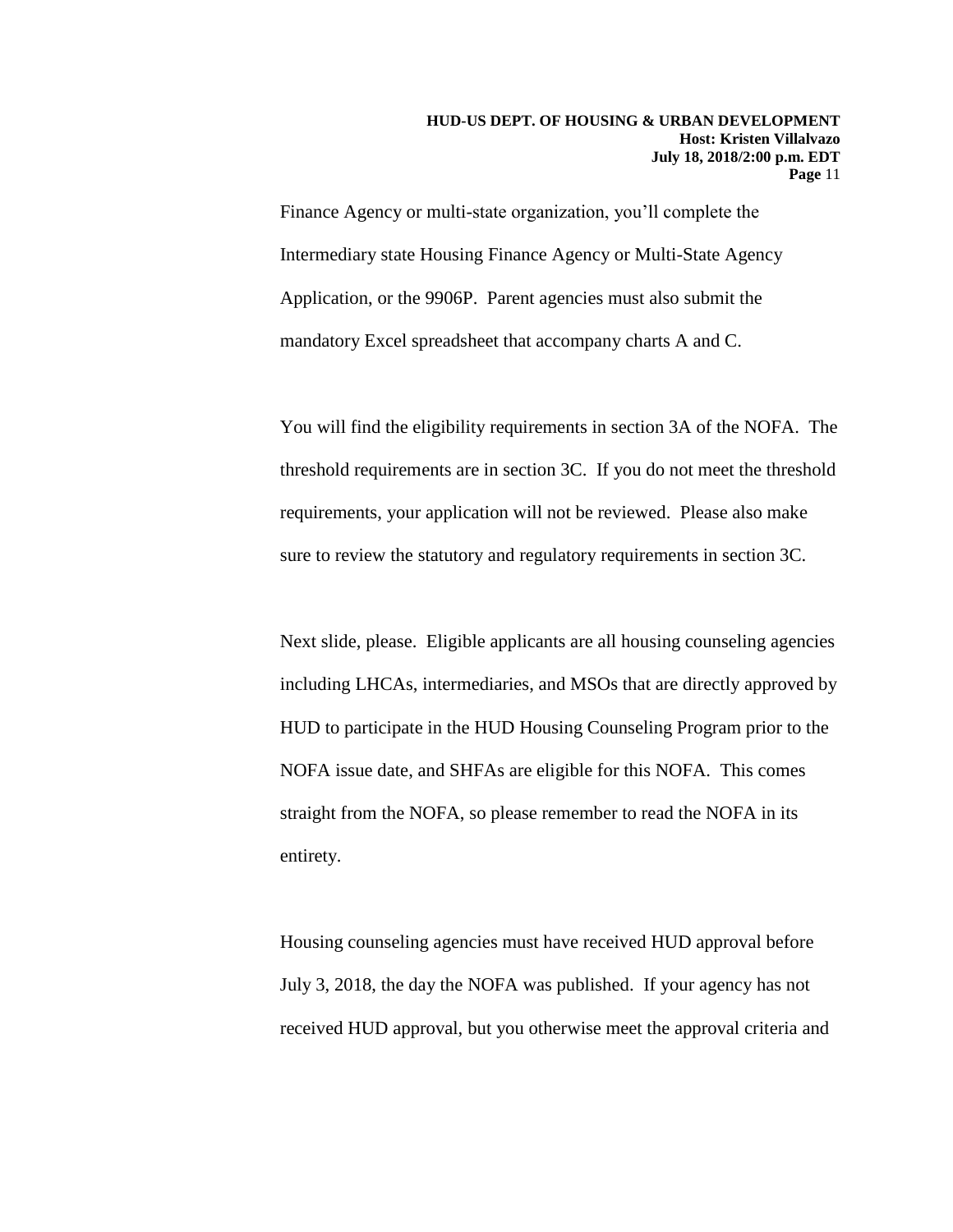the regulations at 24 CFR 214. You can affiliate with a State Housing Finance Agency or an intermediary.

Next slide, please. Now, on to funding methodology. Successful applicants will be awarded a base amount that is determined by the size and nature of their counseling networks. HUD also takes into account the number of counselor full-time equivalents or FTEs as well as other relevant criteria. For parent agencies, when determining the level of funding to provide support for a network, HUD may base a portion of this calculation on an applicant's plan to review members of its network using the 9910 form and then sharing the review results and follow-up actions with HUD.

New for this year as an incentive for grantees that commit to provide HECM default counseling, this award amount will be based on the number of counselors providing HECM default counseling by the end of the period of performance.

Next slide, please. Successful applicants are awarded a base award, but you can increase your award by satisfying additional funding criteria which we'll cover in a bit. Please note that successful LHCAs that apply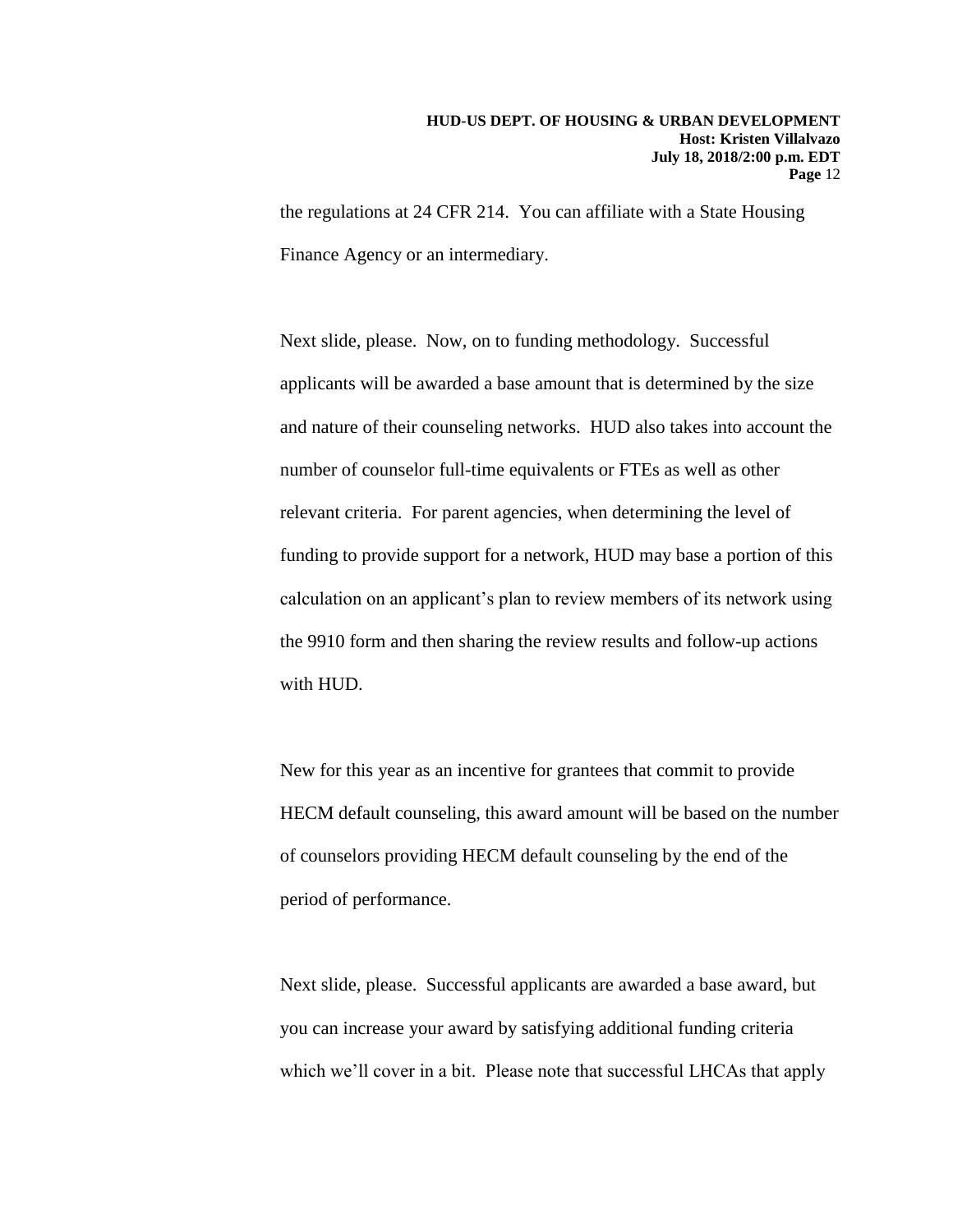for funding independently may still [ph] allocate your grant funds to eligible branch offices; however, please keep in mind that this NOFA is not going to include your branch offices when we calculate your base award. So, please keep this in mind during the application process.

Next slide, please. Parent agencies, those are intermediaries, FHSAs and MSOs, HUD determines the amount of the award you'll receive. You as the grantee will determine how much to distribute to your sub-grantees. Just keep in mind that each of those sub-grantees must provide housing counseling services to a minimum of 30 clients each year.

Next slide, please. Now, on to double dipping. Applicants are prohibited from accessing grant funds from multiple sources. Basically this means that you cannot apply and be a direct grantee or affiliate with a parent agency to get a sub-award. The only exception to this is if the grantee or sub-grantee has one or more HUD HECM roster counselors that are awarded comprehensive grant funds directly from HUD or indirectly through an intermediary or FSHA and the grantee or sub-grantee receives a single additional sub-grant for reverse mortgage counseling activities from an intermediary that provides reverse mortgage counseling exclusively.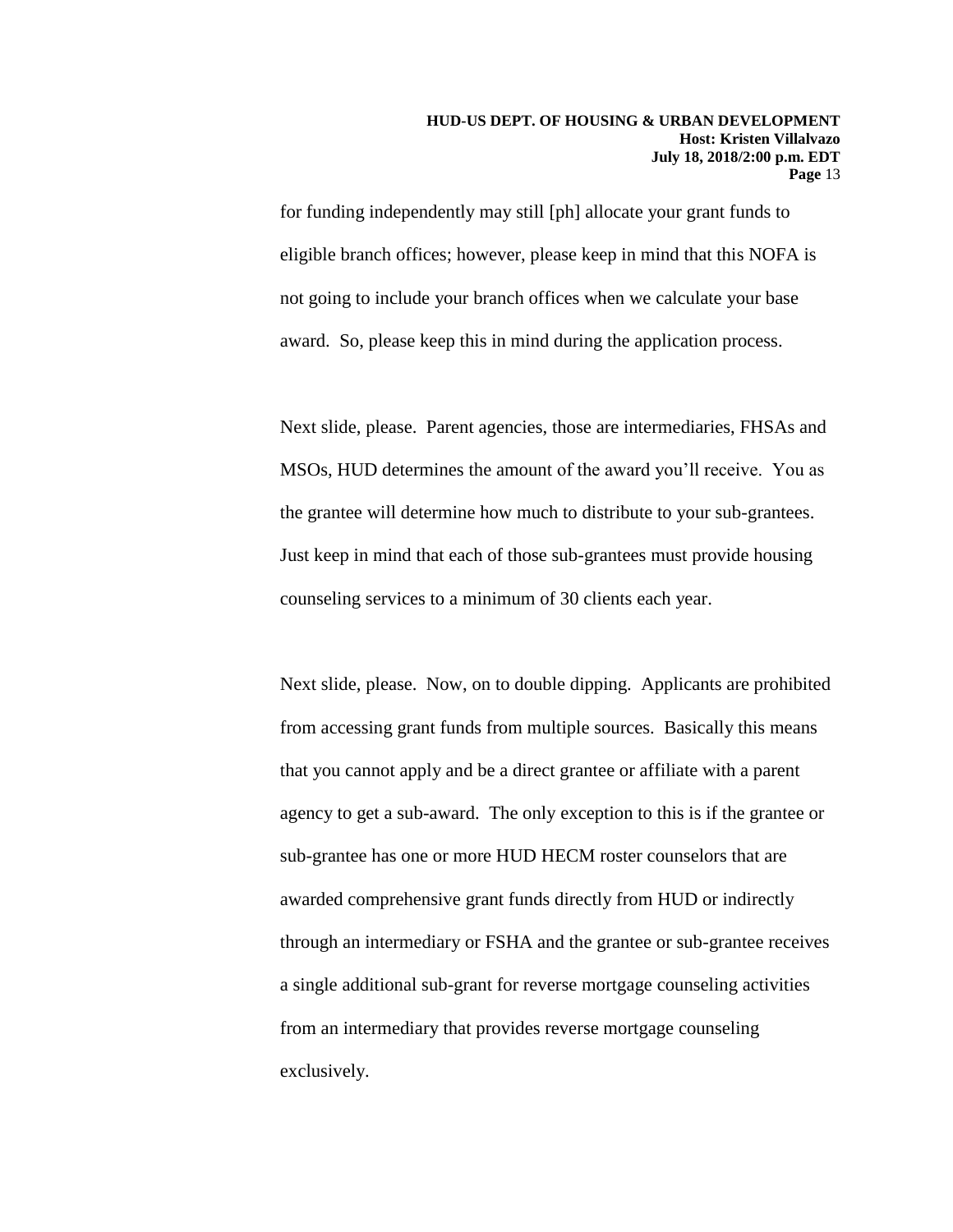**HUD-US DEPT. OF HOUSING & URBAN DEVELOPMENT Host: Kristen Villalvazo July 18, 2018/2:00 p.m. EDT Page** 14

Next slide, please. Eligible activities, HUD requires grantees to utilize housing counseling grant awards for delivery of housing counseling and education services which benefit clients. Activities that are eligible for reimbursement under the NOFA are: individual housing counseling, cost of client education and materials, oversight, cost of compliance and quality control, supervision of housing counseling staff and counselor training, counselor certification costs including training and testing.

Please remember that activities that you are seeking reimbursement for must also be consistent with your housing counseling work plan that is on file with HUD.

Next slide, please. Now, let's move along to what's in the application checklist. You'll find this in section 4 of the NOFA. All applicants will need to submit the 9906 chart, either 9906L or 9906P, the SF424 and the HUD 2880 where you'll insert \$1 into the HUD assistance requested line.

Everyone must also submit an organization description of 250 words or less describing your agency history, purpose, and mission, and years of service. If you receive a grant, this description will appear in the press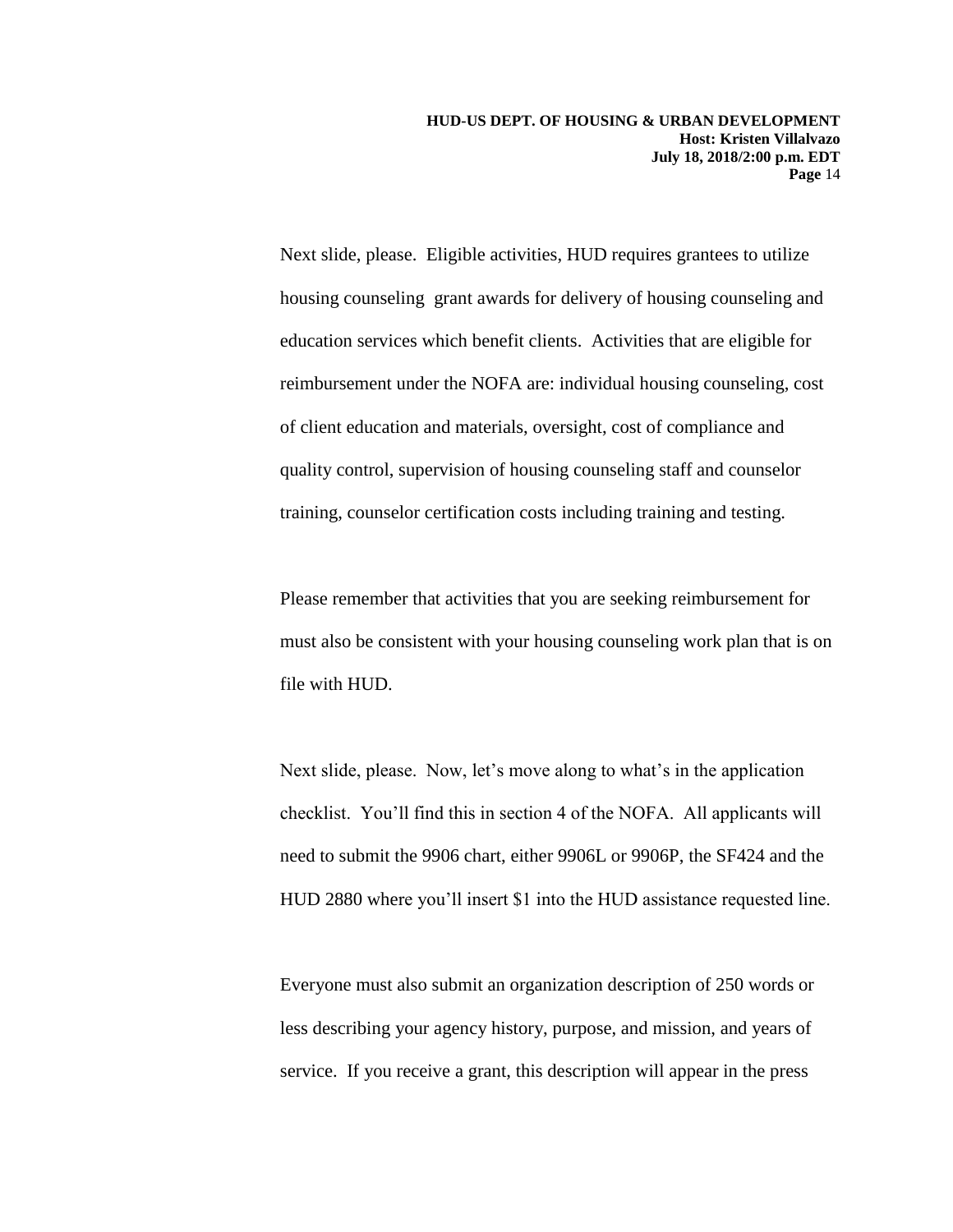release. Applicants must also provide narrative statements responding to specific NOFA questions.

Also audits and investigations beginning with FY '15 and you'll also need to submit a 9902 report if you became HUD approved from October  $1<sup>st</sup>$ , 2017 to the present. The SF LLL and HUD 50153 are to be submitted if they're applicable to your agency.

With that, I'd like to turn the call over to Tracy Bedua who will provide an overview of finding and submitting the grant application. Thank you.

Tracy Thanks, Connie, this Tracy Bedua, and like Connie said, I'll be providing a broad overview of the steps leading up to your submission of your grant application.

> Next slide, please. This slide outlines the major steps in the application process. I'll be going over each of these in detail in the coming slides. One, obtain a DUNS number. Two, register and review your system for award management registration. Three, register for grants.gov. Four, find a grant opportunity on www.grants.gov. Five, download and review instructions and package. Six, complete and submit your application.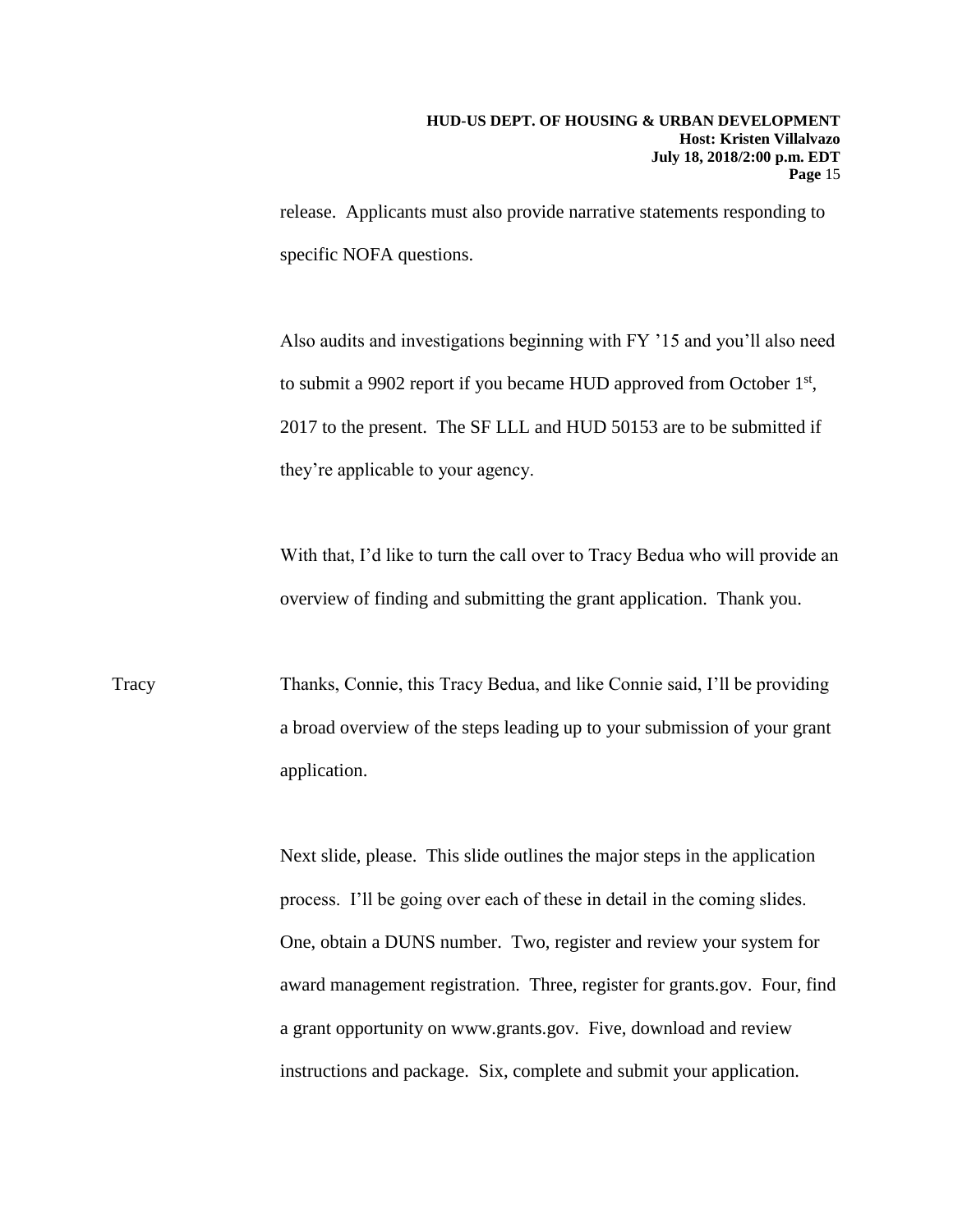Next slide, please. The first step is to get a DUNS number. DUNS is data universal numbering system. This is a unique nine-character number used to identify your organization. The federal government uses DUNS numbers to track federal grant money allocation.

If you've applied for a federal grant before, you probably already have a DUNS number. Getting a DUNS number is free and it takes one or two business days. You can register or search for your DUNS number by calling the number here, or by accessing the Dunn and Bradstreet website.

Next slide, please. Next, you'll register with the system for award management or SAM. SAM is a web-based government application used for contract awards, grants, and electronic payment processes. SAM registration is required to use grants.gov. There are plenty of guides and technical support contacts available on their website. Please note that registration can take up to two weeks. This is something you should factor into your timelines.

A new feature this year is that you'll log in using your login.gov user account information. You should have received information on how to do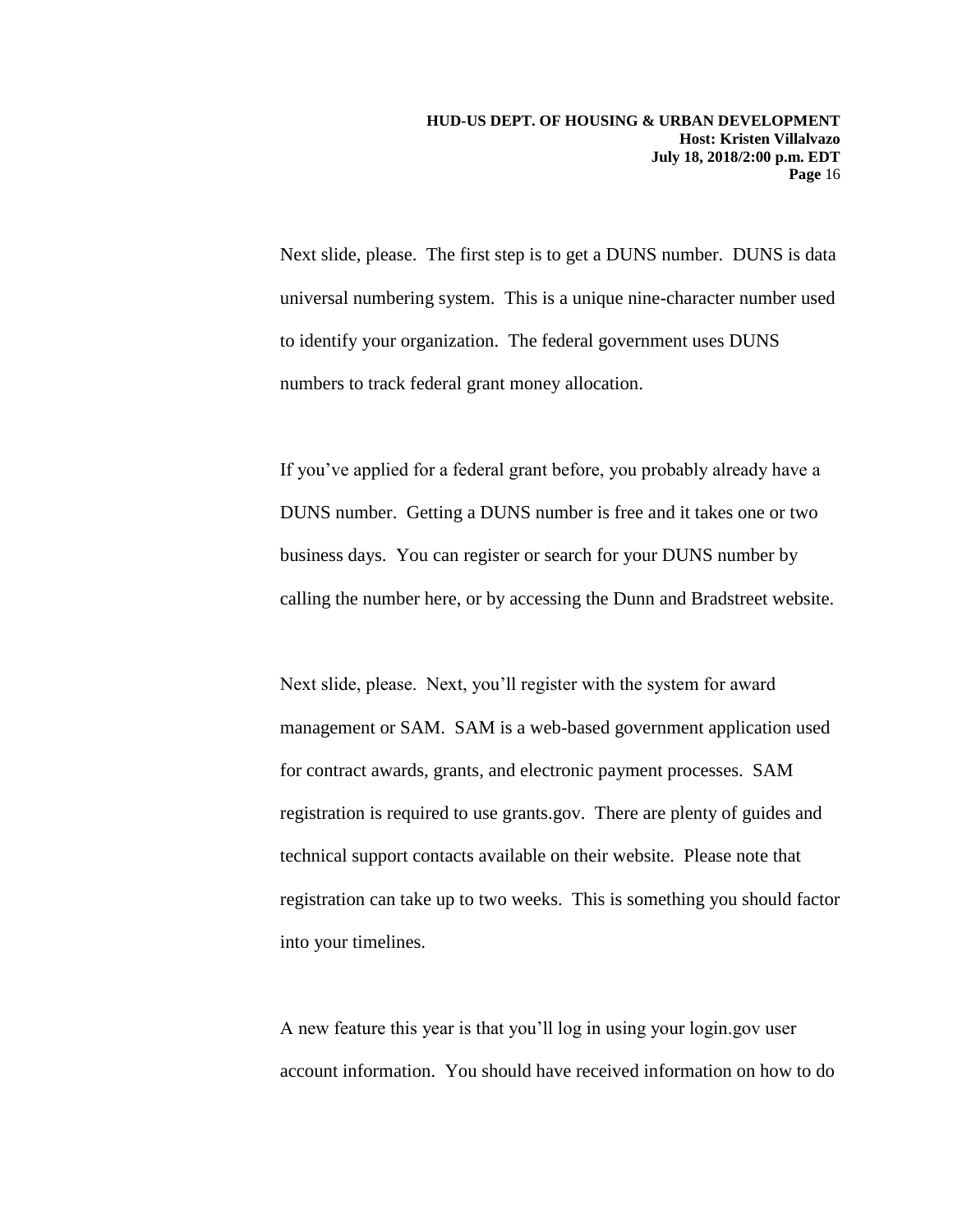this via HUD's listserv as well as through SAM. Again, they have plenty of guides and tech supports. So, if you have any questions on that, I'm sure they'd be happy to help you set up your login.gov account. As you get ready to apply for the grant, just verify that you have access to your record and that your registration will not expire before the application deadline. This is just a screenshot of sam.gov so that you know that you're in the right place.

Next slide. Next, you'll be registering for grants.gov. Grants.gov does have instructions on the main steps for registering your organization and system so it does remind you to obtain a DUNS number and to register with SAM first. This is a screenshot of grants.gov, and you'll be clicking the register link at the top of the banner to fill out your contact info and account detail fields.

Note that it will ask you if you'd like to add an organization applicant profile or an individual applicant profile. You will probably want to create an organization applicant profile because that's for those who want to contribute to grant applications on behalf of an organization. Individual application profiles are those who are applying for grants for themselves and not on behalf of an organization.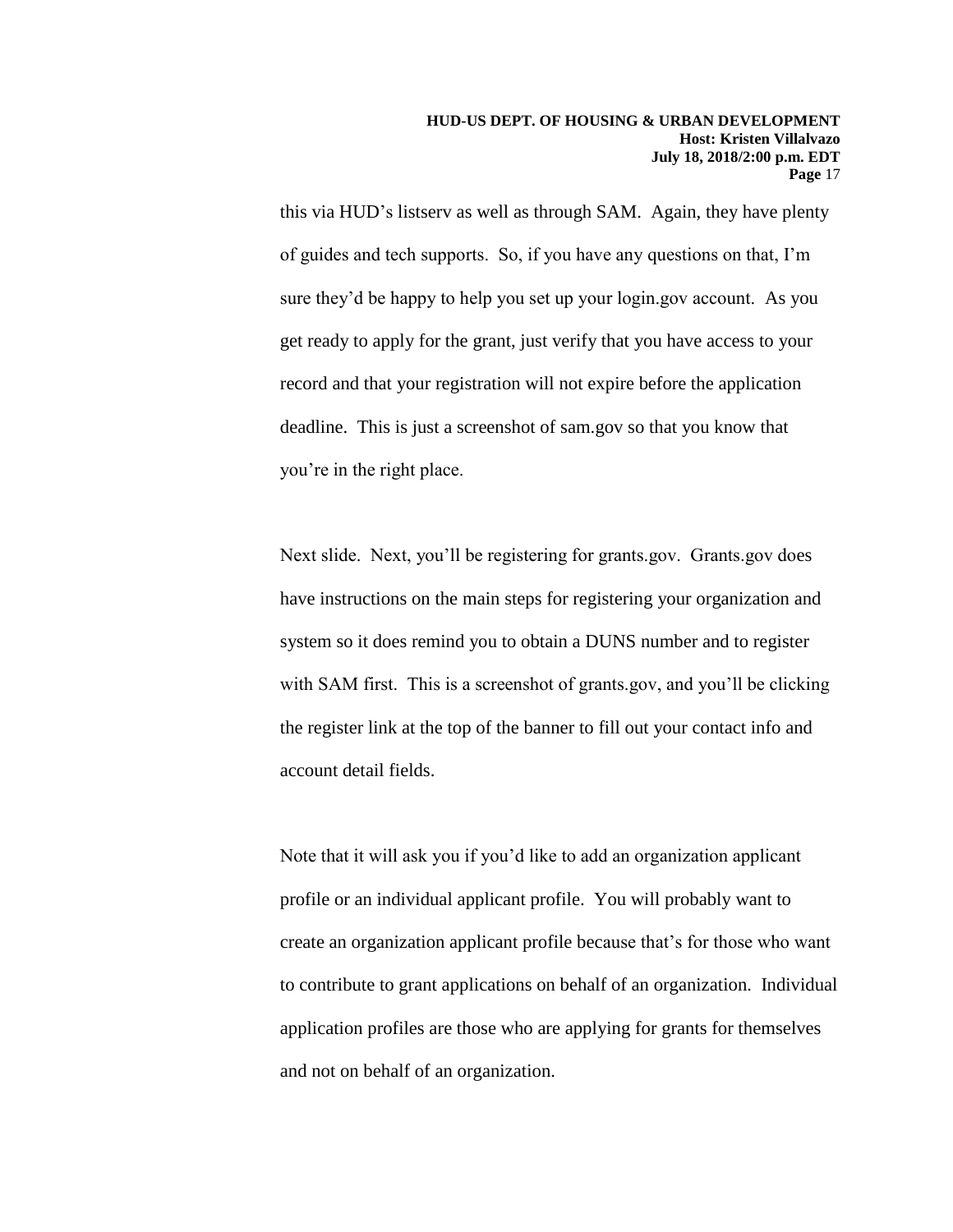Next slide, please. It's also important to understand the different roles that are in grants.gov. There is the E-Biz POC, the one who registered your organization in SAM. They'll receive an email each time someone tries to register with the grants.gov on behalf of your organization. This E-Biz POC will log into grants.gov and manually assign the different roles that your grants team will need.

Your agency can have multiple staff members work on the application, but only an authorized organization representative, or AOR, can submit it. Grants.gov does have a comprehensive chart of roles on their website and a number of helpful videos and info-graphics, but I just wanted to highlight a couple.

There are three basic core roles here. There's the expanded AOR which comes with the most privileges. They can make changes to the organization settings, assign and revoke user roles, and so forth. There's also the standard AOR role which is a bit more limited, but it does allow the AOR to view their agency's information, assign some roles, and submit and check applications. Then, the last core role is a workspace manager. At a minimum, this person can create a workspace and begin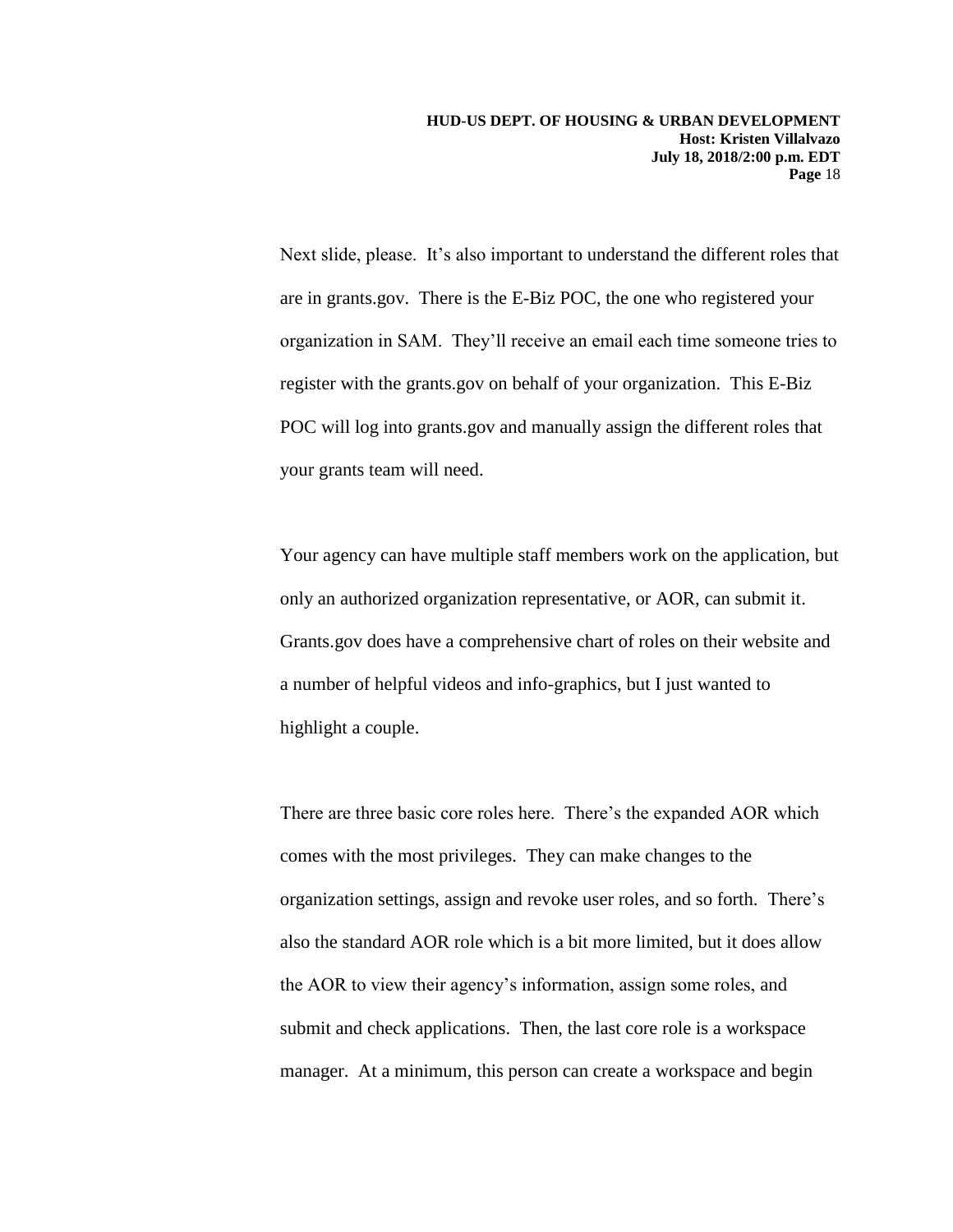working on a grant application. I'll go into what a workspace is in a few slides.

Next slide, please. When you're ready to apply, search www.grants.gov for the funding opportunity number. This is just a screenshot of the search grants screen that you can use to find our FY '18 NOFA.

Next slide, please. In the package tab, you'll click apply. You can also use the red apply button that will be on the screen. You'll be prompted to create a workspace. Now, a workspace is a way for multiple people on a grant team to access and edit different forms in the same application.

Creating a workspace is only the beginning of the process. You'll have a chance to edit forms, and add materials, and attachments before you actually submit, and send everything to HUD. So, you do want to make sure that you create a workspace and get familiar with the different roles and the different forms and everything you'll need.

You must have one of the three core roles I mentioned earlier. That's the expanded AOR, standard AOR, or workplace manager to create this workspace. If you don't have this role, you might not be able to see the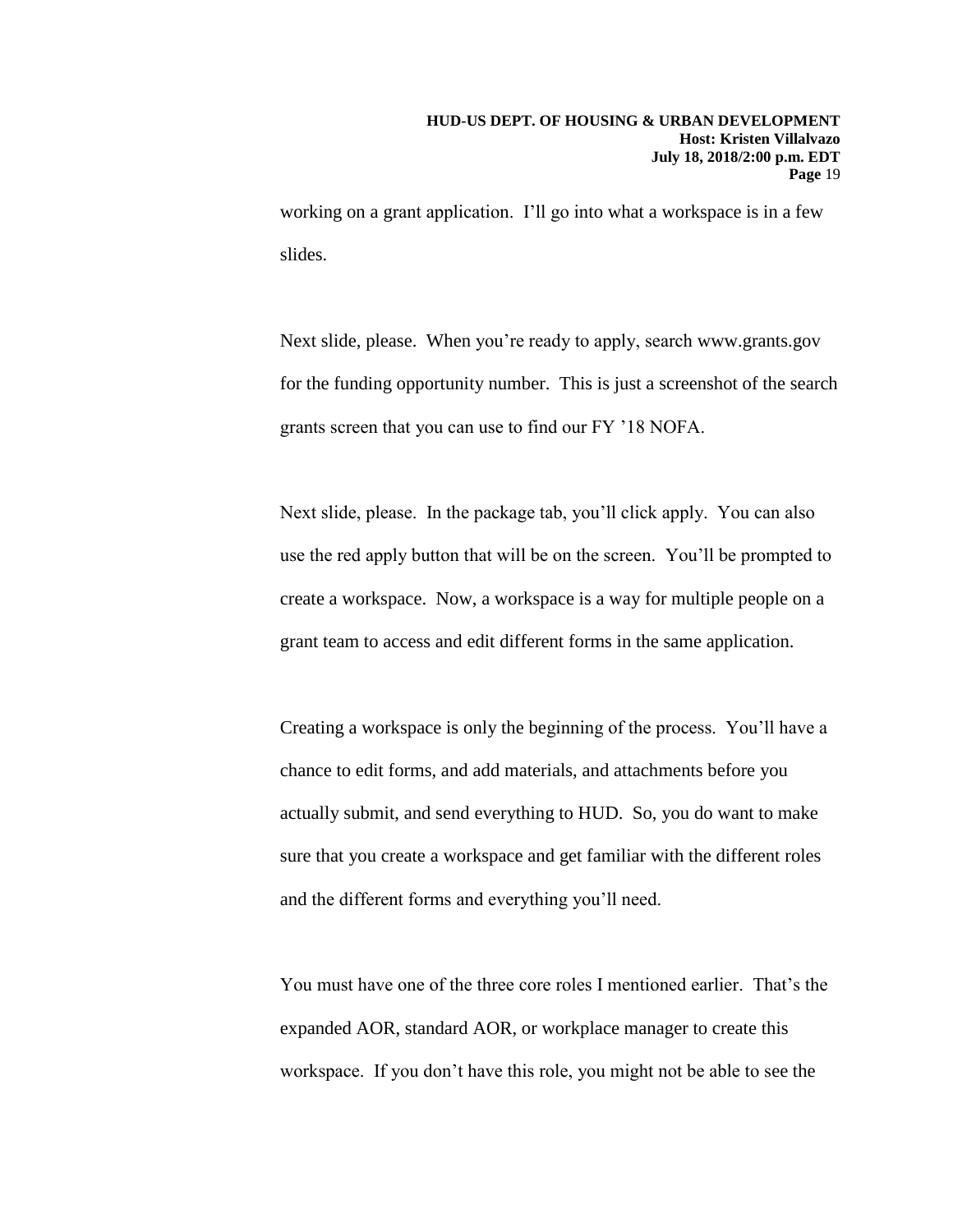create-a-workspace option, so check with your E-Biz POC for the role assignment for this. The user who creates the workspace will automatically become the workspace owner. That person can go ahead and assign other roles, or assign other forms to different grant team participants as well. Once you've created your workspace, you'll go into the forms tab, click download instructions. This will download the compressed files of the NOFA instructions and attachments.

Next slide, please. When you click download instructions, it will download in the form of a win.zip that will contain the NOFA itself for the intermediary FHSA, MSO, or parent application, the required chart A2 and C2 attachments, and lastly the optional HUD50153 [indiscernible] certification of consistency with promise zone goals and implementation. This is just a shot of what will be in your win.zip.

Next slide, please. As you sit down to complete the application, please review all the instructions and forms. The structure of the application is a little different this year, so I'll be walking you through it in the following slides.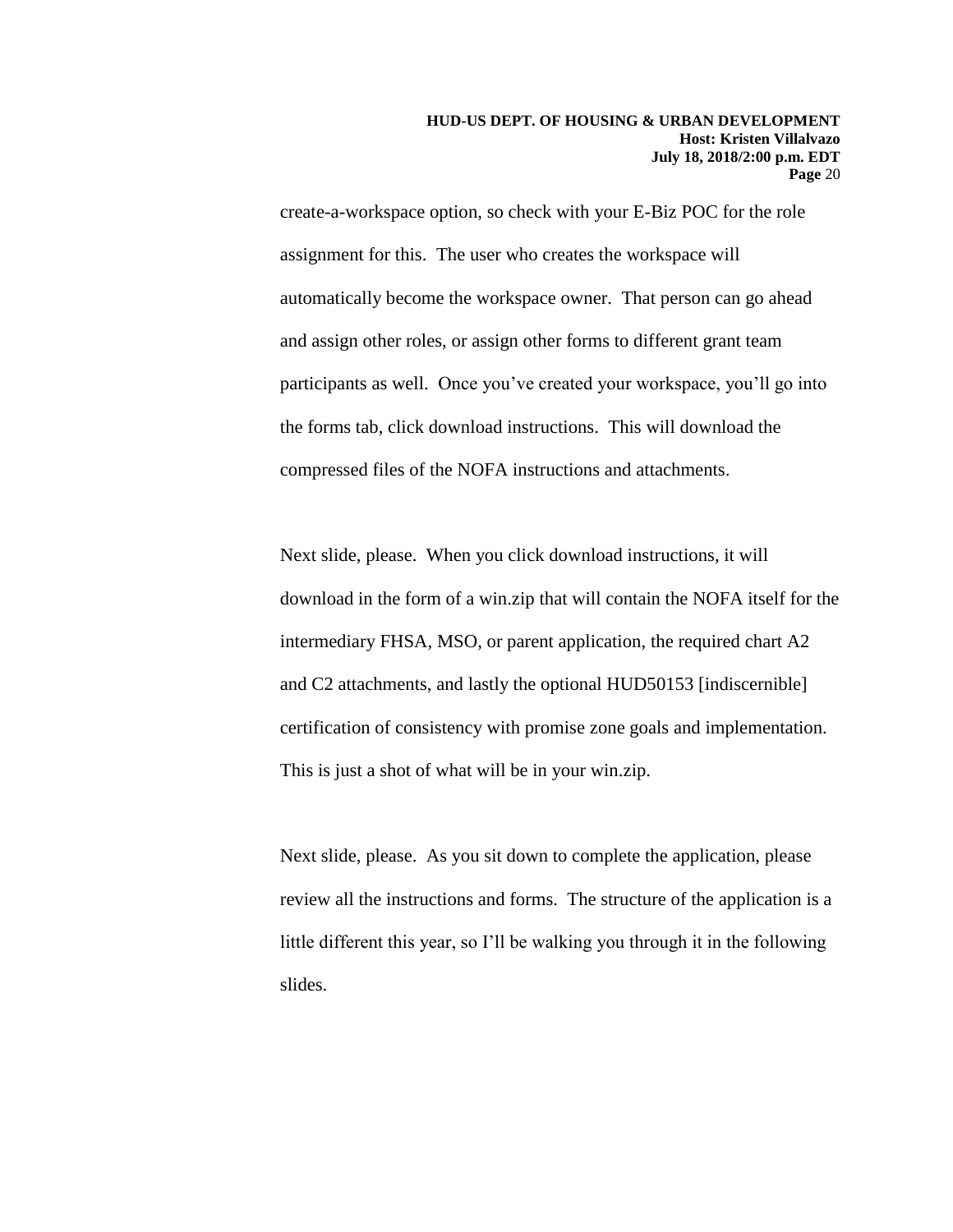Next slide, please. Certain forms and the HUD 9906 charts are available as a web forms or PDFs. This will be new to you if you didn't apply during our 2017 supplemental grant year. These forms still capture essentially the same information but through a different format. Whereas you were used to working with primarily an Excel workbook, you'll still be using web forms and PDFs as part of your application.

To fill out a form, you'll click download for PDF or web form. If the web form is available, you will agree to lock the form so that no other users on your grant team can fill it out while you're working on it. When you've completed the form, you can click upload for PDFs or save for web forms, and it'll upload into your workspace.

Nest slide, please. Forms are listed as mandatory or optional on grants.gov, and you may get an error message if you try to submit your application without a mandatory form. Applicants must click on one of the following to be included in their application. That's the 9906, the parent application, and then the 9906L LHC application.

Next slide, please. Here's a screenshot of the fillable PDFs because I know this may be new to some folks. These PDFs will include fields for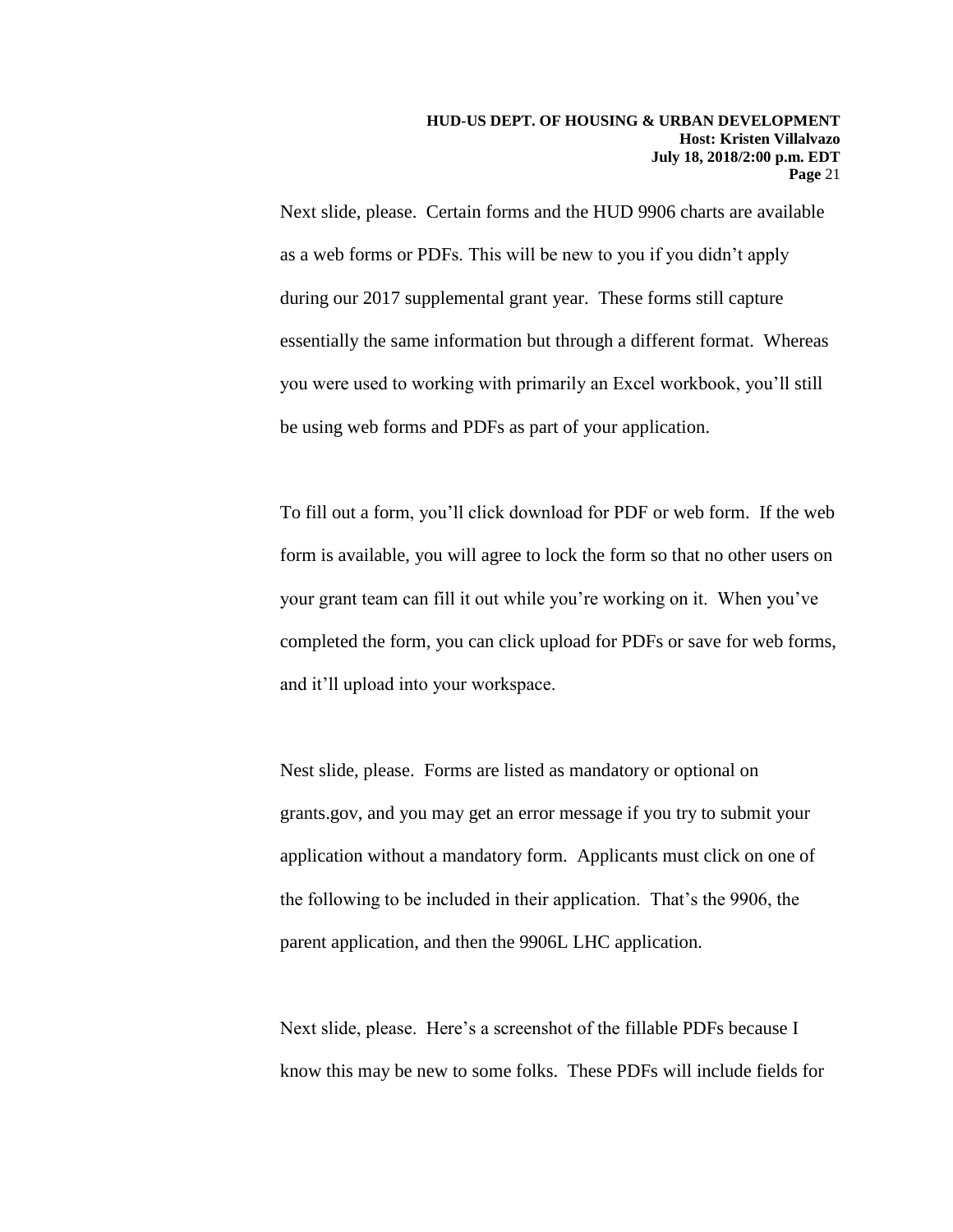standardized answers and for attachments. Those filling out the parent application, you will be prompted to not only include the totals of chart A2 and C2 into the PDFs, but to include the Excel spreadsheets as attachments as well. Grants.gov will not let you submit an application unless you have added either the parent form or the LHCA form, so keep this in mind.

Next slide, please. This is just a chart of the types of information required in the grant application. As you can see, some forms are as PDFs. Some are web forms. Then, for the parent application, there are the Excel attachments. Make sure you see the application checklist and the NOFA language itself for a list of required content.

Next slide, please. When you're ready to submit your application, use the check application feature to help find any errors that may impact your submission. When you're ready to submit, you can click sign and submit. Remember that only AORs, those authorized organization representatives, they're the only ones that can submit the application on behalf of your organization.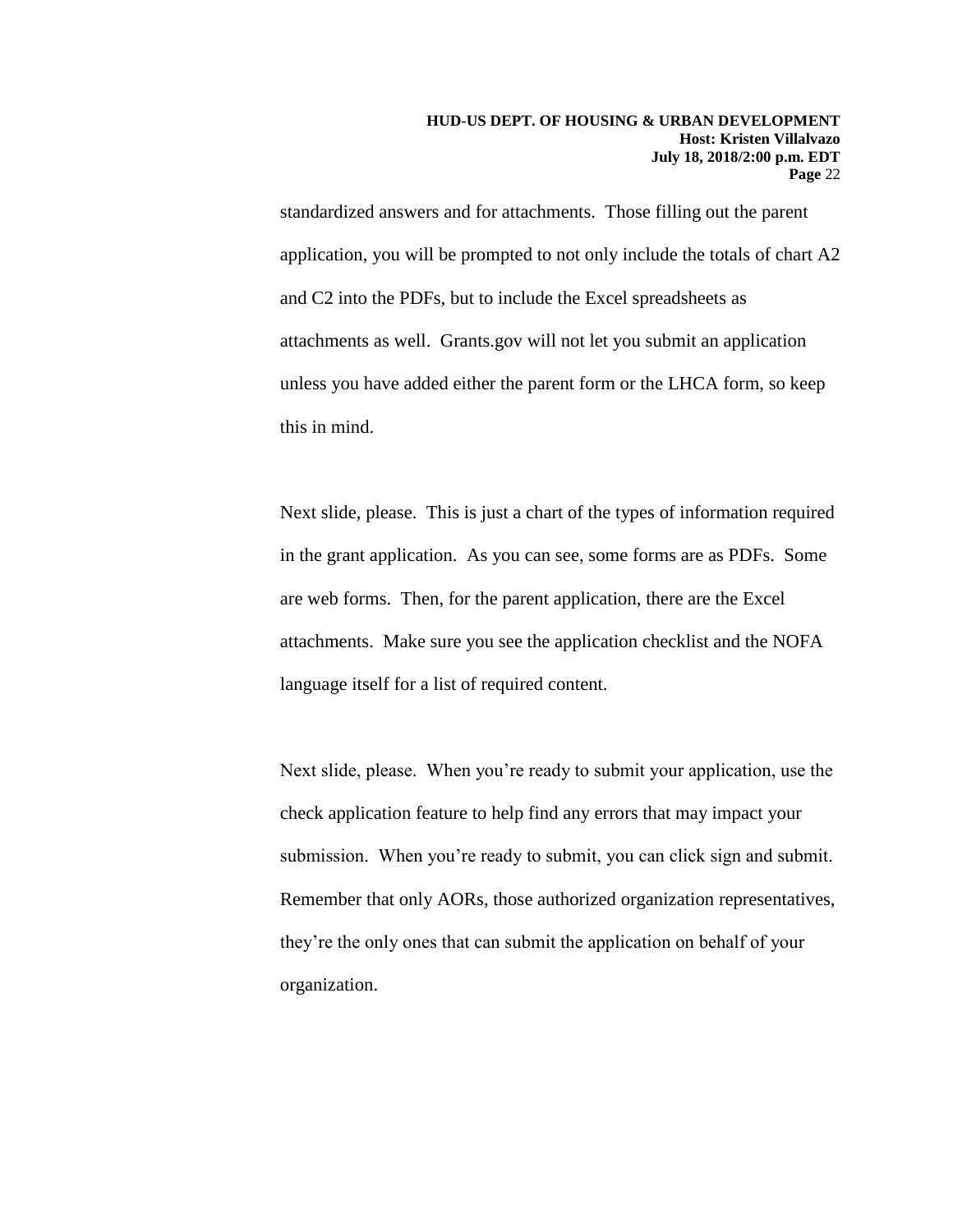#### **HUD-US DEPT. OF HOUSING & URBAN DEVELOPMENT Host: Kristen Villalvazo July 18, 2018/2:00 p.m. EDT Page** 23

The application must be received by grants.gov at 11:59:59 Eastern Standard Time on the due date of the application. We suggest that you submit the application two to three days in advance to make sure that grants.gov has accepted it.

Make sure you're watching your email often to ensure that you receive the emails that the application was validated or if it was rejected. Saving those emails is important because if you run into further problems and need grants.gov or HUD assistance, those emails will help us figure out where the error happened. Please also make sure that you have a valid email address in grants.gov so that you're getting these emails.

Next slide, please. Grants.gov will produce a confirmation PDF once you have submitted. Please download this for your records. This PDF will contain patient tracking information and a helpful track-my-application link.

After your authorized organization representative submits application, your organization should expect to receive two emails, the submission receipt and the submission validation receipt for application. I've included some of the language here so you'll know what to look out for.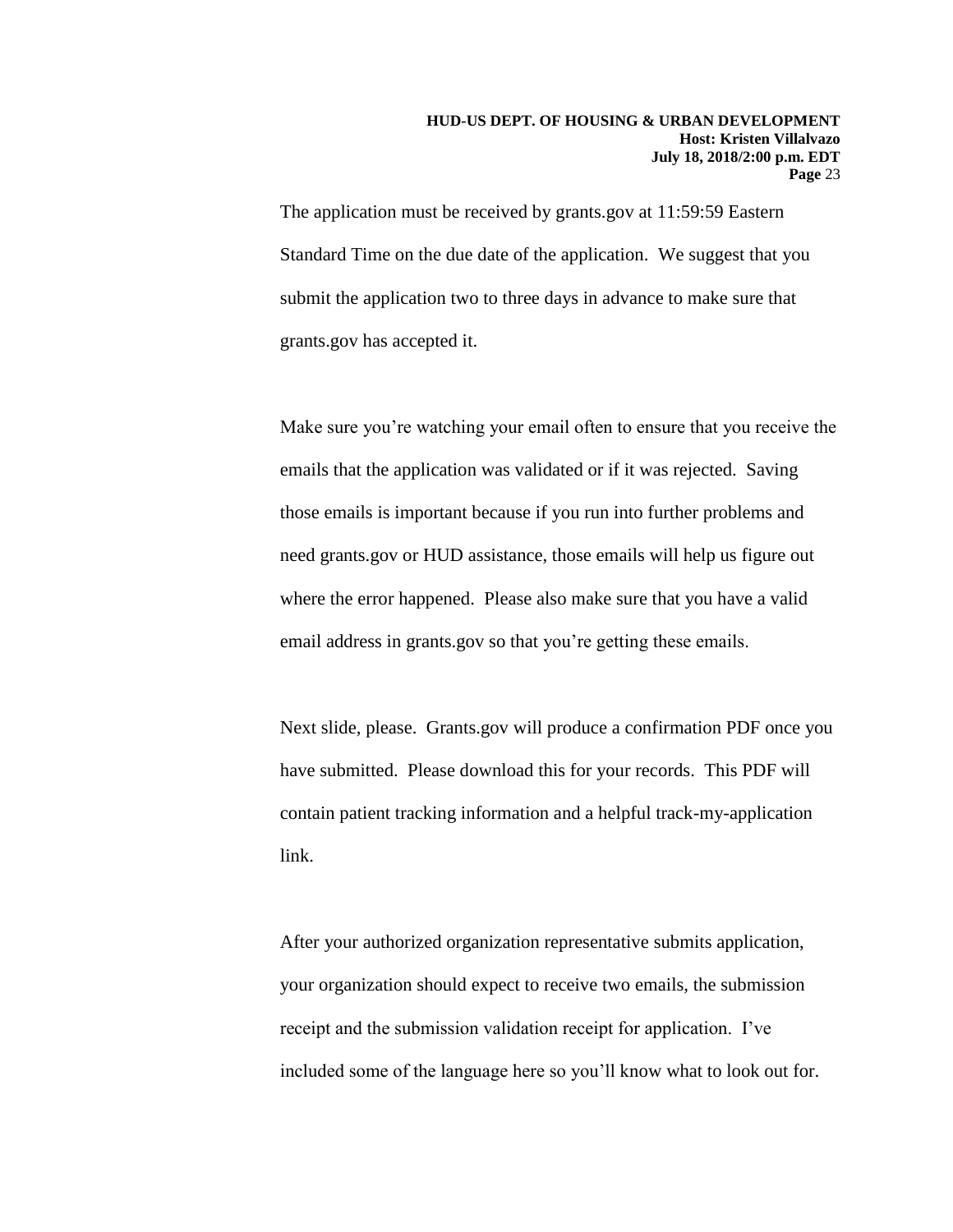These two emails will let you know that your submission went through, and that it's going to be prepared for HUD to retrieve.

Next slide. Lastly, keep an eye on your application status. If your application was rejected with errors and you don't correct these errors before the 24-hour grace period ends, HUD won't review your application. If it's rejected with errors, you may correct the errors and resubmit your application before the grace period ends. If your status is validated, then you're all done. Your application will be forwarded to HUD for review.

I'd like to now turn this presentation over to Melissa Noey who'll be discussing preference points and rating factor one.

Melissa Thanks, Tracy. I will be going through the preference points and rating factor one for this year's NOFA.

> Next slide. The preference points for this year's NOFA covers two topics, promise zones and disaster recovery and emergency preparedness. This section is worth two points, and you only need to fulfill one of these topics to receive the two points. No narrative for either of the topics is required.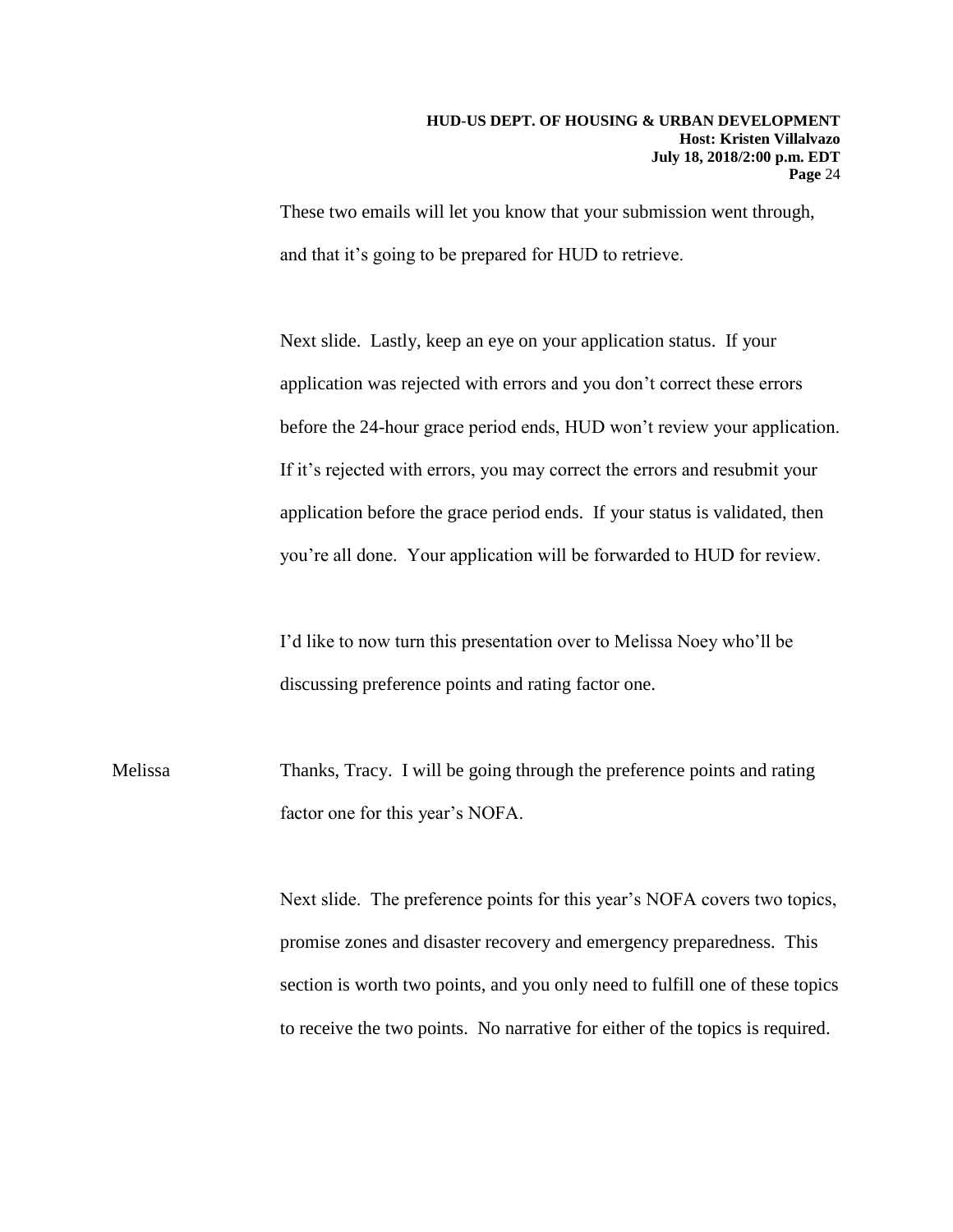Your agency needs to ensure that these activities are described in your work plan that HUD has on file. If you are indicating your agency is within a promise zone, please make sure that the promise zone certification form is filled out. That's the HUD form 50153.

If you're a parent agency, you will need to obtain copies of the certifications for all of your sub-grantees indicating promise zone activities and make sure that the certifications match the number of agencies indicated in field D in chart A2. We'll get to the A charts momentarily. If you are indicating that your agency has participated in disaster recovery or emergency preparedness activities, you will have to make sure that these activities have been described in your HUD work plan that's on file.

Next slide, please. Now looking at chart A, in order to receive points, place an X in field D. If you're an LHCA, you'll use chart A1 and if you're a parent agency, you'll use chart A2. Like I mentioned, make sure that these activities are also described in your HUD Approved Housing Counseling work plan.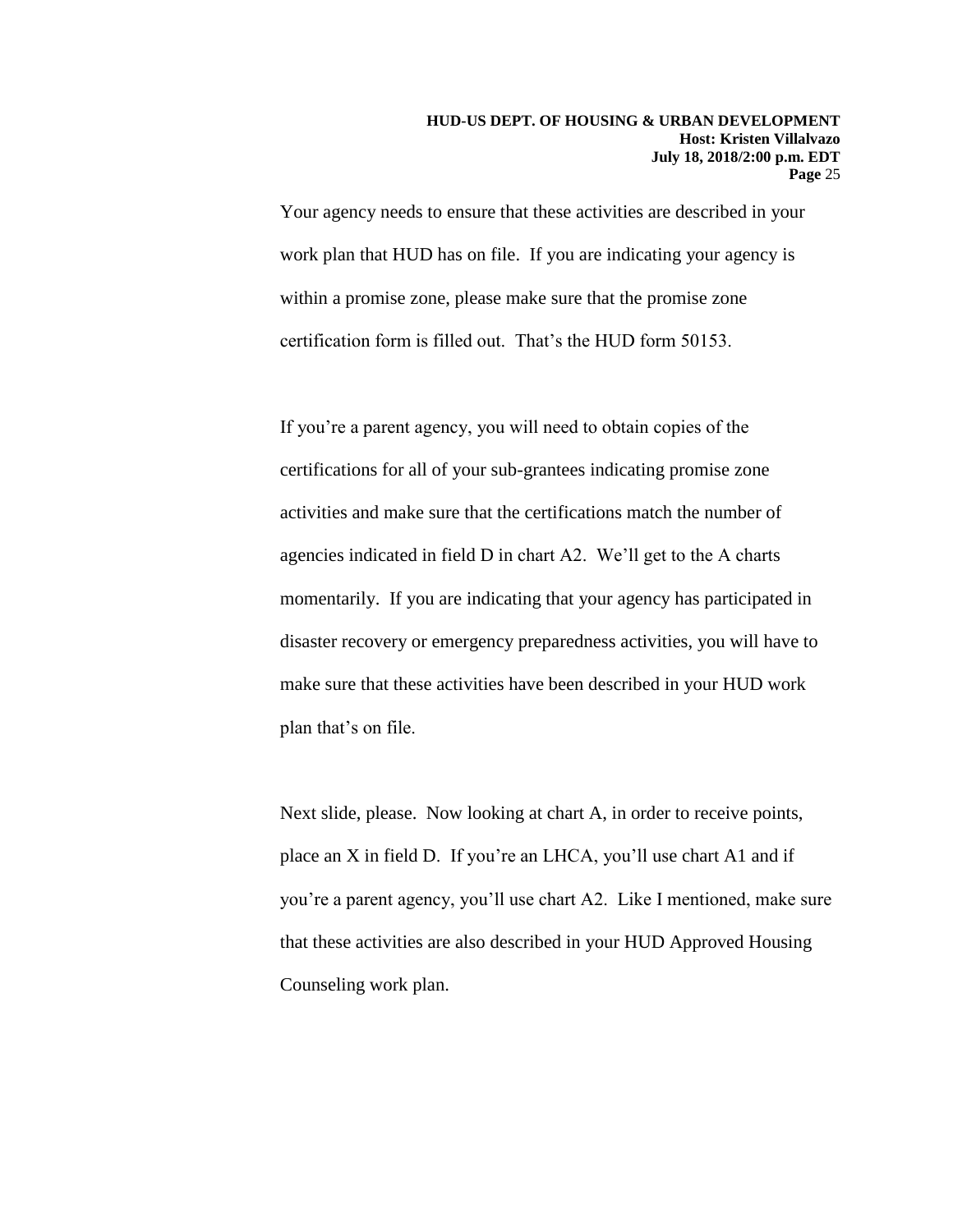Next slide, please. Okay, now we are going to move on to the first rating factor which is capacity of applicant. This rating factor is worth up to 27 points. In the rating factor, HUD will be looking for the readiness and ability of applicants, and if you're a parent, its sub-grantees, to begin and successfully implement the proposed work plan in a timely and effective manner. The rating factor will also look at how applicants manage adjustments to their work plans that could have been required if client outcome projections were not met within the established time frames. HUD will also look at how often work plan adjustments were required.

Next slide, please. Rating factor 1, section 1 will be worth 14 points. Applicants will utilize either chart A1, if you're an LHCA, or chart A2 if you're a parent. Parents will have to complete each of the following fields for all of its sub-grantees. You will find that to make this happen, there is a separate Excel spreadsheet submitted with chart A2.

Next slide. This slide shows the fields that need to be completed for this rating factor section. In the next slides, we'll go through each of the fields. There's some that require a numerical answer, and there are some that only require a yes.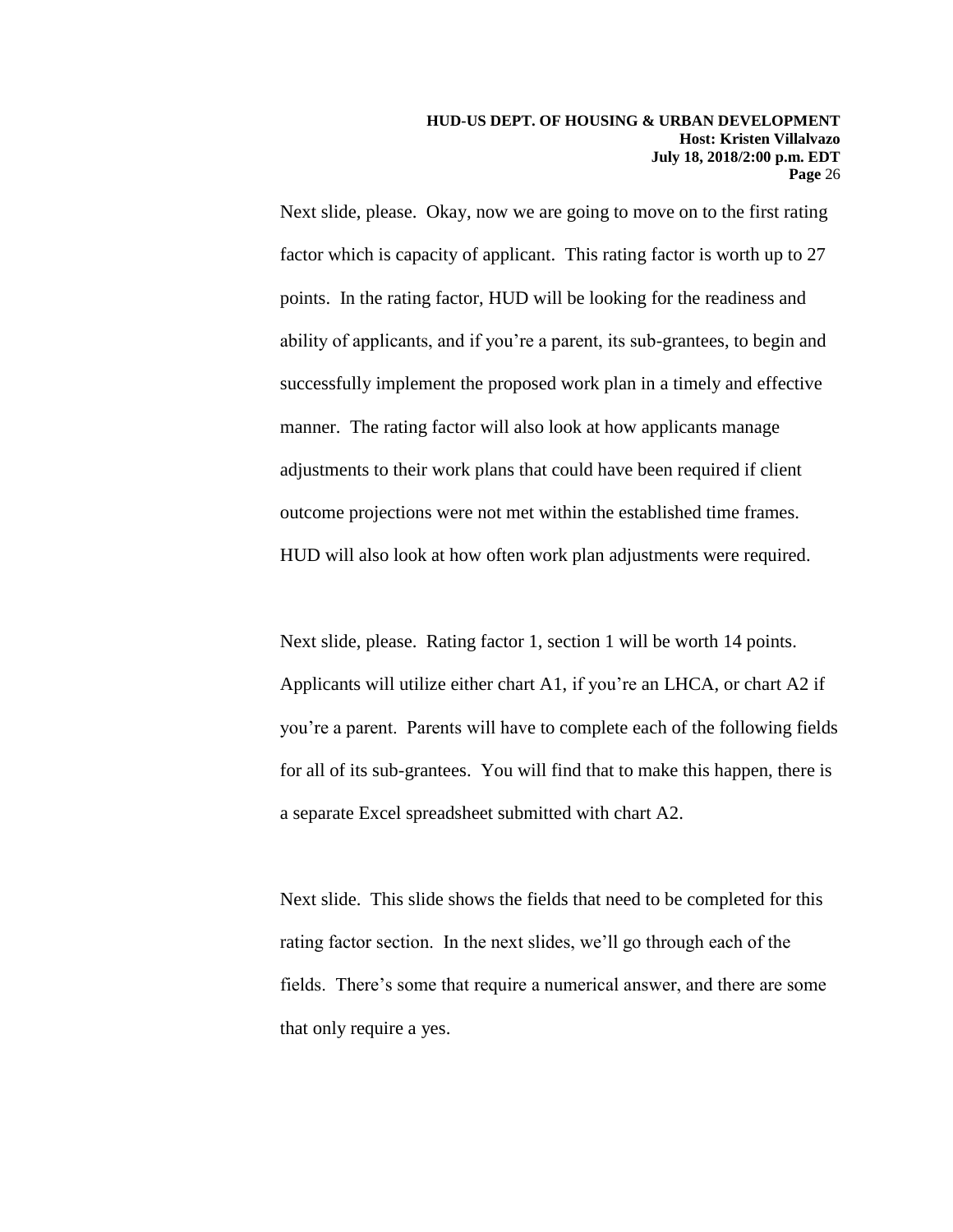Next slide, please. Fields I, J, K, and R all require a numerical response when you're filling out the chart. First is I, which is the number of housing counselors' full-time equivalents as of September 1<sup>st</sup>, 2017 in your organization that provide direct housing counseling services. You can find the definition of FTE and how to calculate it in appendix B, which is the definitions appendix.

J is the number of HUD HECM roster reverse mortgage counselors. The number of HECM counselors at your agency that are on the HECM roster will go in this blank. And K, if your agency provides HECM counseling, you will insert the average counseling hours per fiscal year '17 HECM client there. Then, skipping ahead a little, field R asks for your agency's proposed number of default counselors that will be providing HECM default counseling between October 1, 2018 and September 30, 2019.

Next slide. Field L through O only need an X if your agency complies with this field. In L, you will indicate with an X if 50% or more of your agency's counselors have received formal housing counseling training. M asks if there are housing counselors on staff that have passed the HUD Housing Counseling Certification exam and are now HUD Certified. In N, you will indicate with an X if your agency has adopted the national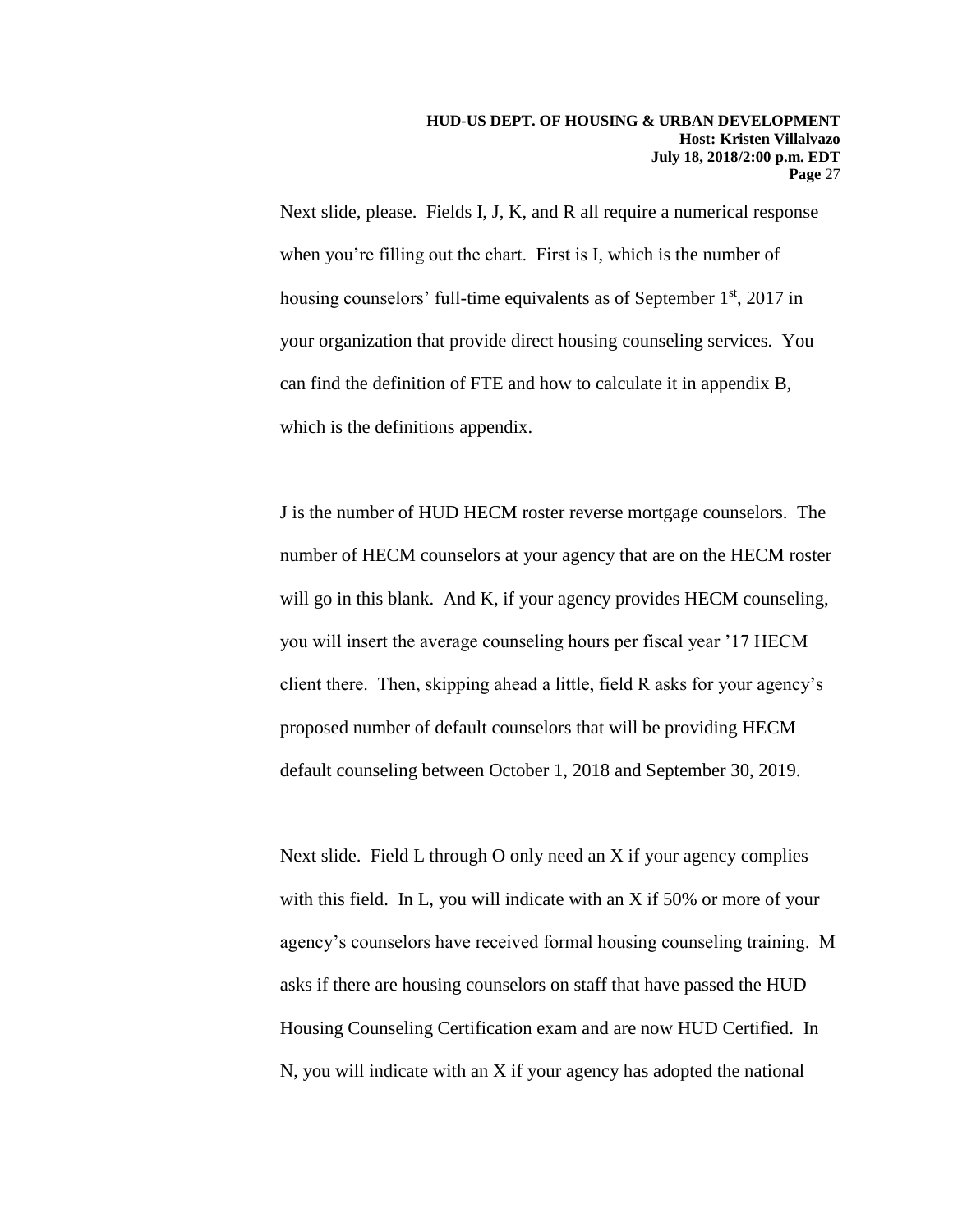industry standards prior to the NOFA submission date, and in O, if your agency offers alternate counseling formats that are accessible to persons with disabilities, you'll mark an X there.

Next slide. Okay, so moving on to the second part of rating factor 1, which is worth seven points, Performance Reviews and Compliance. In this section, HUD will evaluate an agency's compliance with programmatic requirements and oversight results from fiscal year '17. You do not need to provide a narrative response in this section. HUD will utilize its own records to score it.

Next slide. In sub-factor 3 of this rating factor, HUD will be evaluating if the applicant measures customer satisfaction in fiscal year '18. The agencies that demonstrate a variety of methods and techniques to measure customer satisfaction will be awarded a higher score. The subsection is worth six points. There are two fields on chart A1 or A2, whichever you have to fill out, which are fields P and Q, that ask for this information. If you provide client exit surveys, which is field T, and/or client follow-up surveys, which is field Q, please indicate with an X in the appropriate field.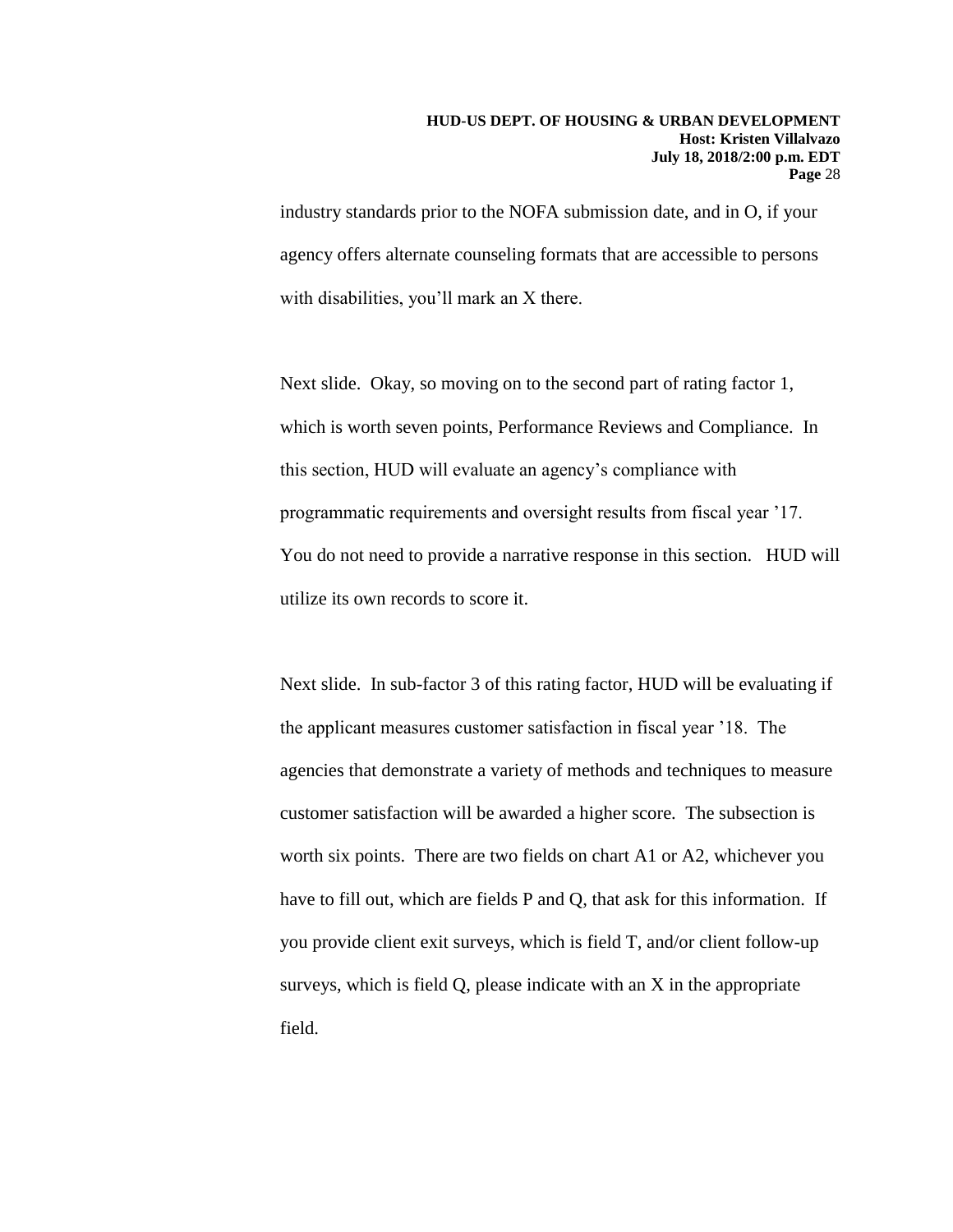Next slide, please. Okay, so now my colleague, Shae Williams, will be describing rating factor 2, which is needs and NOFA priorities.

Shae Good afternoon. I'm Shae Williams and I will be speaking with you about rating factor 2. Rating factor 2 is a total of 12 points. First, it addresses the extent to where there is a need for funding and also, it addresses the specific NOFA priorities that are listed in rating factor 2 in order to earn these points. Now, if you fail to adequately address the specific needs or provide source citations, examples and/or descriptions, you will not receive the full points for this rating factor.

> Next slide, please. So, rating factor 2 is further divided into sub-factor 1 and sub-factor 2. Sub-factor 2 is a total of two points. Sub-factor 1 is a total of ten points, and it addresses whether or not you serve a rural community, whether or not you serve an area with no internet access, or whether or not you are the sole agency that provides housing counseling services [indiscernible] the target area.

Now, the LHCAs will complete chart A1 and parent organizations will complete chart A2. The fields are fields S, T, and U, so you would basically just put an X in the box if this particular field pertains to you.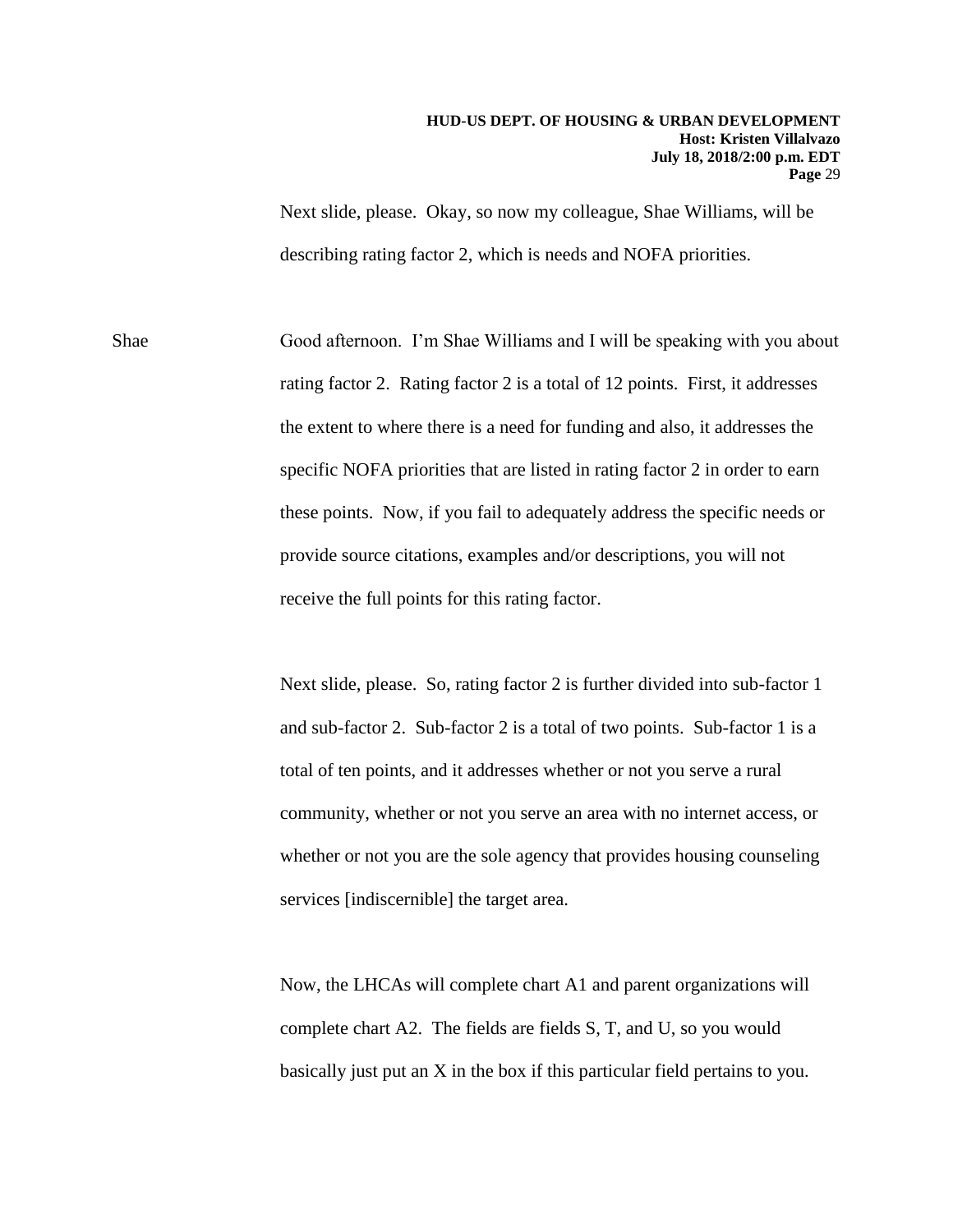So, if you serve a rural area, you would actually put a checkmark in that box, if you serve an area with no internet access, you would put a checkmark in that box, and/or, if you have an agency that's providing the sole services for housing counseling in that area, you would put an X in that box.

Next slide, please. Sub-factor 1C, Identifying Impediments to Fair Housing, you will complete chart E, fields A, B, and C. Field A would identify the jurisdiction or your service area. Field B, you would give us a brief description of the impediments for each of the jurisdictions or service areas. This field is limited to 2,000 characters. Field C, you would identify the applicable state or local consolidated plan and analysis of impediment to fair house choice or other information sources on impediment. There is no limit to characters for this field.

Next slide, please. Sub-factor 1D addresses persons with disabilities and limited English proficiency. There is no chart required for this sub factor, but in a brief narrative, you must describe how meaningful your program access will be to those persons you're serving with disabilities and persons with limited English proficiency.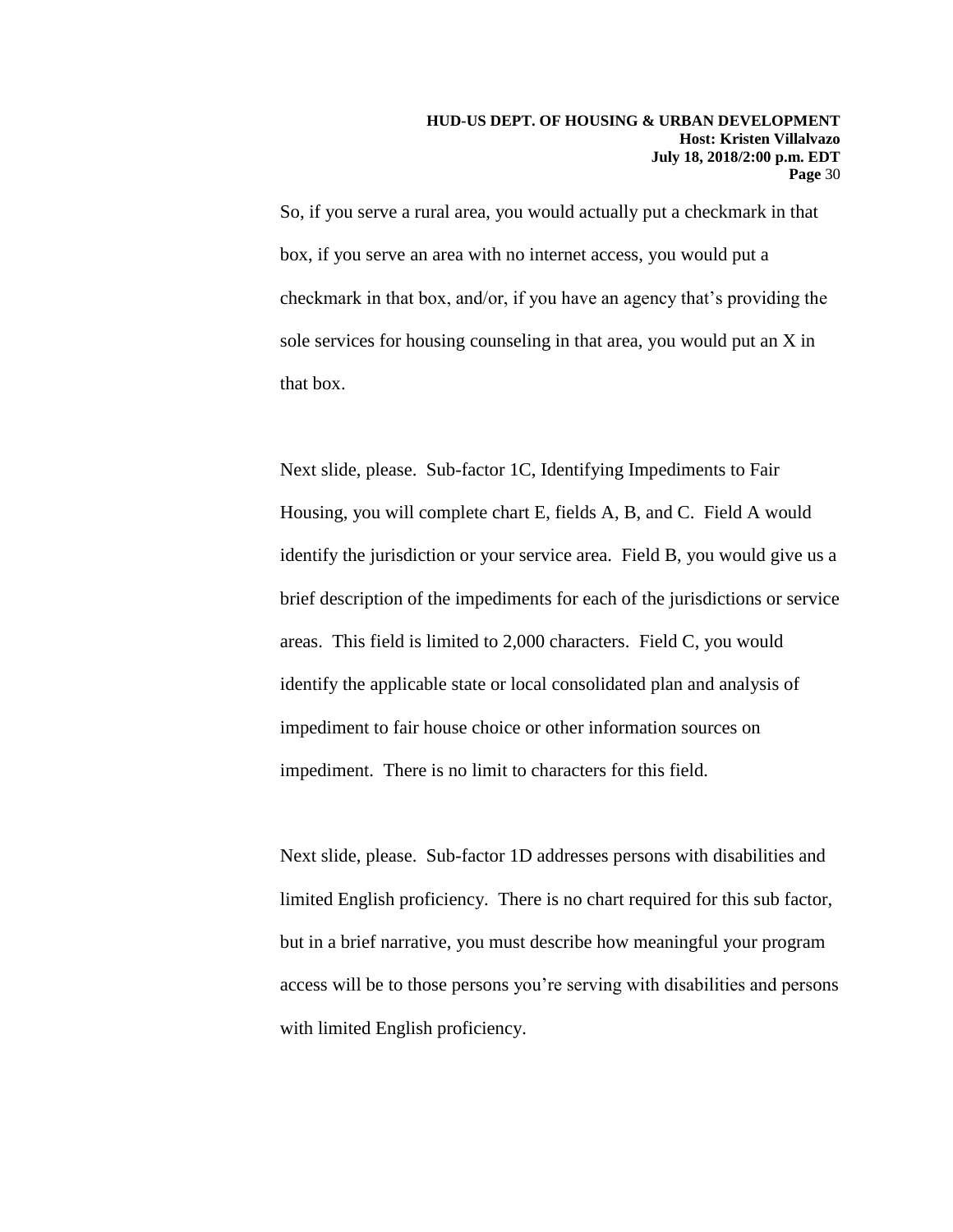Next slide, please. Sub-factor 2 of rating factor 2 is worth two points. For this program section, you are affirmatively [ph] furthering fair housing and addressing healthy homes with reference to lead-based paint. So, you would limit your response to 500 words per NOFA priority. In this section, you would describe how the agency's housing counseling work plan substantially addresses the NOFA priority. State housing finance agencies or multi-state organizations must state that one-third or more of their sub-grantees and/or branches meet the relevant criteria and provide at least three specific examples.

Next slide, please. So, in this section, you would get one point for affirmatively furthering fair housing and you receive those points either through staff training, so you said that your staff receives training in this area, or mobility counseling. You can receive another point for lead-based paint. So, applicants may receive this point based on describing how they inform clients about lead-based paint, so either that's through your class or through a brochure, but you have to be specific on how you describe, how you inform your clients about lead-based paint.

Next slide, please. Next, my colleague Joel Schumacher will talk to you about rating factor 3.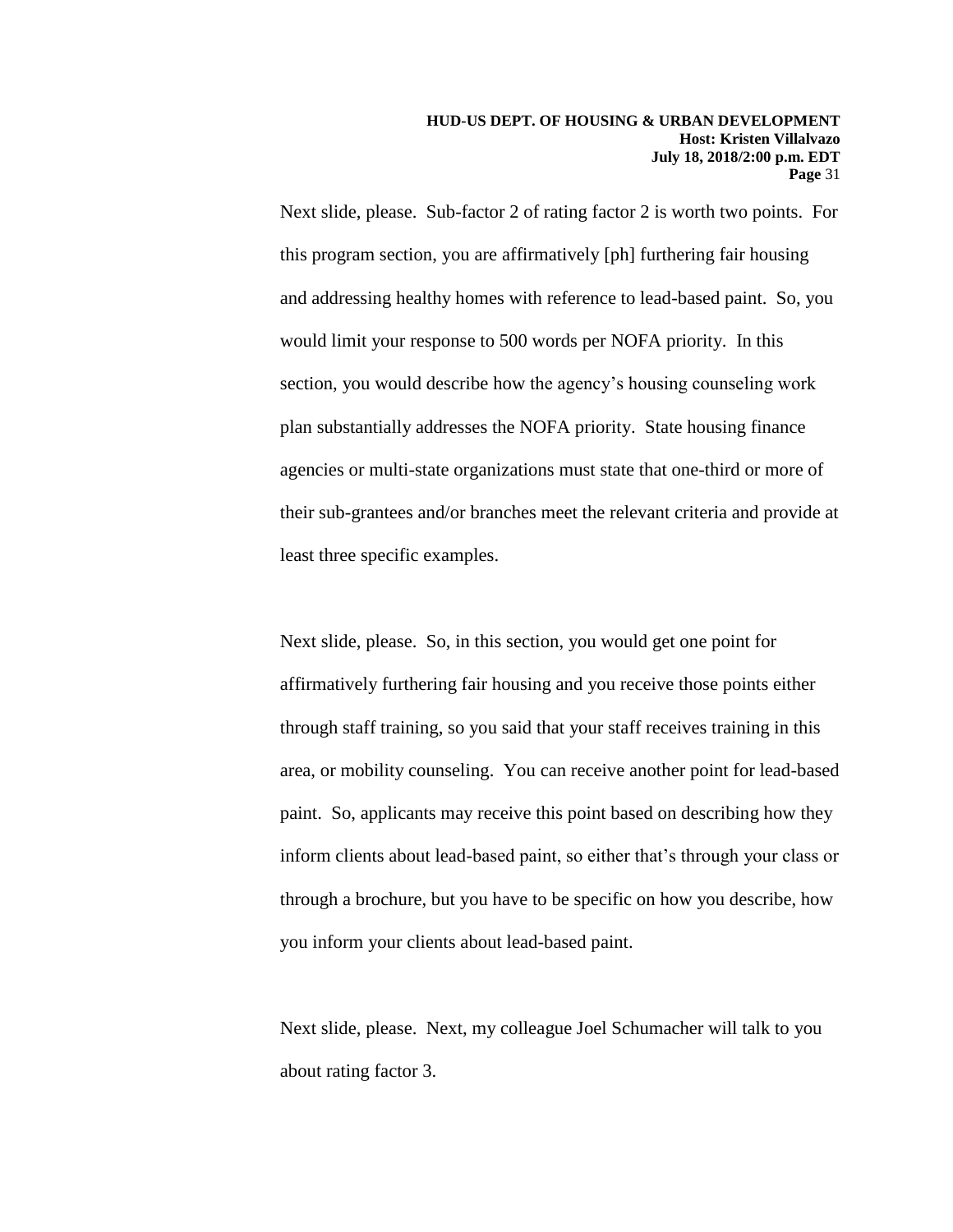**HUD-US DEPT. OF HOUSING & URBAN DEVELOPMENT Host: Kristen Villalvazo July 18, 2018/2:00 p.m. EDT Page** 32

Joel Great. Thank you very much, Shae. Next slide. So, rating factor 3 contains a total of 47 points, and we're going to look at the scope of your services of both past, present and future. So, a number of things that we'll be looking at including the impact that your services have had, expenses, any oversight that you conduct, the complexity of your proposed plan and how well you coordinate with others in helping to meet the housing needs.

> Next slide. So, the first of the sub factors under rating factor 3 has to do with the past, that which you're already conducted. So there's 26 points that will be allocated amongst the impact defined as total clients served, your expenses, and expenses looks at several categories, such as direct counseling service, ratio of grant funds to total expenses, as well as the cost per client ratio, and finally, oversight, which are oversight activities that you've conducted in the past year.

Next slide. So, impact, defined as total clients served, we're going to be looking at the 9902 report that we already have on record, so there's no need for your to submit anything, the exception being those agencies which were recently approved. Since you wouldn't have a complete 9902 record in our HCS already, new applicants defined in the time period,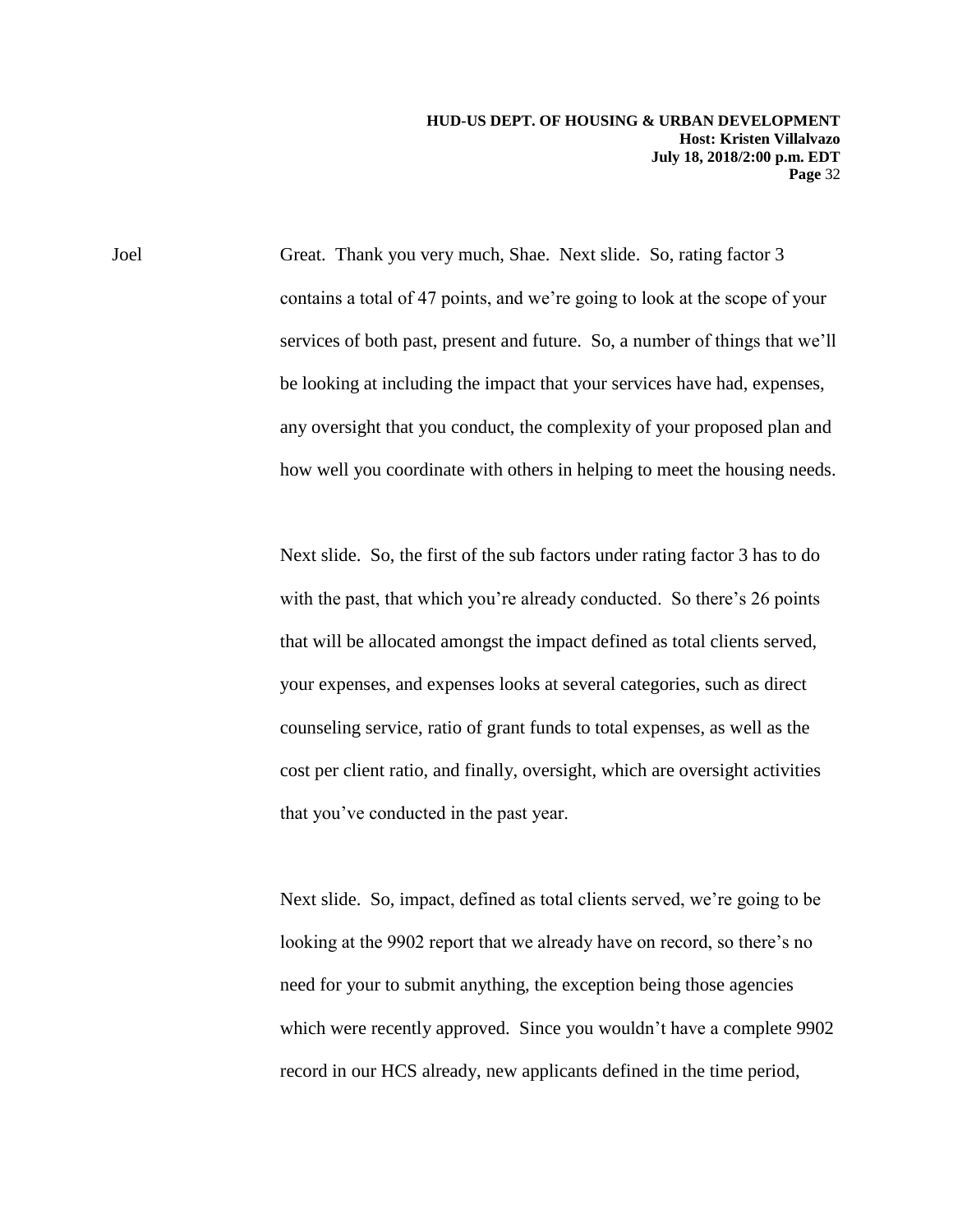which is laid out in the NOFA, will be required to prepare and submit a hard copy 9902 as part of their application. As for those agencies and applicants that were not newly approved, if you submitted a hard copy 9902 we're going to go with what is in HCS, regardless. So if you think there's an error with HCS, talk to your HUD POC about that. They can't override it by sending us a paper version.

Next slide. For expenses, this is what the chart is going to look like. This is chart D1, so I'm going to go into a little more detail about that.

Next slide. Chart D gives you the option where the can request a maximum grant amount. That's not required, but if you have had issues in the past perhaps where you were awarded just too much money for you to spend and you were worried about a recapture or have had funds get recaptured, then you're allowed to specify a maximum amount. Additionally, if you have costs that are direct costs that were not covered under Chart D, then in your narrative section, please explain what expenses you've included under the category defined as other.

Next slide. Finally, for oversight activities, and again, sub-factor 1 is the past, [indiscernible] past oversight activities which will be laid out in chart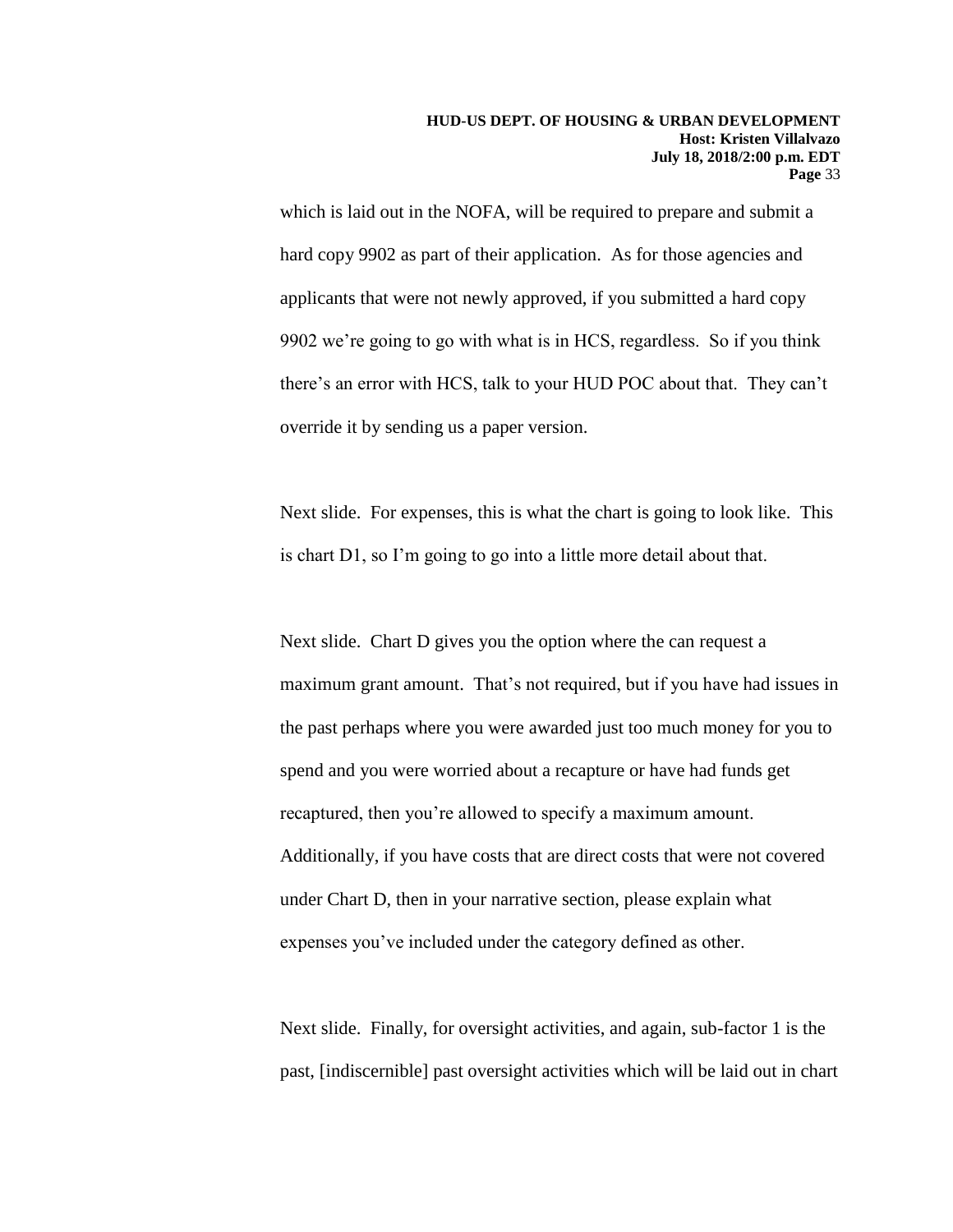F, so [indiscernible] sticking with the nomenclature you've used so far, F1 for locals and F2 for parents and there's no narrative for that, so let's look at these charts quickly.

So, chart F1 for oversight activities, the activities that you've done in the past, FY '17, that will be in the column on the left, so looking at the five options, the five types of oversight that you could have done, you would put a check box as appropriate if you've conducted those kinds of oversight in the past.

Next slide. And then for parents, you'll be using F2. You're going to both use the check box to list past oversight activities. Additionally, though, there's going to be a section in the top where you'll have to put the total number of affiliates, sub-grantees or branches that you've had in your network last year, and also the number of performance reviews you conducted last year.

Let's take a peek at chart F2. As I said, on the bottom section, you have columns very similar to the application that the locals had to use where you'd specify the activities you conducted in FY '17 and number of subs that you conduct those activities for, but there's also that section in the top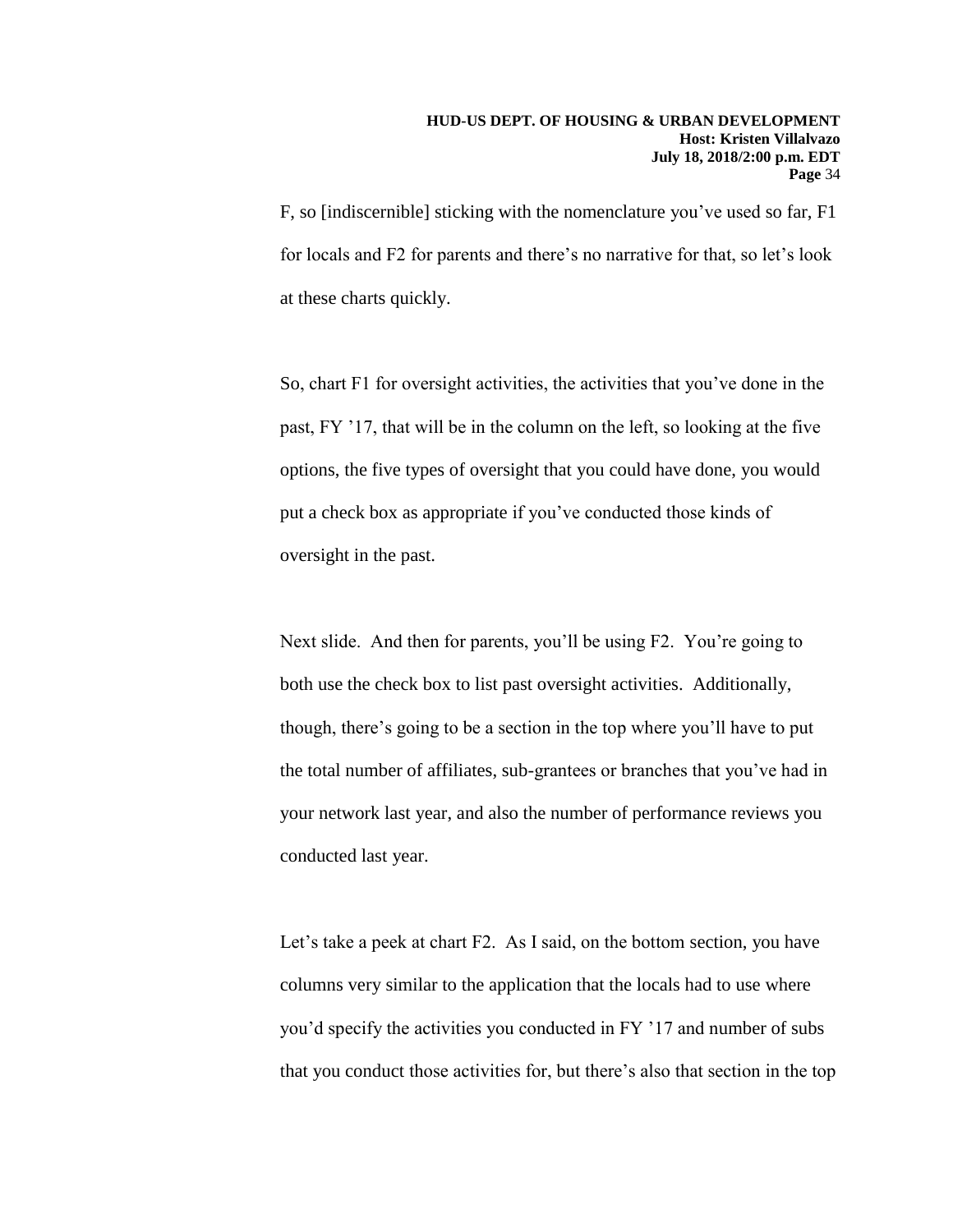#### **HUD-US DEPT. OF HOUSING & URBAN DEVELOPMENT Host: Kristen Villalvazo July 18, 2018/2:00 p.m. EDT Page** 35

that you need to fill out where you'll indicate the number of subs that were in your network and the number of performance reviews you conducted last year.

Next slide. So, moving on to sub-factor 2, now we're starting to look at what you plan to do henceforth. This is worth 20 points and these are going to be activities taking place during the period of performance, so starting October  $1<sup>st</sup>$  of the fiscal year, 2017. Higher scores will be given based upon the variety of services and modalities in which you conduct housing counseling, plans for future oversight, along with your affirmatively furthering fair housing activities. So, let's review those in a little more detail.

Counseling and education services, these are going to be in chart B, where we'll look at the reach and the types of services that you provide. Additionally, and this is only for parents, chart A2, field V is going to ask your for the percent of awards that you tend to sub-allocate to those subgrantees affiliates, branches, etc., that are in your network. So, there isn't a field V on chart A1 because it's not applicable for locals. However, both locals and parents do have to do chart B, B1 and B2, listing the types of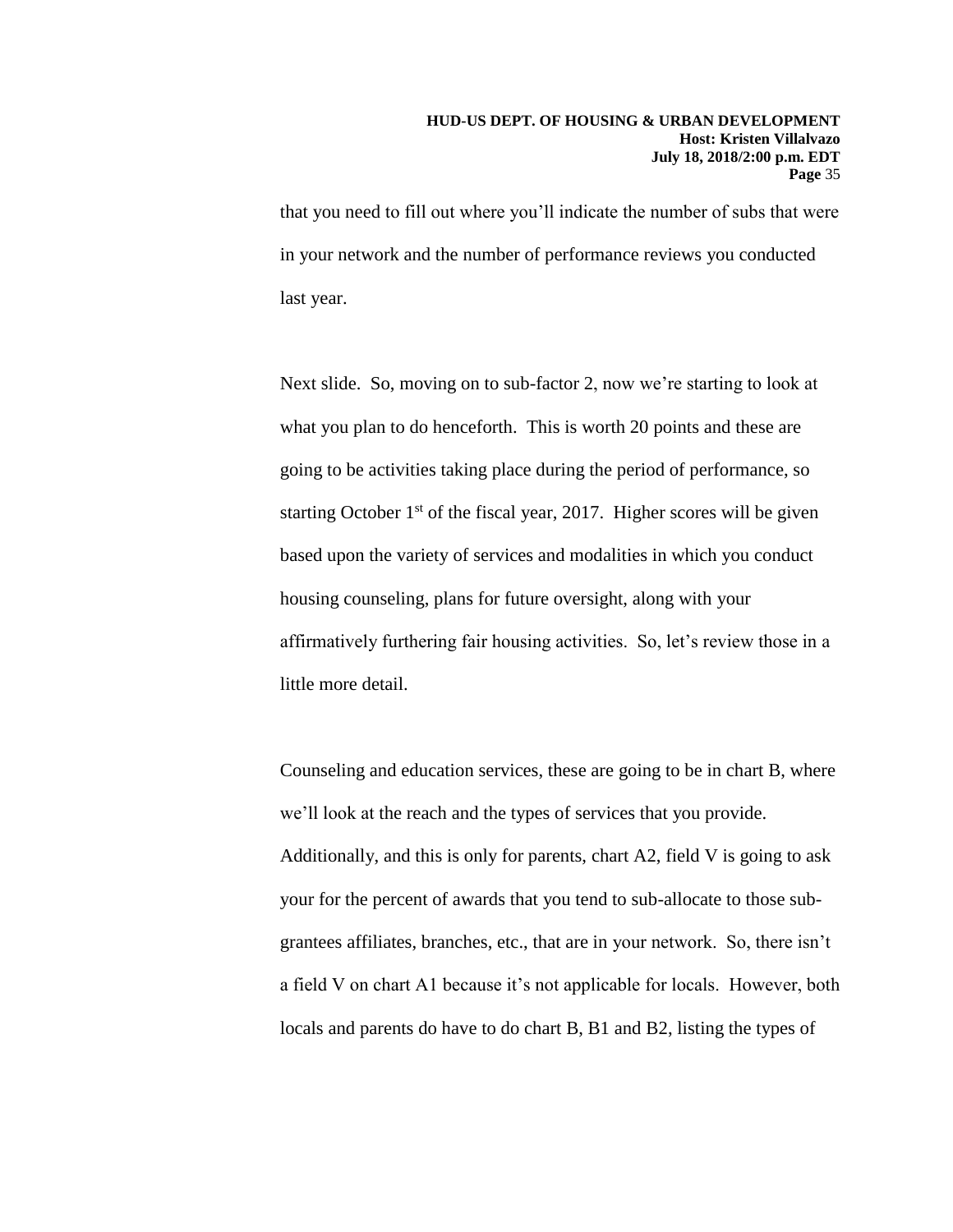counseling and education services offered and the modes in which those services are delivered.

So, let's look at those. So, here's chart B, similar to previous years, we have the types of services listed along the top, so you can see the standard six types of housing counseling services, pre-purchase, default, rental, etc. Then going down each of the rows, we ask whether you provide that types of counseling one-on-one, whether you offer that in a group setting and then also whether those services are available in person, by telephone, over the internet, or in multiple languages.

Next slide. Then, projected oversight activities, this is going to look very similar to past oversight. It's the same chart, it's just located to the side, so we're going to ask locals to complete chart F1, I think column C, which is to the right of column B, and parents are going to indicate in the top section, the number of performance reviews that they plan on conducting. By performance reviews, we're talking about conducting a performance review to HUD standards, so you'd be using the HUD form 9910 and you'd be sharing the results with your POC so that we can ensure that you are engaging in quality, rigorous oversight and you can list a maximum of up to five performance reviews that would be awarded, and then similar to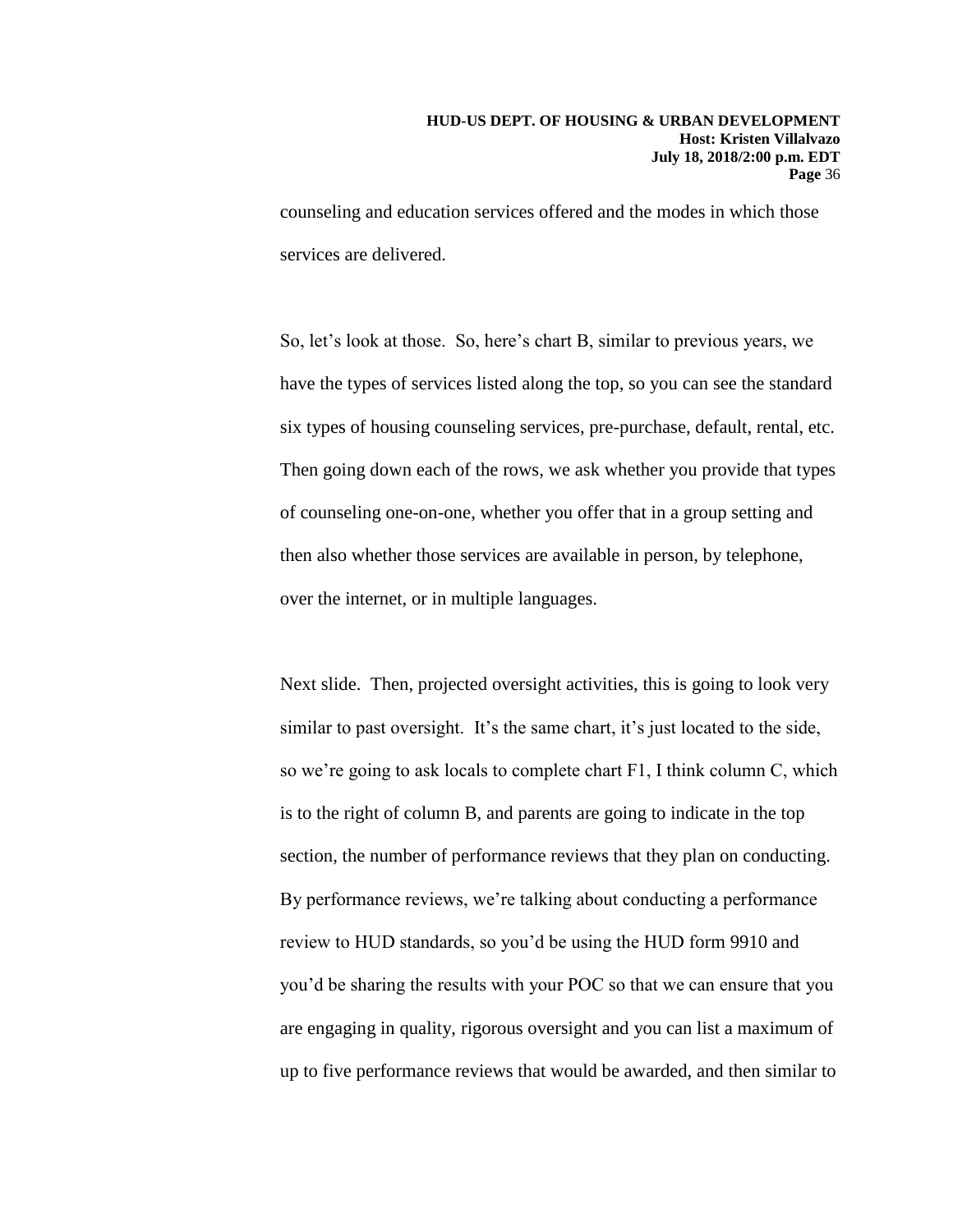listing your past oversight, you're going to use the columns just to the right, columns D and E. So, we'll look at those once again, quickly.

So, for the locals, same as before, except instead of being past, it will be future, and for parents, same thing at the bottom, you'll list the future proposed activities to the right, and then the third row at the top, you're going to list the number of performance reviews you plan on conducting.

Next slide. Finally, in sub-factor 2, Affirmatively Furthering Fair Housing, we're going to return to chart E, which was described earlier, and in the bottom fields, D and E, you're going to identify an activity that will address the impediment that you had previously identified and you're going to describe how you're going to measure the outcome of that activity in addressing the fair housing needs.

Next slide. Another quick peek at chart E, we previously discussed fields A, B, and C, and then for rating factor 3, you're going to elaborate in D and E. As I said before, an activity that will address the impediment as well as how you'll measure the outcome.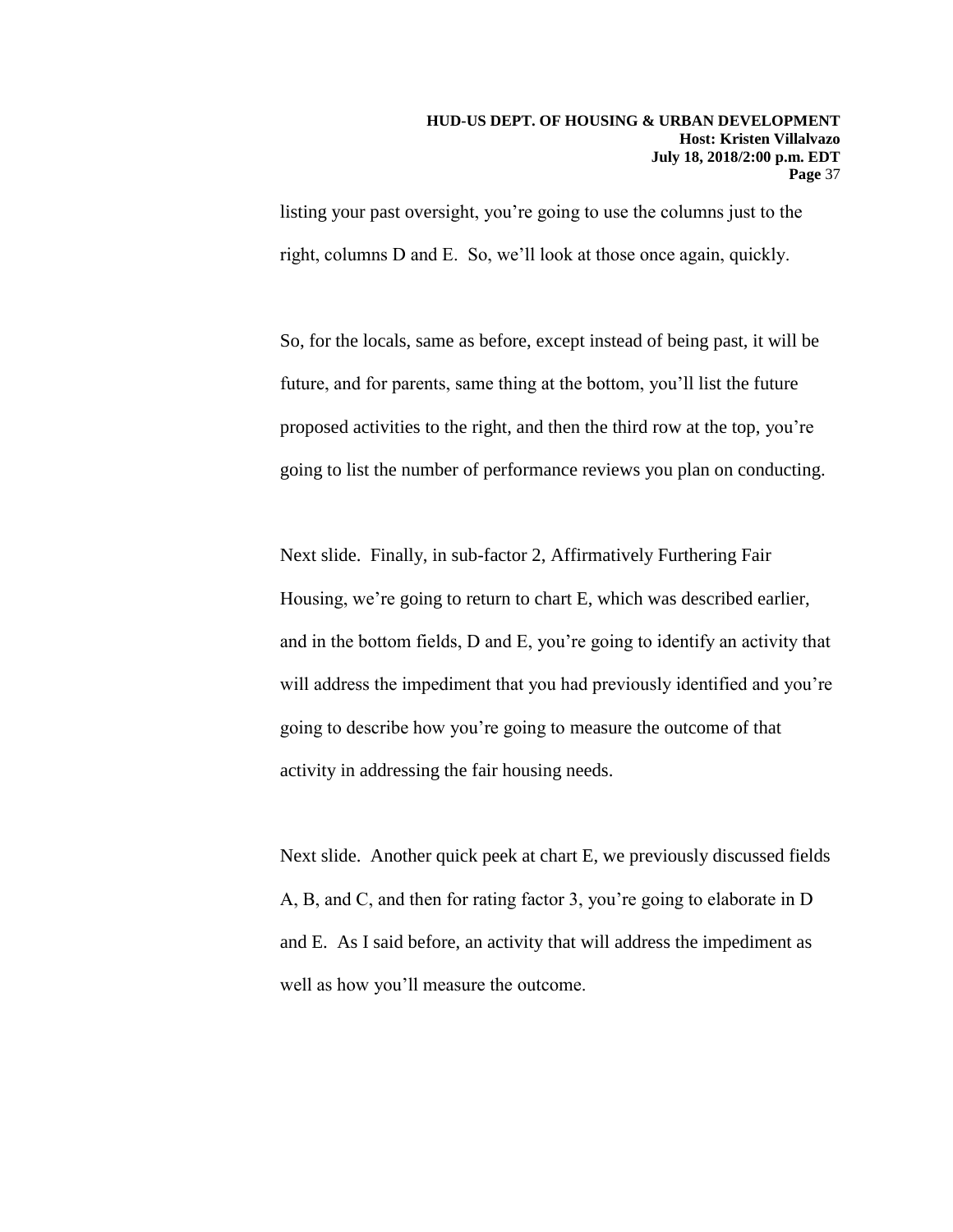#### **HUD-US DEPT. OF HOUSING & URBAN DEVELOPMENT Host: Kristen Villalvazo July 18, 2018/2:00 p.m. EDT Page** 38

Next slide. Finally, sub-factor 3 in this rating factor looks at coordination, where you'll be asked to identify on chart A, the name of a partnership or a collaboration that your agency engages with in order to meet the housing needs and to accomplish your mission.

Next slide. That concludes my discussion of rating factor 3. I'm now going to hand off the microphone to my colleague, David Valdez, who will describe rating factor 4 on leveraging. Thank you.

David Thank you, Joel. Today, I'll talk about leveraging resources and broadly, we're going to discuss what constitutes leverage resources for the purposes of our NOFA and also what are acceptable sources of income for this purpose, as well as some unacceptable things, so we'll just point out blankly what we're not looking for. Then we'll take a look at the charts as we've done with other rating factors here.

> So, this is worth a total of up to six points, and really, what we're measuring here is your reliance on Federal funds. HUD, essentially, incentivizes leveraging of non-Federal funds and we do this with our NOFA by awarding points that are scaled and based on the amount of leverage funds you have relative to overall funds for your housing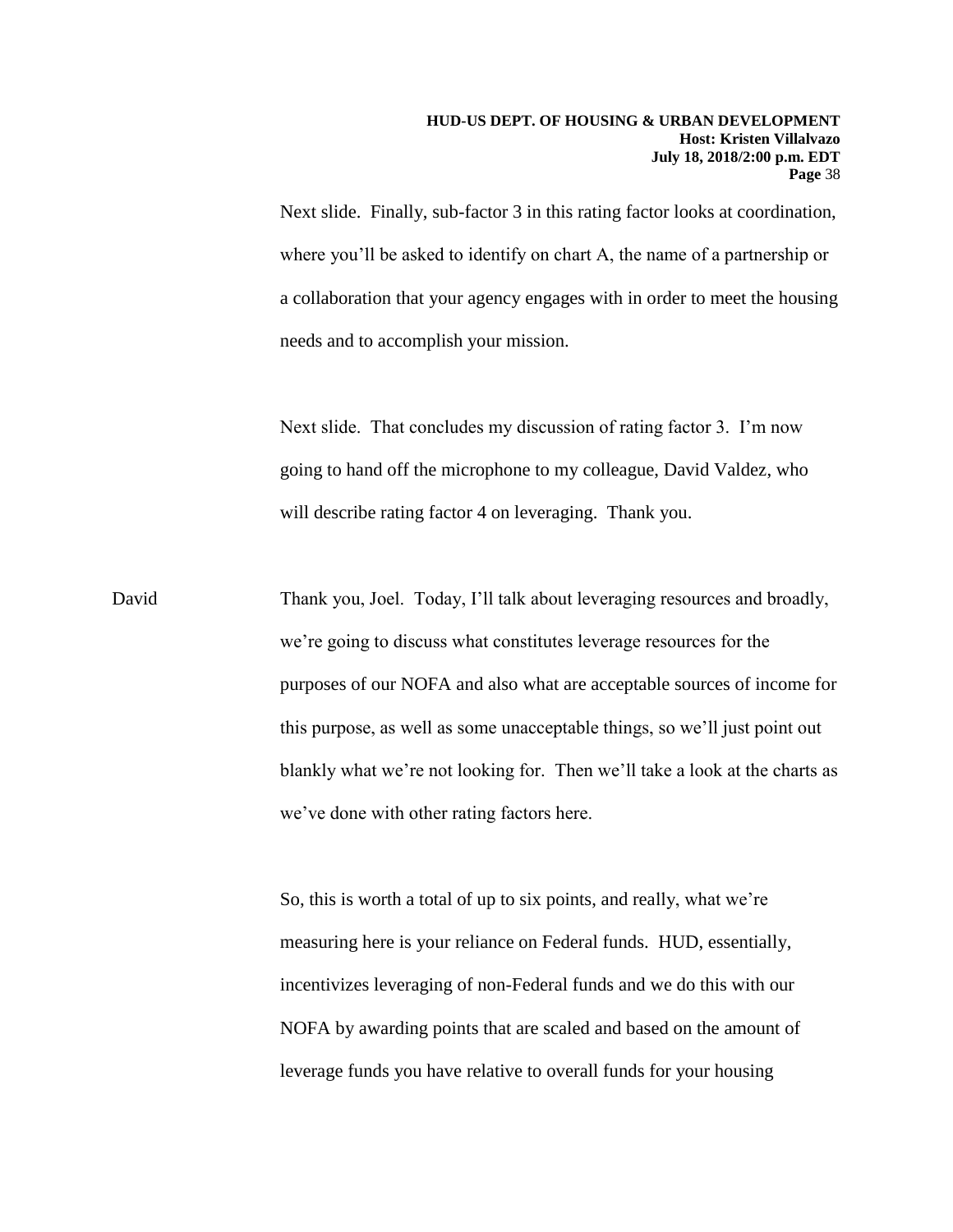counseling program. We believe HUD funds should only represent a portion of your total resources that are dedicated to your housing counseling program and you're going to need to maintain evidence of the leveraged funds amount that you're going to enter in this NOFA application and these funds are only going to reflect those that are exclusively allocated for housing counseling purposes.

So, let's go to the next slide and talk about acceptable sources here for our purposes. Most important thing is we're looking for non-Federal resources. These can come in the form of grants from other—from maybe a state, municipality, from private foundations and so on, fees from the program itself or other in-kind contributions. By in-kind contributions, these are contributions of goods or services other than cash essentially, so this could be services, equipment and office space, labor that supports your housing counseling program.

Next slide. We'll talk about unacceptable sources of income for this purpose. Again, we're looking at everything that's not Federal funds, so what you put in this chart cannot originate as a Federal funding source. This means whether it's a direct grant such as we do, the Federal government, HUD, granting you housing counseling money, or indirectly,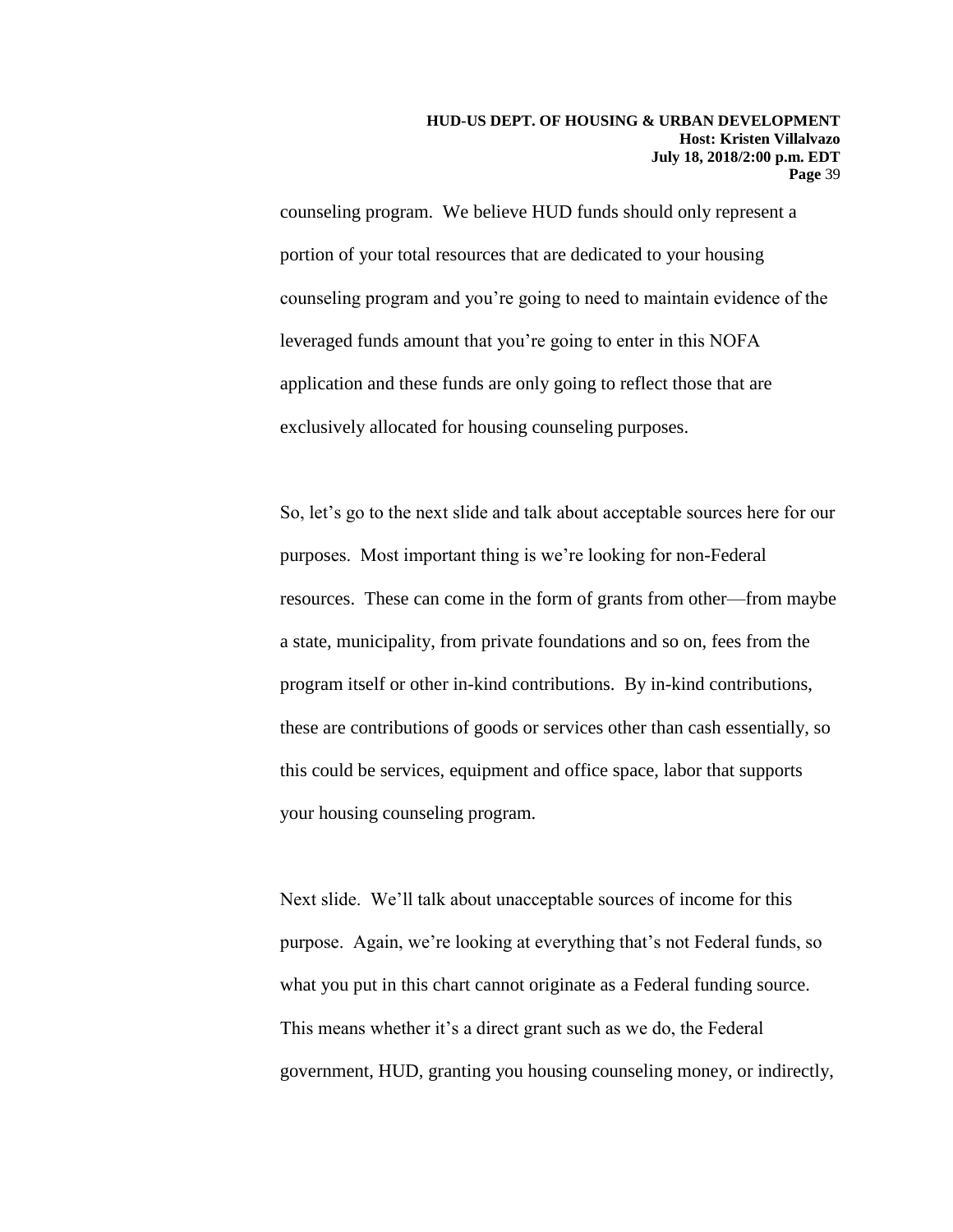for example, like home funds that are passed through a state housing finance authority or the like, and then funneled back down to the level of the housing counseling agency. So, the test is really, did it originate as Federal funds, you would not include that information and probably the most relevant to housing counseling agencies would be community development block grants, also the hardest hit funds and HOME, which I've mentioned before. You would not include those types of funding sources and this list is non-exhaustive as well. It's just some common examples found within the housing counseling industry.

Next slide, please. Alright, and as Melissa explained earlier, and Joel and several others have alluded to this, there are different charts based on whether you're applying as a parent or as an LHCA, and this is no exception here, so what we're looking at is the LHCA chart labeled C1. This is specific to leveraging and is tied to this rating factor 4. In A through D, it's sort of the common information that we gather, just the name of the applicant or sub or branch or the sub grantee, that type of information, but E, F, and G are also important and we'll talk about those next. They really just define the timeframe by which we're looking for, so again, we're looking at a two-year period here, and it goes back to the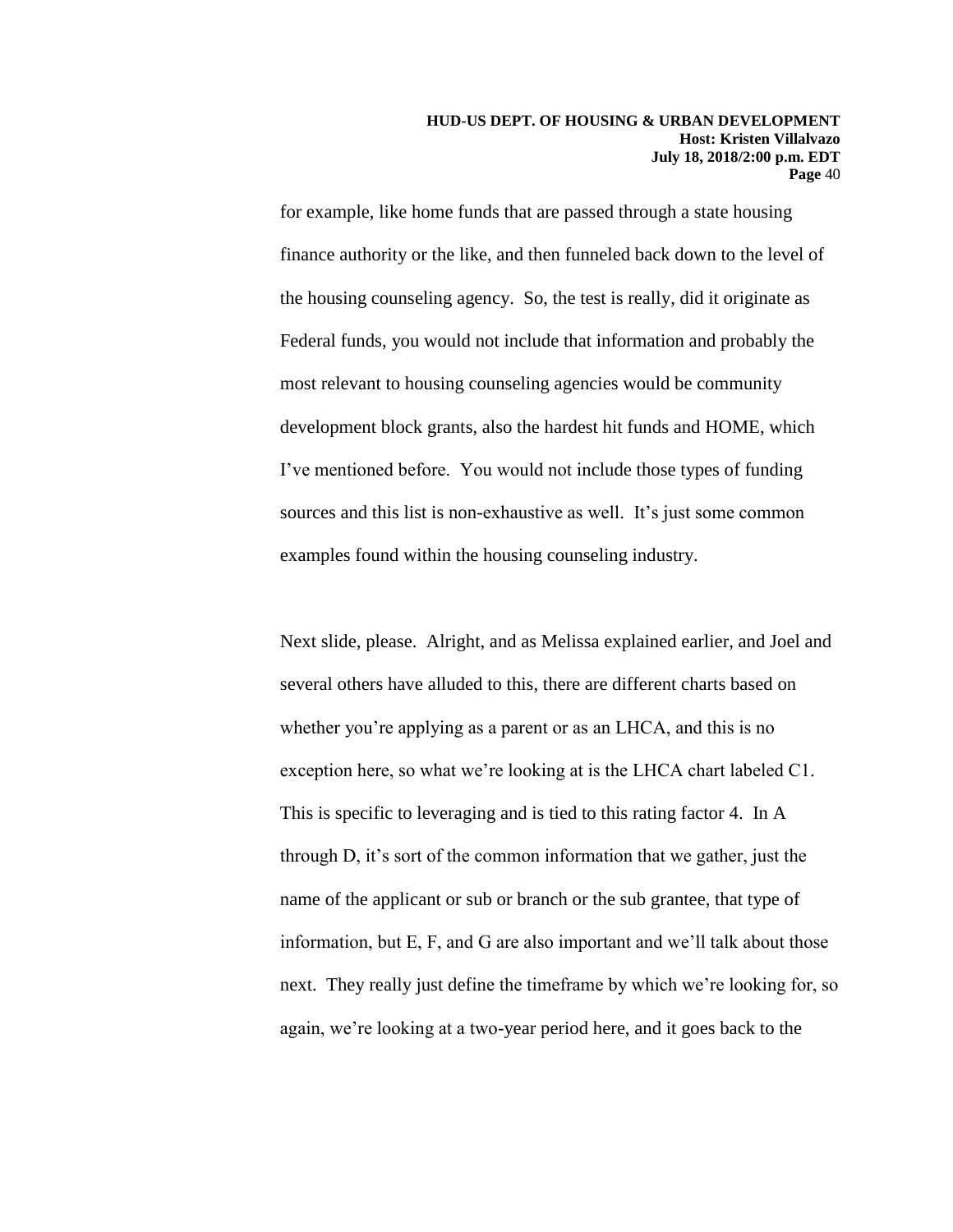beginning of FY '18, which is October  $1<sup>st</sup>$  of 2017, and it runs all the way through to September  $30<sup>th</sup>$  of 2019.

Next slide. This just goes over what I just went through, so A through D is just the type of contribution, the organization that's providing the leverage funds, those are the two very important elements that we're looking at, whether it's—and then by organization, we mean was it another non-profit, was it the state, was it a municipality, those sort of categories and then the type of contribution would be whether it was just categorizing as whether it was a cash contribution, in kind, was it fees, was it based on program income, that sort of information.

Now let's look at E, F and G on the next slide. So, E just outlines again, the period of performance and this is that two-year period of performance that's unique this year, dates back to October 1<sup>st</sup> and runs through the end of September of 2019. And you'll find when you see this chart for LHCAs, that section E, you're not going to be able to make any edits to that field. That was designed that way, so it's just supposed to be that way and to remind you that this is the period of performance then and activity that we're looking at.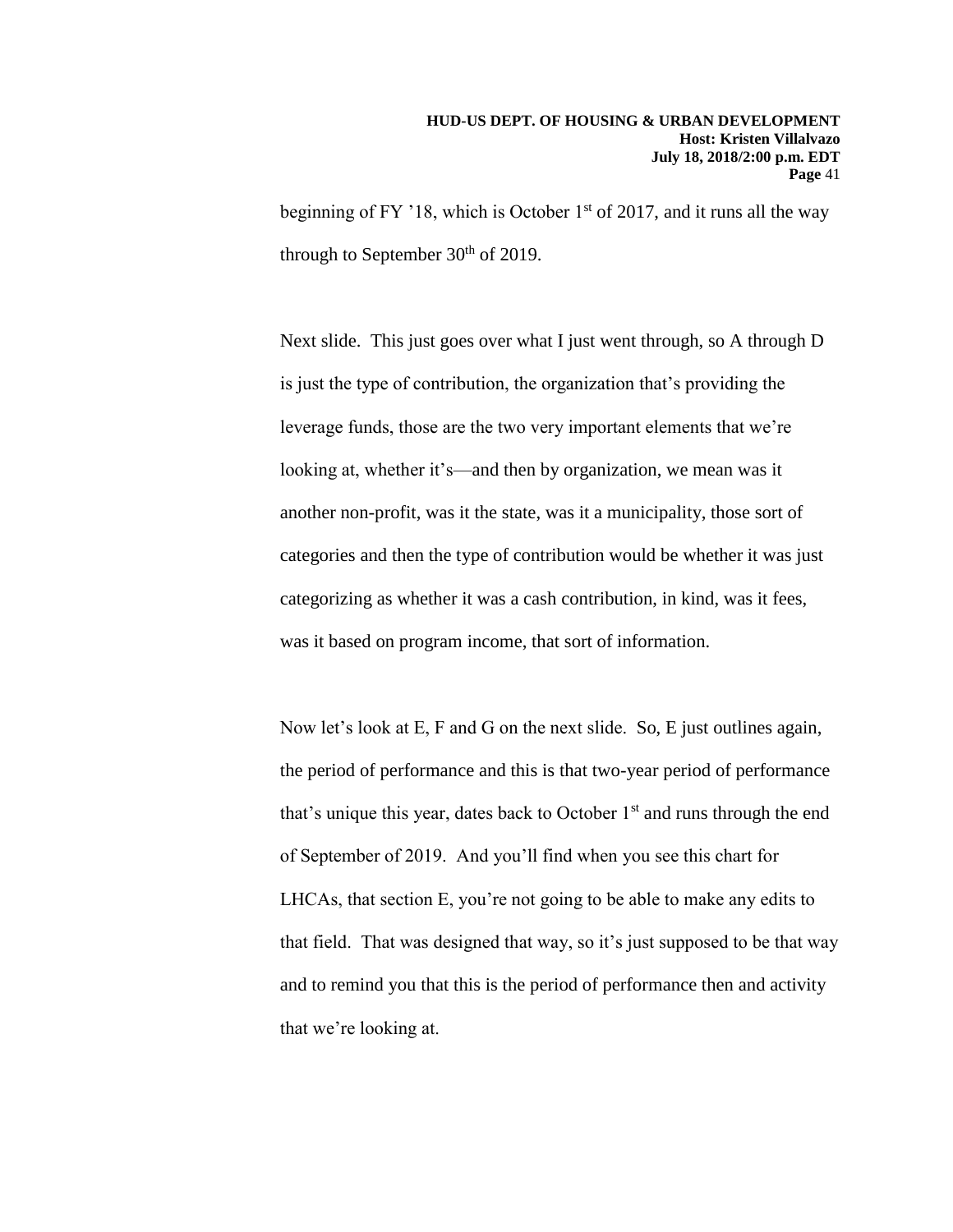Then F is the use of funds. Again, it's very important that you only include funds that are exclusively allocated for housing counseling purposes. Then in G, what you'll do is include the amount of funds that are going to be available within that respective period of performance.

Let's go to the next slide. Of course, all fields must be completed to complete this part of the application. Importantly, you're not going to want to add all of your leverage resources into one row. You're going to add another leverage resource button to add another row for each unique source of funding, so just don't combine all of the sources into one entry.

Then this is just the analog for the parent application, so this is the same information we're seeking. There is one big difference and that is the parent application will have an Excel spreadsheet that one will complete. It will have the same data fields as we'll see on the next slide but importantly, you'll need to attach, and this is just a quick example, but here, you'll see that you need to add that attachment. So, once you complete the Excel file, you need to save it and then you need to add it into this application here and then, as I'll explain in a bit, just make sure that the amounts in the Excel spreadsheet and in this box labelled total leverage funds match.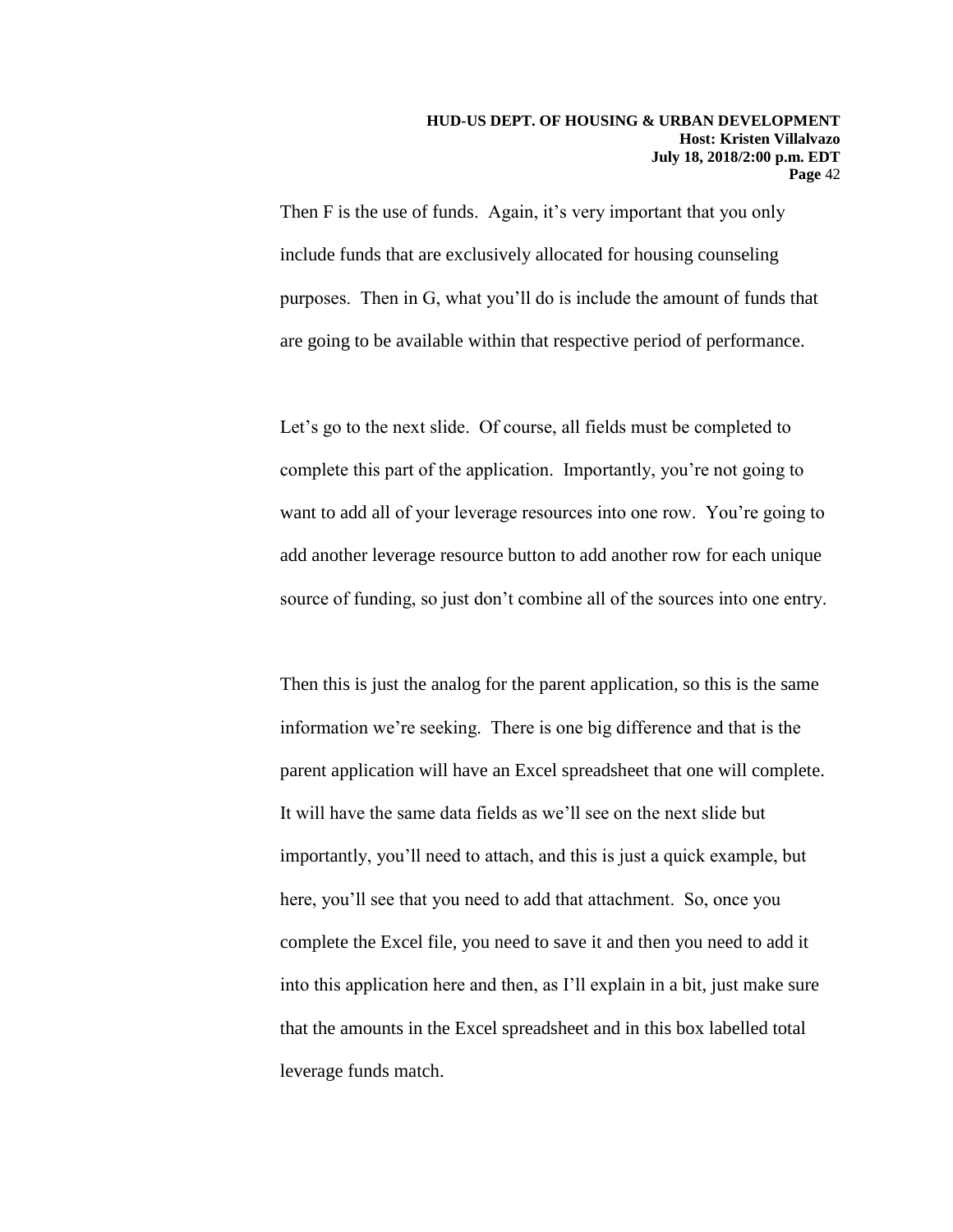So, let's go to the next slide. And this is just showing you that we're collecting the same information but it's just in a different format. So, this is what the Excel spreadsheet will look like for parent organizations. Same thing, it's just in a different format.

This is a very important caveat here. If funding is available outside of the grant period of performance, you have to prorate that amount. An example would be, a foundation makes funds available from the beginning of the calendar year of 2017 through the end of the calendar year, but our grant really is only going back to October  $1<sup>st</sup>$  of 2017 of that calendar year, so you would only include those three months and essentially, you would be prorating them through the end of December  $31<sup>st</sup>$ , the original availability, the end of availability of those funds. So, you would only count \$25,000 out of \$100,000 and that's what you would enter on the chart.

With that, I'll pass it to my colleague, Shawn Rich. Thank you.

Shawn Thanks, David. So, I'm going to be discussing rating factor 5. This is the Achieving Results and Program Evaluation. This factor is your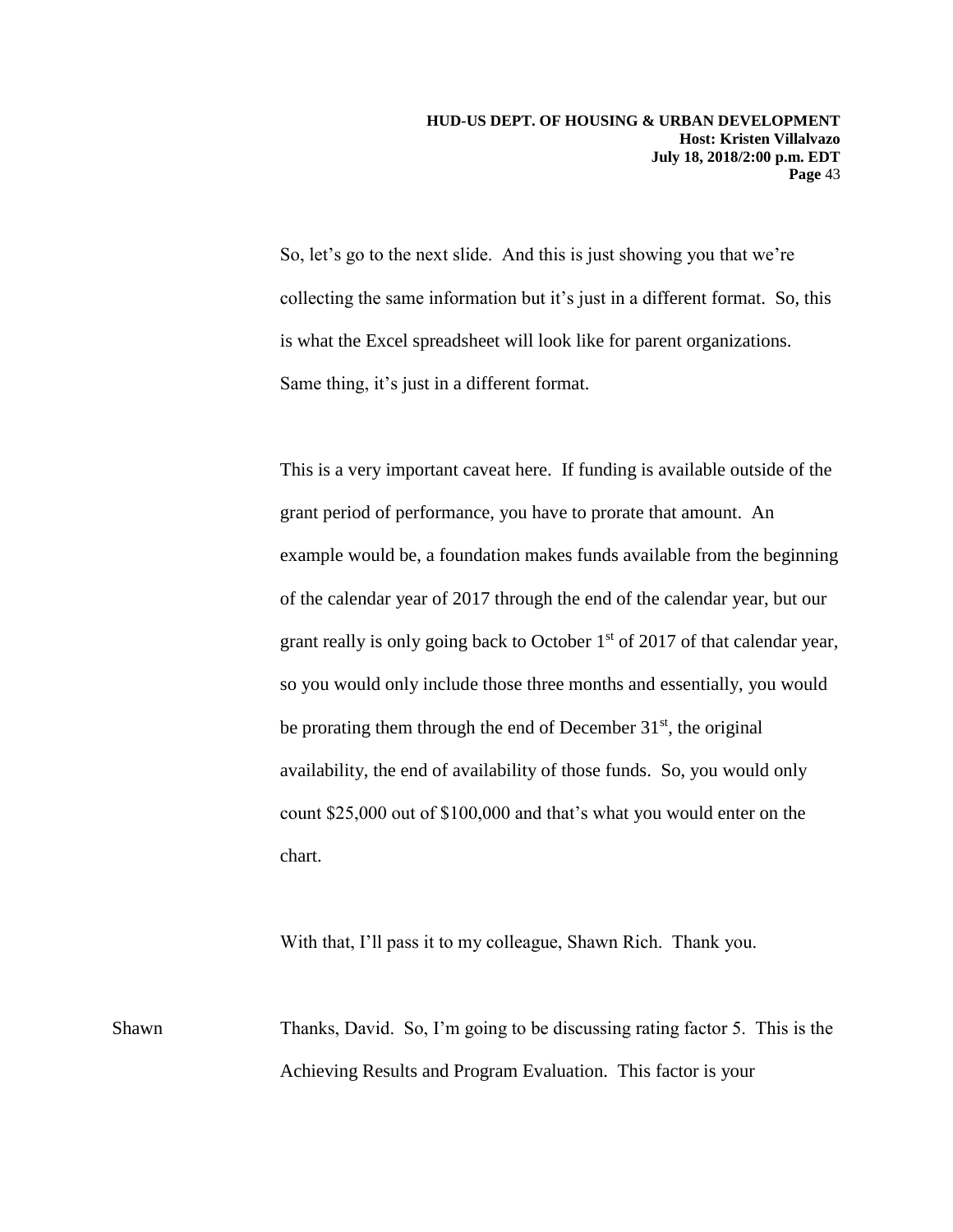opportunity to show the reviewers how you will meet the commitment described in your application. We'll look at your planned grant performance and grant expenditures evaluation methods and techniques and I'm going to identify a few of these methods and techniques during the presentation, just a few notes.

For this factor, there is no required narrative or a spreadsheet for you to submit like you may have seen in other factors. All of your responses will be collected on chart A1 for your local housing agencies and A2 for the parent agencies. If you are a parent agency, you should also indicate the specific components of valuation used by each of your sub grantees on chart A2.

Next slide, please. On this snapshot, you see fields X through AE on chart A. This is also chart A1 and A2 have the same snapshot view. This sub factor is worth four points of the eight, and to receive the maximum points for this sub factor, you should identify a variety of methods and techniques to evaluate your performance. This sub factor also assesses if or how many of the following evaluation methodologies that you plan to use to evaluate performance.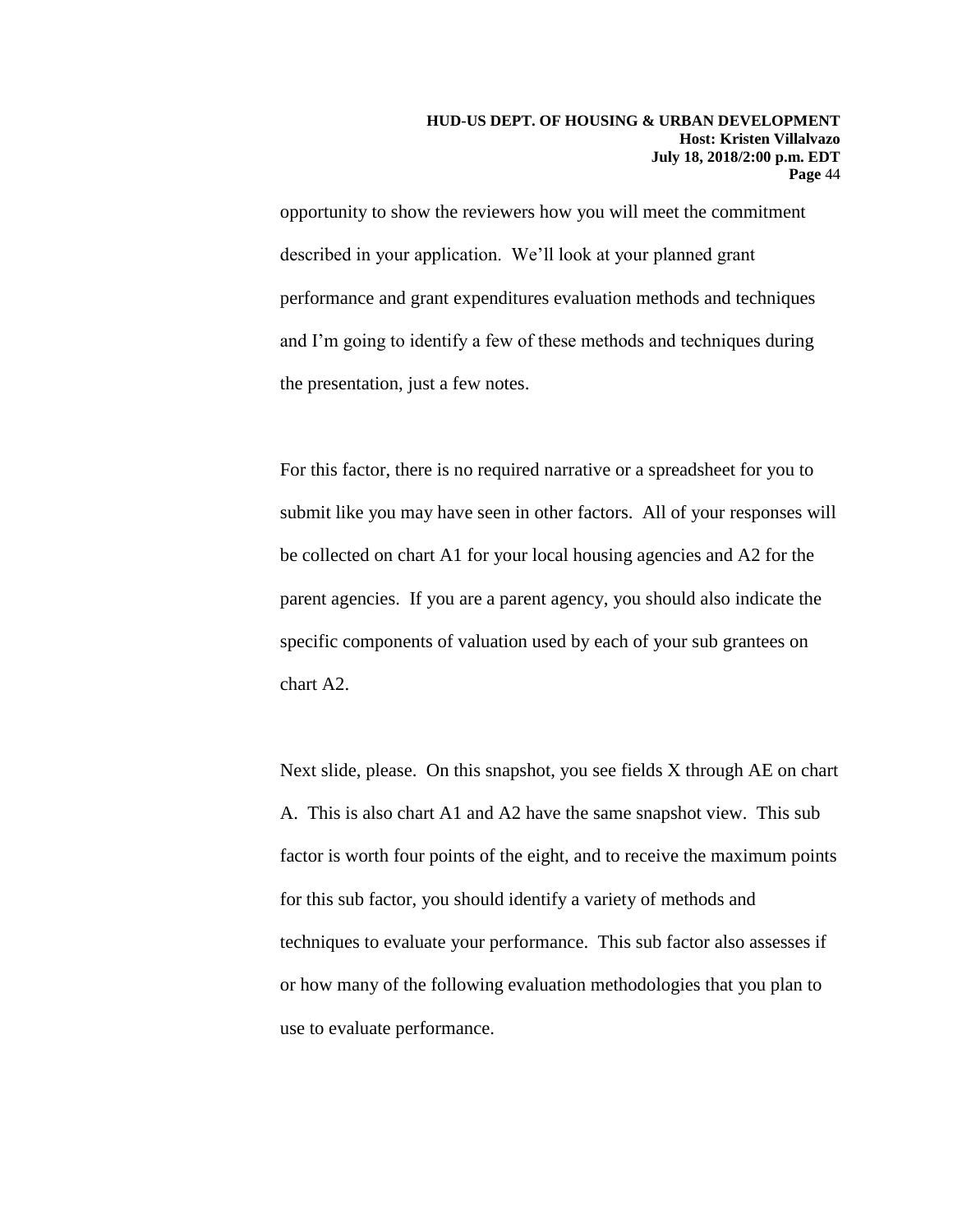On this slide, you'll see field X, which covers oversight methods. An example of this is when the agency plans to have their senior management staff review the program performance and also report this to their oversight board. Another method would be for you to publish your performance data. Examples would include agency annual reports, press releases, trade publications, or you can publish your data to the web. If you choose to publish your data online, you would indicate that in field Y and provide a web link in field Z.

You can also utilize your client management system to evaluate. There's a variety of ways you can do this and you'll see that in fields AB through AE. You can generate reports, track your grants and your CMS [ph], you can do quality control reviews and you can do post counseling follow-up and you can select the appropriate fields if you choose to use those methods.

Next slide, please. This is sub factor for grant expenditure history. It's also worth four points. In scoring this section, HUD will evaluate your compliance with programmatic requirements and expenditure results. It's based on your expenditure of fiscal year 2016 funds. You will not provide a response to this sub factor as we will use our own records to determine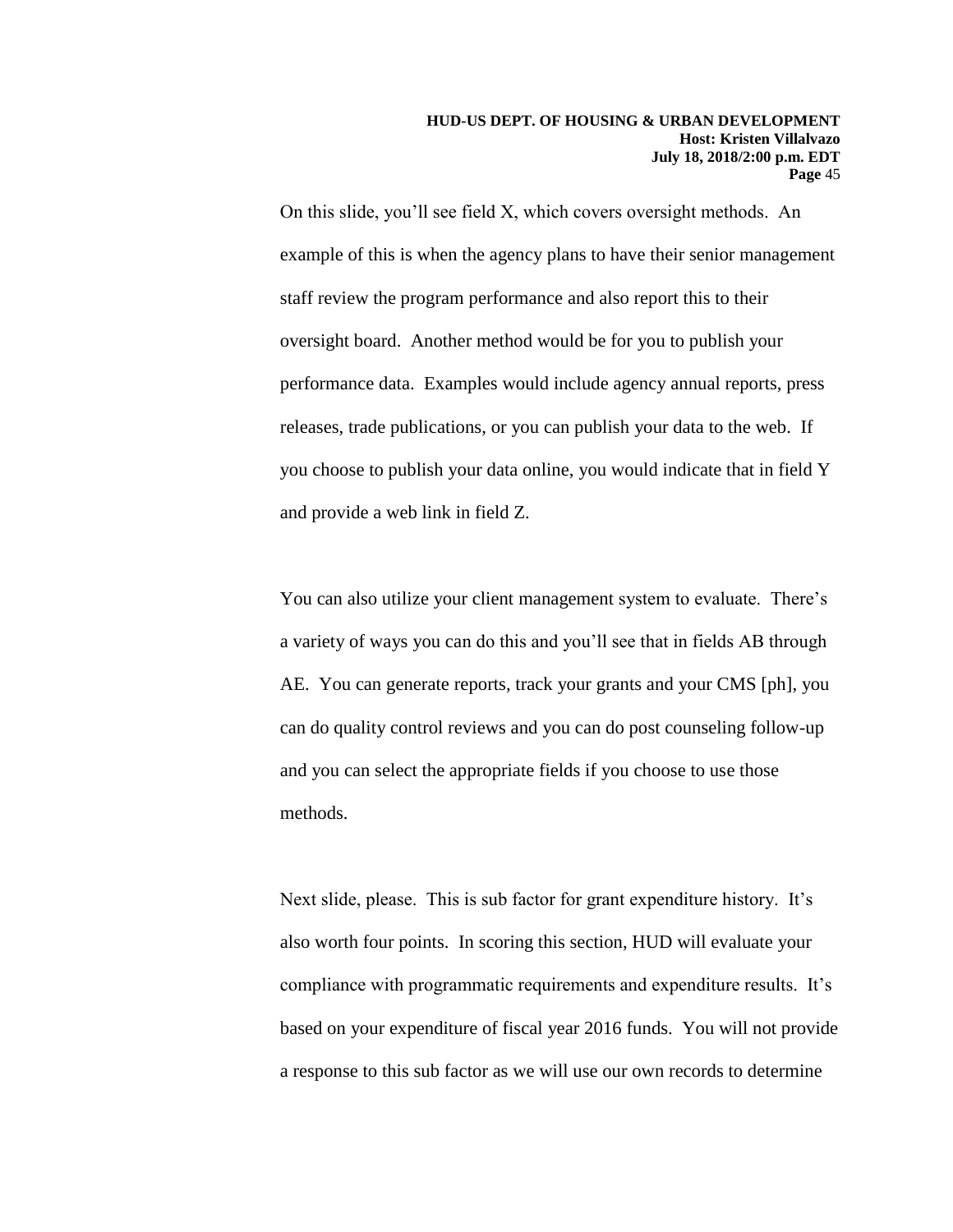the rating. Please note, if you experience significant delays in expending your FY 2016 grant funds, beyond your period of performance, it will affect the rating of this factor.

Next, we're going to hear from Connie Barton, who will provide you with some final instructions.

Connie Thank you, Shawn. I want to thank everyone for joining our NOFA webinar today. We know that the NOFA can seem daunting, so I hope that we've been able to help clarify some of your questions and help you understand the application process today. If you've submitted a question through the written queue and we don't get to your question today, we will definitely respond to you directly or formulate the questions in FAQ.

> On the following slides are helpful information for you to know. If you have questions about the NOFA, please send an email to housing.counseling@hud.gov. You can also speak with your agency point of contact, but please remember that they can only answer general questions about the NOFA. They cannot respond to specific questions that might give you a competitive advantage over other applicants. If you have any technology issues, please contact grant.gov.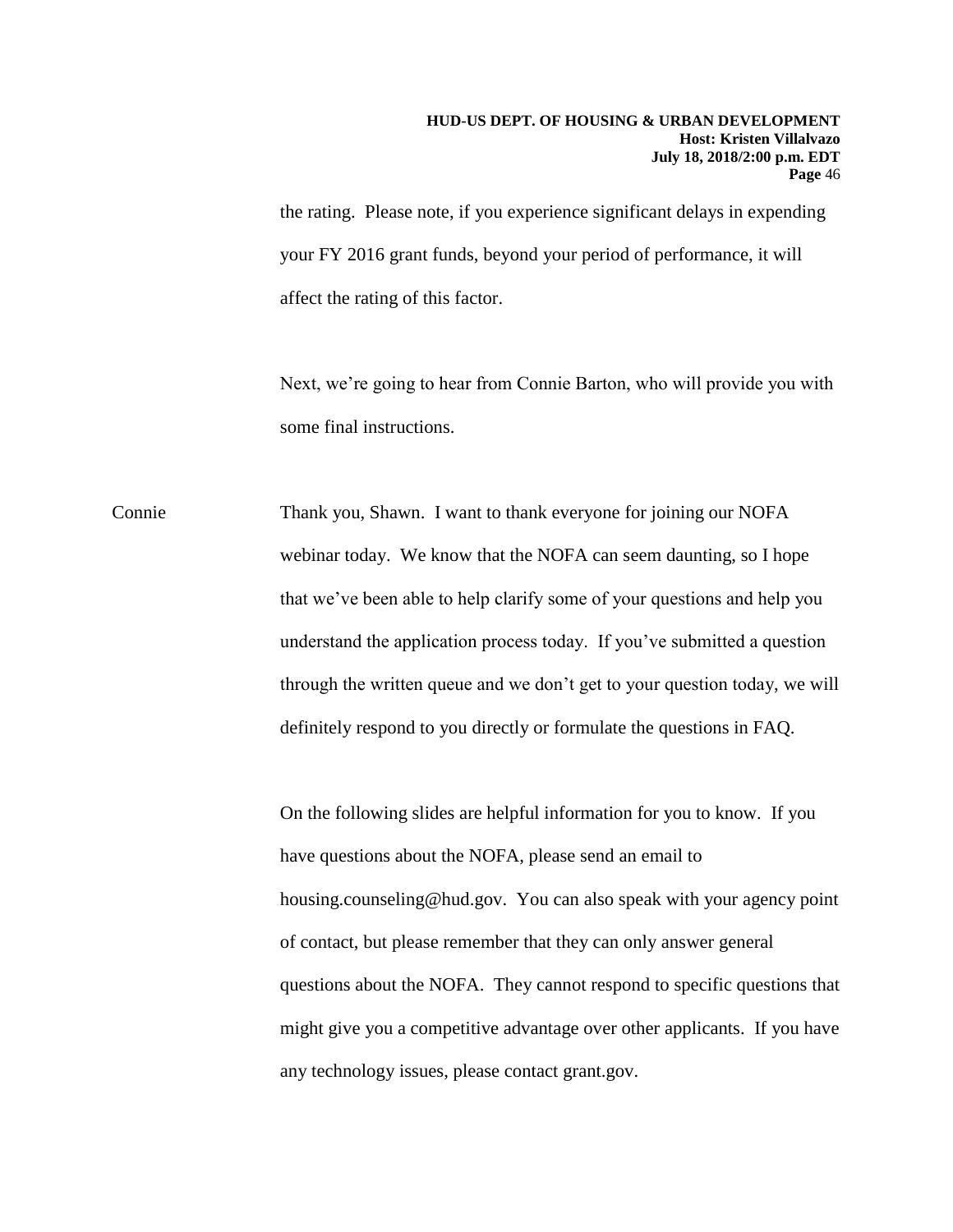Next slide, please? Here are the telephone numbers and email address for grants.gov. They are available 24/7. This information can also be found in the NOFA. If you email them, please make sure you keep your emails as this paper trail will be important in the unlikely event you need to appeal a late submission.

Next slide, please. Just some basic tips and we may have said this a few times already, please read the NOFA and follow the instructions. The NOFA outlines everything we have covered today and please use the correct software. For example, if you are submitting the Excel spreadsheet for the 9906P, please use Excel. Do not convert the spreadsheet to another format such as PDF, so just be sure to keep the spreadsheet or the documents in whatever format your get them in.

Make sure to answer all the questions, but please do not provide information that is not requested because we will not read it. Please number and label your narrative so we know which rating factor you are responding to. Make sure you submit your application early. We strongly recommend that applications be submitted at least 48 hours before the deadline and during business hours to allow enough time to correct errors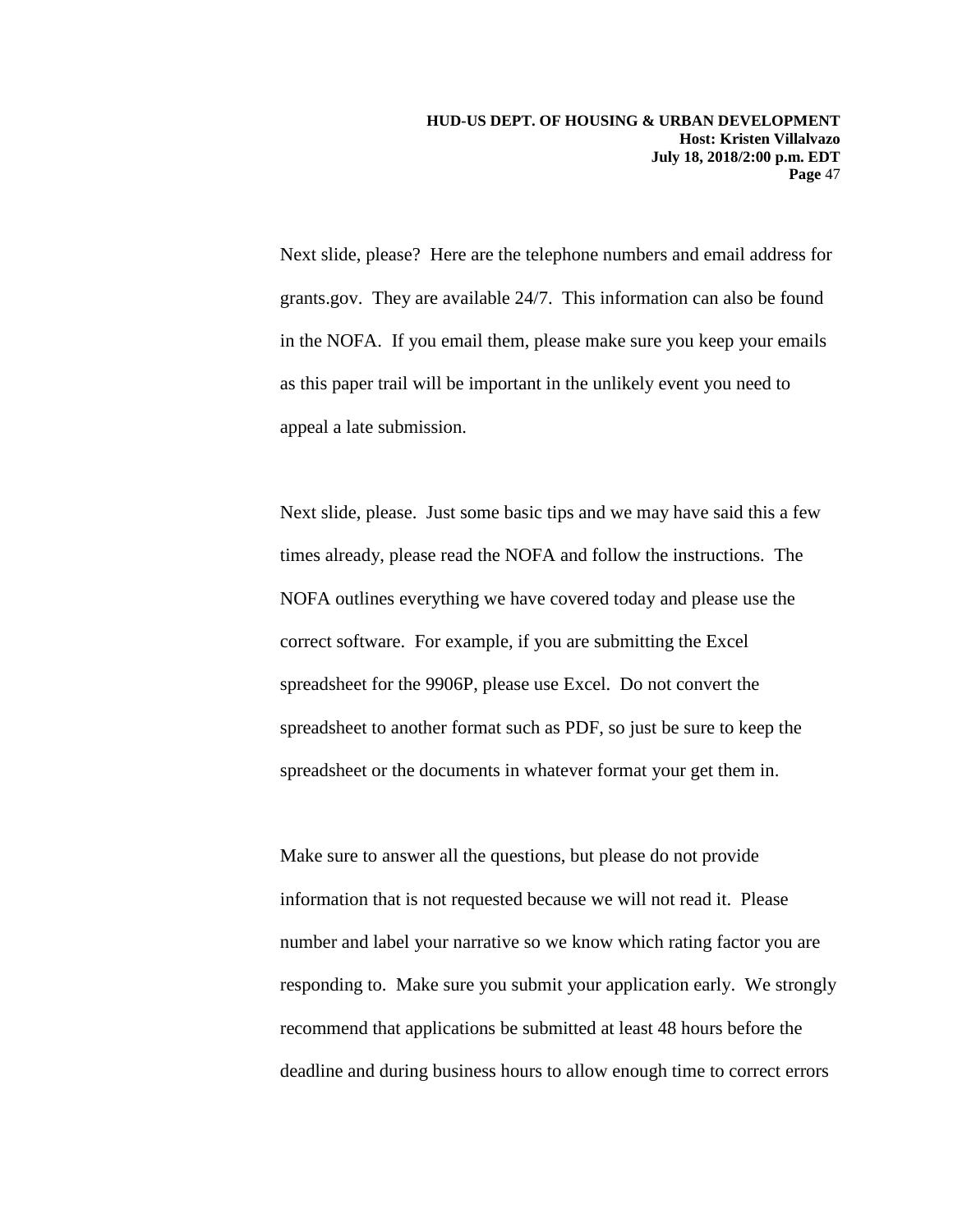or overcome other issues. Be sure to keep an eye out for emails that state whether your application has been accepted or rejected.

Next slide, please? Here is some information about the Office of Housing Counseling. Here are links to our website and housing counseling program FAQs. We update these frequently, so be sure to check them out if you have not recently. Finally, you may send us your housing counseling questions, including questions about the NOFA, to housing.counseling@hud.gov and be sure to include your question topic in the subject line so we can easily track questions that come in.

With that, let's go ahead and take a couple of questions from the queue. We're going to try to answer questions that may be common to all applicants or would be of interest to everyone on the call today. Again, if we don't get to your question today, don't worry, we'll respond to you after the call is over. Again, we may also cover some of your questions in our NOFA FAQs.

Let me take a look to see what questions we have. We've had a couple of question about HUD-certified counselors. Do we have to be a HUDcertified counselor to be eligible? At the time of application, housing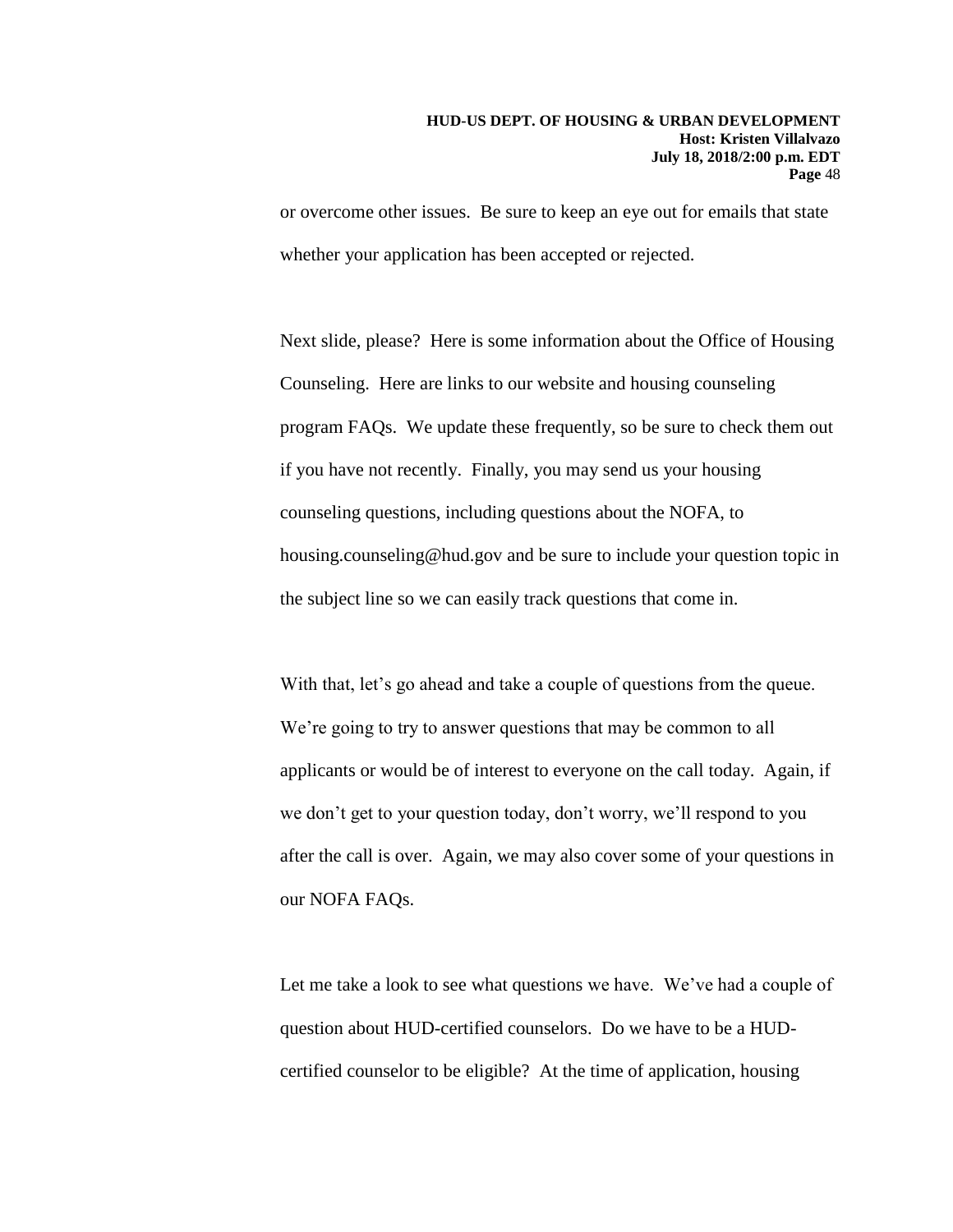#### **HUD-US DEPT. OF HOUSING & URBAN DEVELOPMENT Host: Kristen Villalvazo July 18, 2018/2:00 p.m. EDT Page** 49

counselors do not have to be certified. Housing counselors must be certified by August  $1<sup>st</sup> 2020$ , so if you're an applicant that already has at least one certified counselor, you'll be able to indicate that on the application.

Another question that we've gotten a couple of times today is, where is the form to submit the narrative? There is no form to write your narrative on. You can submit your narratives using the attachment forms and you can write your narratives using something such as Microsoft Word, or other comparable applications and just make sure your narrative does not exceed 25 [ph] double spaced 12-point sized font and keep it single sided. If you go to the application checklist in section 4 of the NOFA, you'll find more information about the narrative.

Ginger or Joel, were there other questions that you think we can get to today?

Joel Yes, Connie. One of the ones that I saw were people saying that they were not able to actually fill in the 9906 forms. So, I want to reemphasize something that was stated earlier and then we have an FAQ posted on, which is when you first go to grants.gov, you're allowed to preview the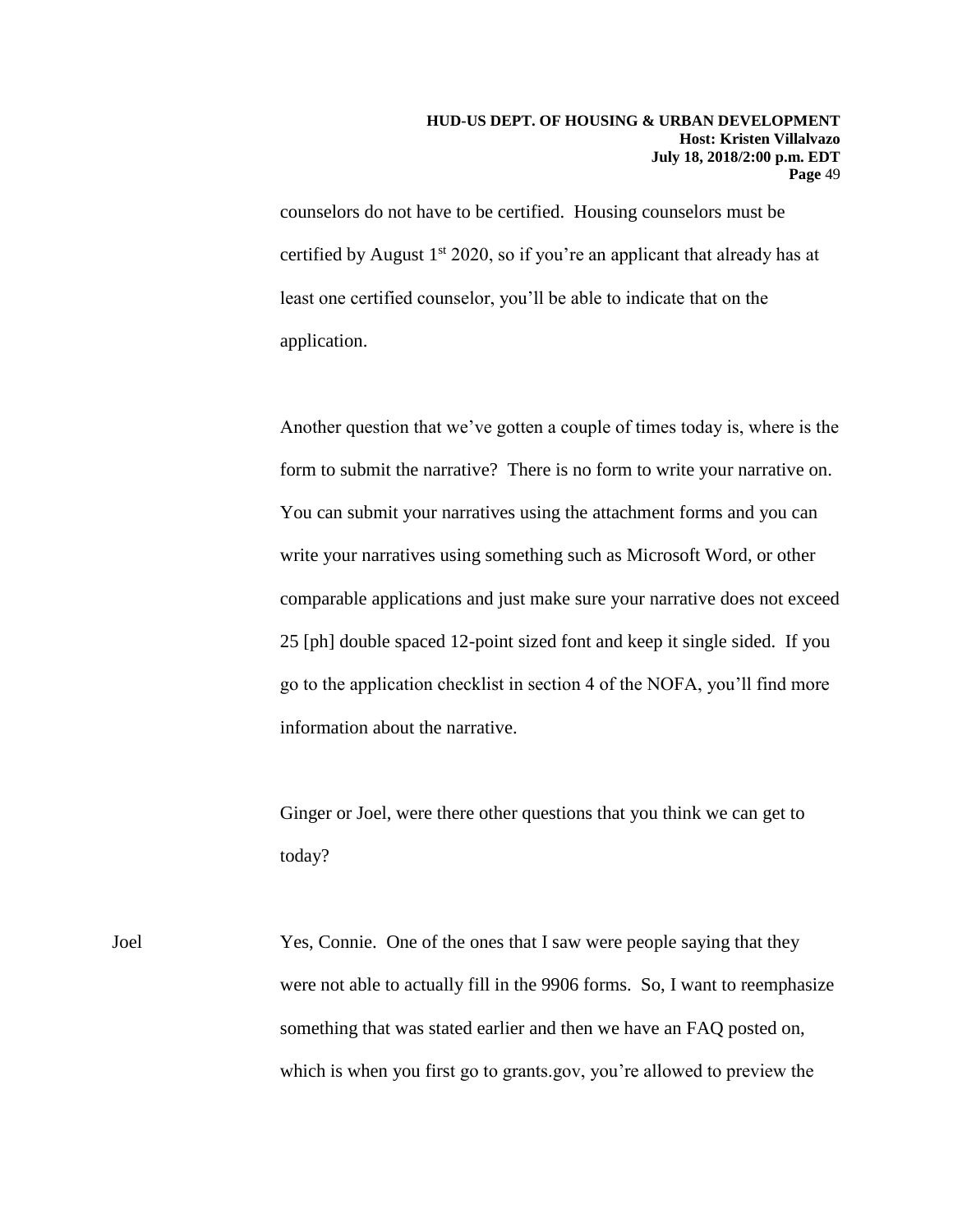forms that are part of the application. It's under the, I believe, the package tab, you can click the preview button and that will show you everything that will be part of the workspace once you hit apply and logon with your registered user information and actually start the application, but the 9906 charts, which are also called the application, so the LHCA application, or the intermediary multi-state organization state housing finance agency application, the ones that you see up front before you hit apply, before you log on, those are not fillable.

Those are preview PDFs, so if you're having difficulty completing the 9906 charts because the PDFs won't let you fill it in, you need to actually start the application and create your workspace. To do that, you'll have to have a registered account. That will probably explain the difficulty for about 99% of folks who are stating that they're not able to fill in the 9906 charts.

Virginia I was just going to say, one question that I've had several times was just to clarify the due date.

Joel Yes, we would like to clarify the due date is August  $7<sup>th</sup>$ . We apologize, there was some difficulty with what was posted online and some of you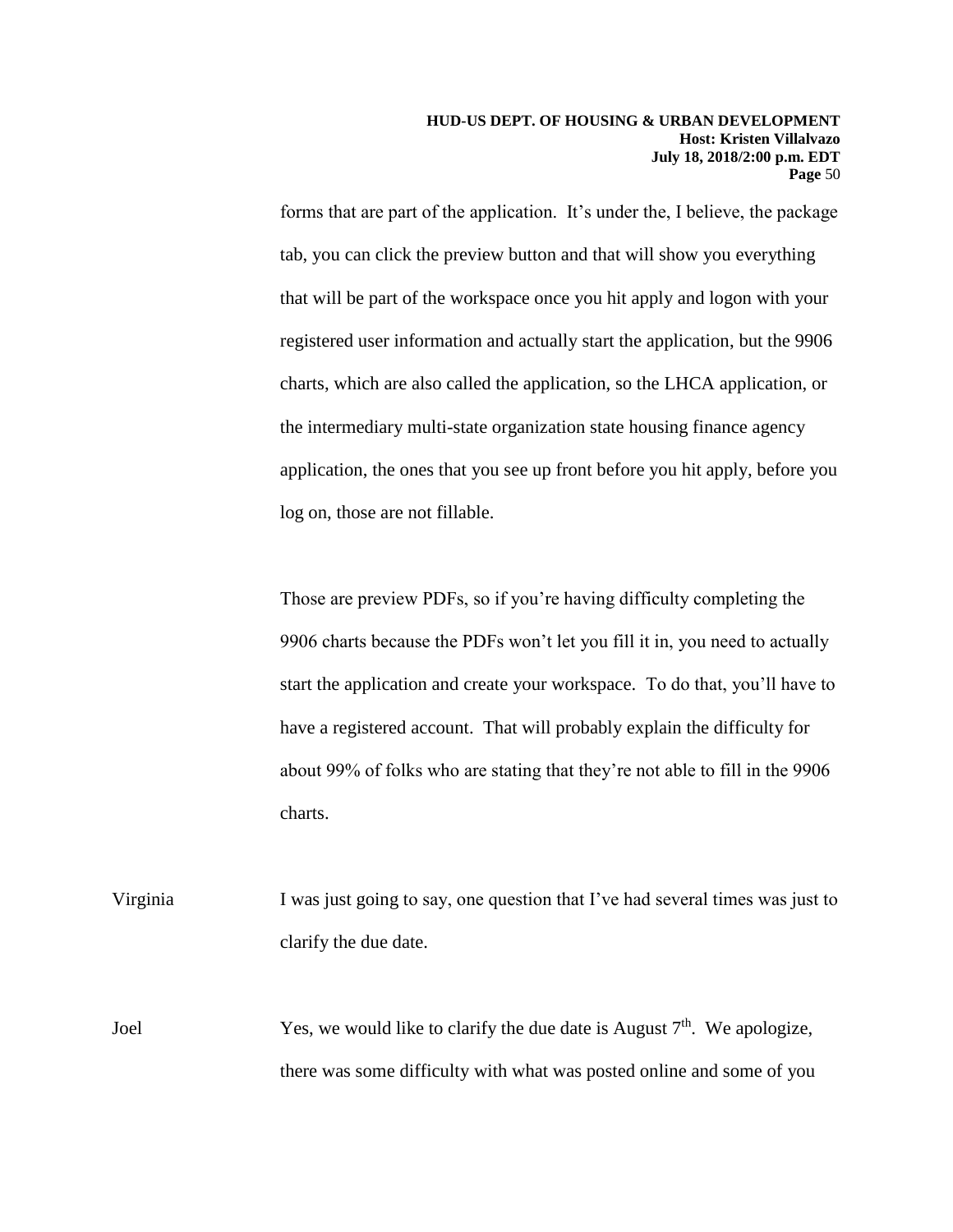#### **HUD-US DEPT. OF HOUSING & URBAN DEVELOPMENT Host: Kristen Villalvazo July 18, 2018/2:00 p.m. EDT Page** 51

might have seen August  $6<sup>th</sup>$ , but that was an error. The due date is August <sup>7th</sup>. But again, we encourage you to apply early so you can ensure that the application was received and that there aren't any technical SNAFUs.

Connie Thanks. Another question that I saw a couple of times was about intermediaries submitting their performance reviews. If, as an intermediary, we conduct five performance reviews, we will have until September  $9<sup>th</sup>$ , 2019 to complete and share these with HUD? The answer is yes. These reviews would be conducted during a period of performance from October  $1<sup>st</sup>$ , 2017 to September 30<sup>th</sup>, 2019, so as long as they're conducted during the period of performance, that is fine.

> Then there was another question about format. This one was about organization description and so this has to be no more than 225 words, so you would submit it on the same type format as you would the narrative statement so you can use Microsoft Word or other type of similar software and then use the attachment forms to submit your organization description.

Let's see if there are other questions.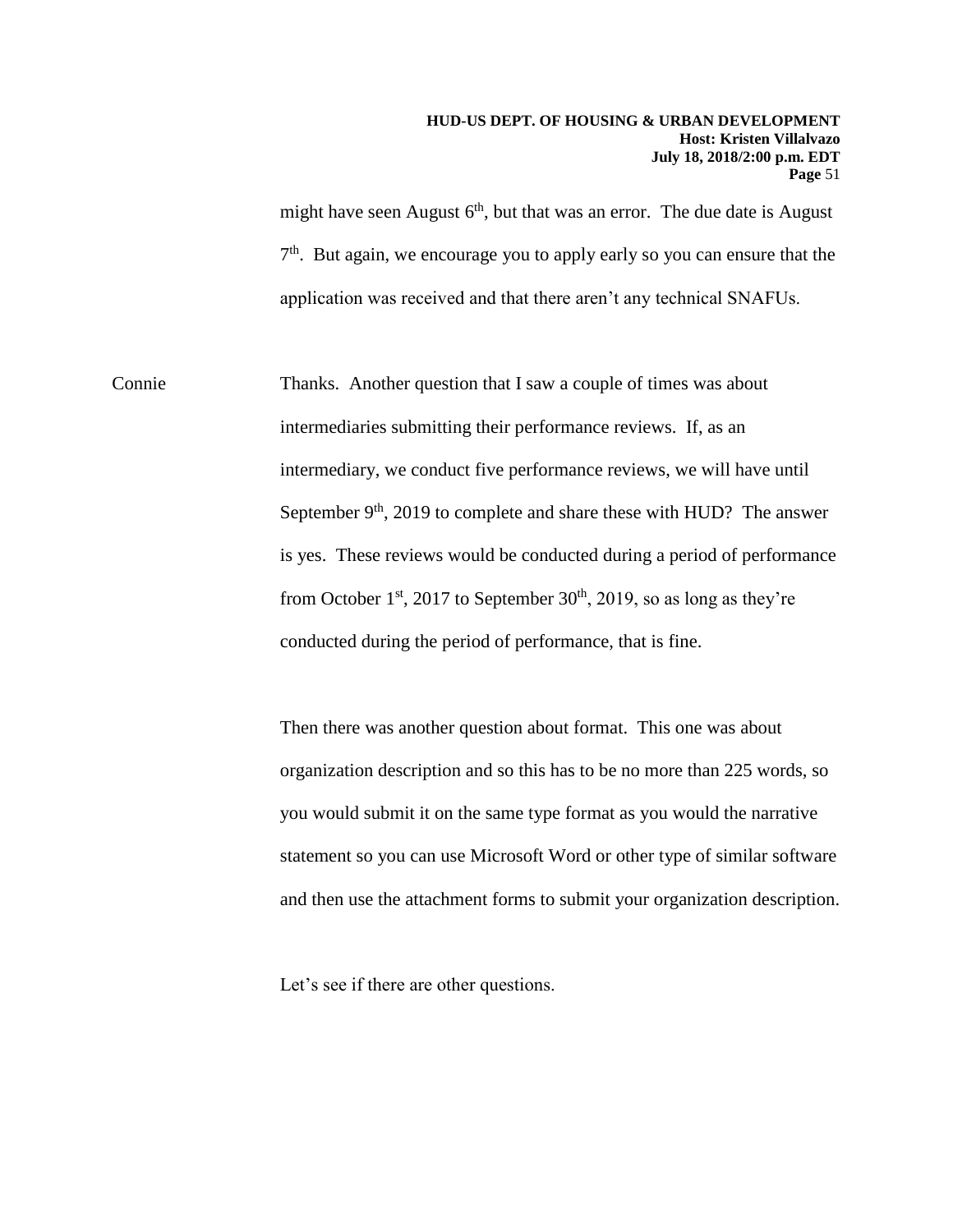#### **HUD-US DEPT. OF HOUSING & URBAN DEVELOPMENT Host: Kristen Villalvazo July 18, 2018/2:00 p.m. EDT Page** 52

- Kristen We've also had a couple questions come in about promise zones and what needs to be submitted in order to get credit for working in a promise zone and so I just want to direct everybody to the NOFA FAQ 29. I believe that should answer most everybody's question about the criteria for being considered for that preference point and also what needs to be submitted to do so.
- Connie Thank you, Kristen. I know Tracy had covered where to find the application and the instructions so if you could refer to the NOFA FAQ number 17, that will give you some instructions on where to find the NOFA and how to download the charts and the other forms that go along with the application.
- Tracy Right, and re-emphasizing Joel's point from earlier, make sure that you are creating a workspace so you can start the application process that will give you the fillable forms.
- Joel Connie, if I can add a point for some of the new agencies out there, I saw a question, and not a ton of people posed it, but some new agencies may be thinking about it, where we describe the ratings factors and we said we look at historic information, such as maybe a past performance review or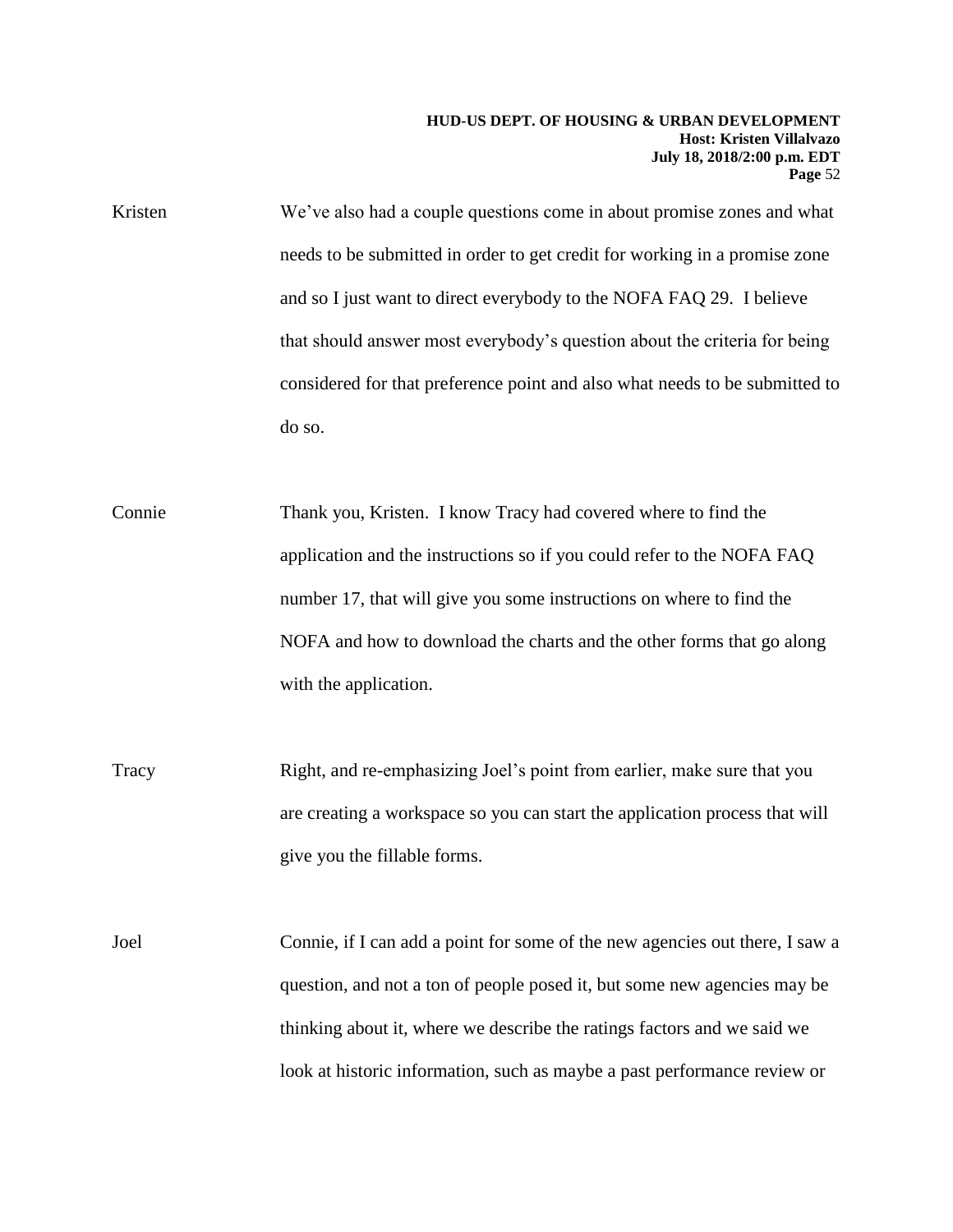recapture of grant funds. If you're new, and you didn't have a grant to get recaptured, you're going to automatically qualify for the points for that section. We're not going to penalize you for grant recapture if you never had a grant, well, you never had a recapture either. So we give the benefit of the doubt in those. So there's no bias towards returning grantees. Certainly they'll know how to fill out the forms a bit better, but in terms of the points, we give the benefit of the doubt to those who haven't had the opportunity to apply previously on those questions that look at historic data, so I hope that alleviates some of the qualms that the new applicants may have.

Connie Thank you, Joel. Finally, we have a question on timeline for fundable [ph] activities and the questions is, why is the period of performance going all the way to September  $30<sup>th</sup>$ ,  $2019$ ? Again, the period of performance begins on October  $1<sup>st</sup>$ , 2017 and it goes until September 30<sup>th</sup>, 2019. That is 24 months and the NOFA provides a 24-month performance period so that grantees will have enough time to utilize the grant funds. We've extended the performance period just so you'll have the opportunity to use the funds and the date was extended to September  $30<sup>th</sup>$  because we needed to align with the administration priorities, so hopefully that is helpful and hopefully that answers your question.